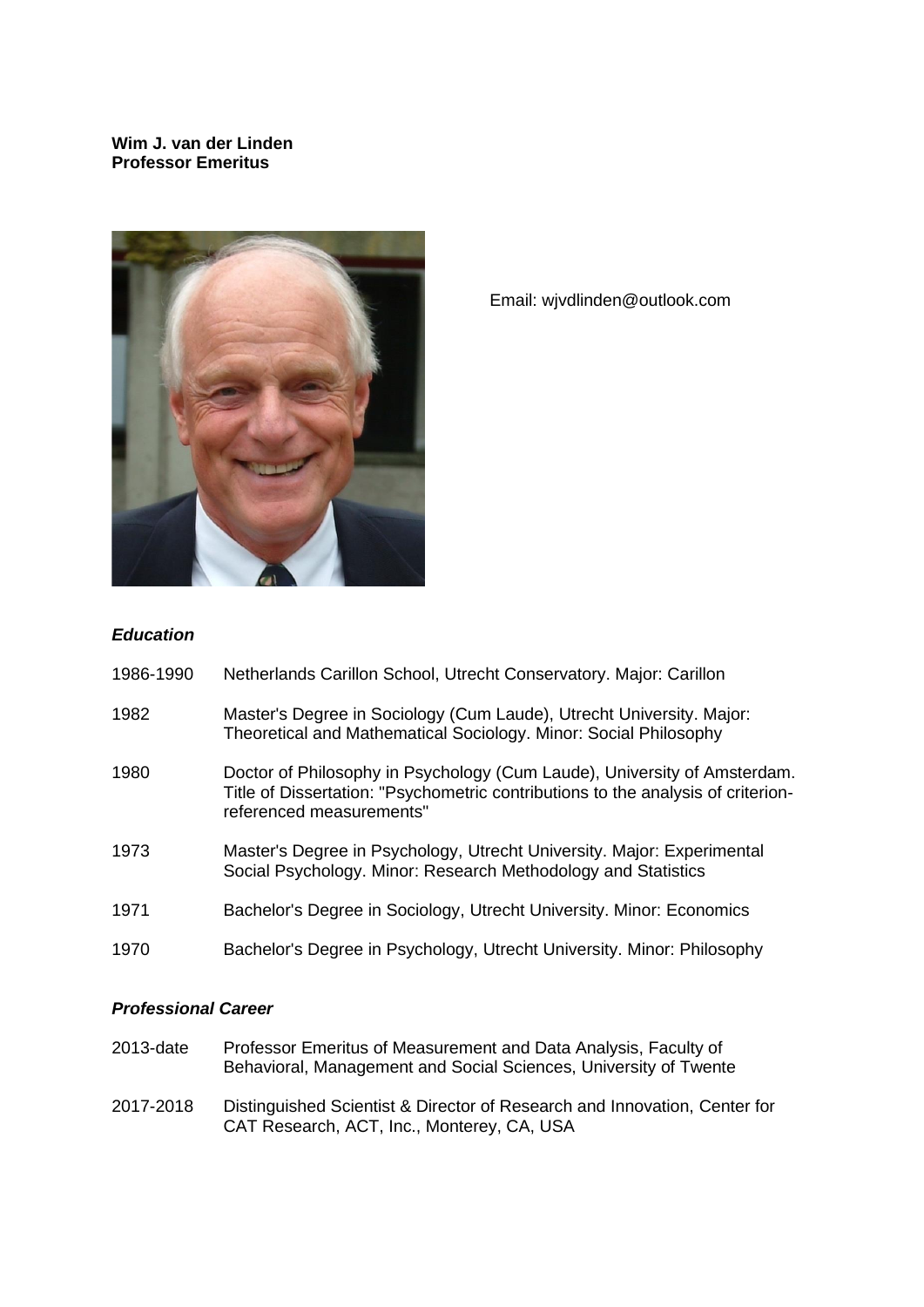| 2015-2017     | Distinguished Scientist & Director of Research Innovation, Pacific Metrics<br>Corporation, Monterey CA, USA                                                                                  |
|---------------|----------------------------------------------------------------------------------------------------------------------------------------------------------------------------------------------|
| 2008-2015     | Chief Research Scientist, CTB/McGraw-Hill, Monterey, CA, USA                                                                                                                                 |
| 1983-2013     | Professor of Measurement and Data Analysis, Faculty of Behavioral<br>Sciences, University of Twente                                                                                          |
| 2006          | Visiting Scholar, Department of Psychometrics and Research, Law School<br>Admission Council, Newtown, PA, USA (July-August)                                                                  |
| 2004          | JSPS Fellow, Department of Life Sciences, University of Tokyo, Japan<br>(August-September)                                                                                                   |
| 2002-2003     | Fellow in Residence, Center for Advanced Study in the Behavioral Sciences,<br>Stanford, CA, USA                                                                                              |
| 1983-2002     | Chair, Department of Research Methodology, Measurement and Data<br>Analysis, University of Twente                                                                                            |
| 1997          | Visiting Professor, Law School Admission Council, Newtown, PA, USA                                                                                                                           |
| 1992-1993     | Distinguished Visiting Scholar, American College Testing, Iowa City, IA, USA                                                                                                                 |
| 1988-1991     | Dean, University of Twente, Faculty of Educational Sciences and Technology                                                                                                                   |
| 1989          | Visiting Professor, University of Toronto, Ontario Institute for Studies in<br>Education, Department of Measurement, Evaluation, and Computer<br>Applications, Toronto, Canada (July-August) |
| 1977-1983     | Assistant/Associate Professor, University of Twente, Faculty of Educational<br>Science and Technology                                                                                        |
| 1981-1982     | Associate Dean for Academic Affairs, Faculty of Educational Science and<br>Technology                                                                                                        |
| 1979          | Fulbright-Hays Visiting Scholar, School of Education, University of Chicago,<br>Chicago, IL, USA and School of Education, Stanford University, CA, USA<br>(January-May)                      |
| 1973-1976     | Assistant Professor, University of Utrecht, Faculty of Psychology                                                                                                                            |
| <b>Awards</b> |                                                                                                                                                                                              |
| 2016          | Career Award for Lifetime Achievement, Psychometric Society                                                                                                                                  |
| 2009          | E. F. Lindquist Award, American Educational Research Association                                                                                                                             |
| 2008          | Honorary Member, Nederlandse Vereniging voor Examens (NVE)                                                                                                                                   |
| 2007          | Honorary Doctorate, Faculty of Social Sciences, Umeå University, Sweden                                                                                                                      |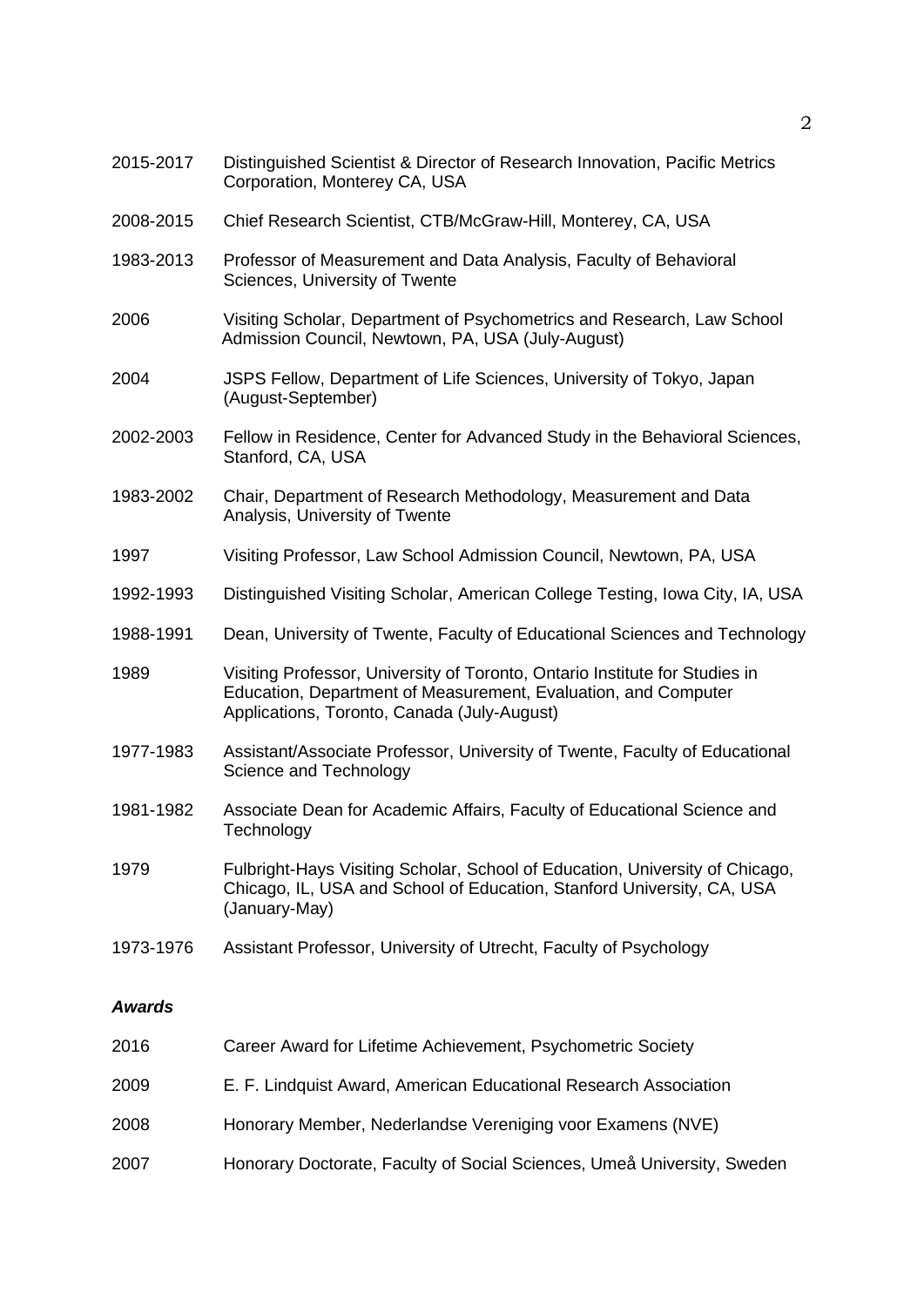| 2006      | Career Achievement Award, Association of Test Publishers (ATP)                                                                           |
|-----------|------------------------------------------------------------------------------------------------------------------------------------------|
| 2005      | Career Achievement Award, National Council on Measurement in Education<br>(NCME)                                                         |
| 2004      | Fellowship, Invitational Fellowship Program for Research in Japan, Japanese<br>Society for the Promotion of Science (JSPS)               |
| 2002-2003 | Fellowship, Center for Advanced Study in the Behavioral Sciences, Stanford,<br>CA.                                                       |
| 1996      | Triennial National Council on Measurement in Education (NCME) Award for<br>Application of Educational Measurement Technology.            |
| 1983      | 1983 Award for Outstanding Papers (Category: Measurement Theory and<br>Practice), American Educational Research Association, Division D. |
| 1979      | <b>Fulbright-Hays Award</b>                                                                                                              |

# *Editorial Appointments*

| 2012-date | Consulting Editor, Journal of Computerized Adaptive Testing                                                              |
|-----------|--------------------------------------------------------------------------------------------------------------------------|
| 2011-date | Series Editor, Statistics in the Social and Behavioral Sciences, Chapman &<br>Hall/CRC, London                           |
| 2004-date | Advisor, Editorial Board of Testing Research                                                                             |
| 2003-2011 | Series Editor, Statistics for Social and Behavioral Sciences, Springer, New<br>York                                      |
| 2001-2011 | Consulting Editor, International Journal of Testing                                                                      |
| 1992-2007 | Associate Editor, Psychometrika                                                                                          |
| 1980-2006 | Advisory Editor, Applied Psychological Measurement                                                                       |
| 2001-2004 | Member, Editorial Advisory Board of Encyclopedia of Social Measurement,<br>Academic Press, San Diego, CA                 |
| 1995-2000 | Member, Scientific Committee of European Review of Applied Psychology                                                    |
| 1993-2000 | Member, Editorial Board of Educational Research Quarterly                                                                |
| 1995-1999 | Member, Editorial Board of Tijdschrift voor Onderwijsresearch [Dutch Journal<br>of Educational Research]                 |
| 1984-1996 | Member, Editorial Council of Nederlands Tijdschrift voor Opvoeding,<br>Onderwijs en Vorming [Dutch Journal of Education] |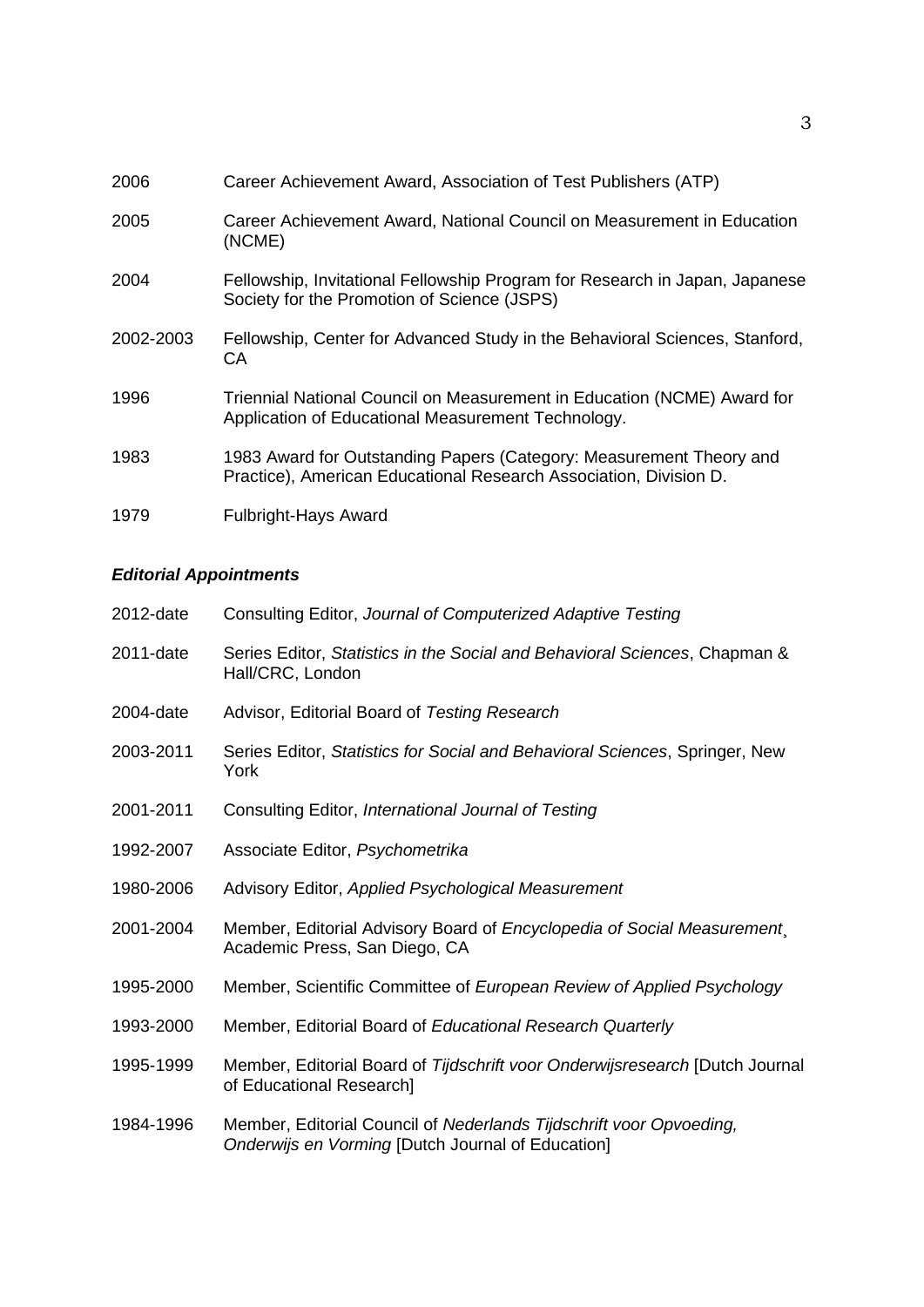| 1984-1991 | Member, Editorial Board of Contributions to Educational Research, Swets &<br>Zeitlinger, Lisse, The Netherlands |
|-----------|-----------------------------------------------------------------------------------------------------------------|
| 1983-1991 | Advisory Editor, Journal of Educational Measurement                                                             |

#### *Manuscript Review*

Regular reviewer for such international journal as *Annals of Statistics*, *Applied Measurement in Education*, *British Journal of Mathematical and Statistical Psychology*, *European Journal of Psychological Assessment*, *Journal of Educational and Behavioral Statistics*, *Journal of Educational Measurement, Kwantitatieve Methoden*, *Psychological Review,* and *Psychological Methods.*

### *Professional Appointments*

| Member, Editorial Council, Psychometrika                                                                                                                                            |
|-------------------------------------------------------------------------------------------------------------------------------------------------------------------------------------|
| Member, Digital Advisory Panel, ACT Inc., Iowa City, IA                                                                                                                             |
| Past President, National Council on Measurement in Education (NCME)                                                                                                                 |
| President, National Council on Measurement in Education (NCME)                                                                                                                      |
| Vice President, National Council on Measurement in Education (NCME)                                                                                                                 |
| Program Chair, 2 <sup>nd</sup> International Conference of the International Association<br>for Computerized Adaptive Testing (IACAT), Pacific Grove, CA, USA, October<br>3-5, 2011 |
| Member, International Board of the Swedish University Admission Test<br>(SweSAT), Umeå, Sweden                                                                                      |
| Member, GMAT Technical Advisory Committee, Graduate Management<br>Admission Council, McLean, VA, USA                                                                                |
| Member, Technical Research Issues Oversight Committee, American Institute<br>of Certified Public Accountants (AICPA), Jersey City, NJ, USA                                          |
| Member, International Program Advisory Board, International Meeting of the<br>Psychometric Society, Tokyo, Japan, July 9-13, 2007                                                   |
| Member, Board of Trustees, National Institute for Educational Measurement<br>(Cito), Arnhem, Netherlands                                                                            |
| Member, Scientific Advisory Council on Selection Experiments, Leiden<br><b>University</b>                                                                                           |
| Advisory Member, Board, Japanese Institute of Educational Measurement,<br>Tokyo, Japan                                                                                              |
|                                                                                                                                                                                     |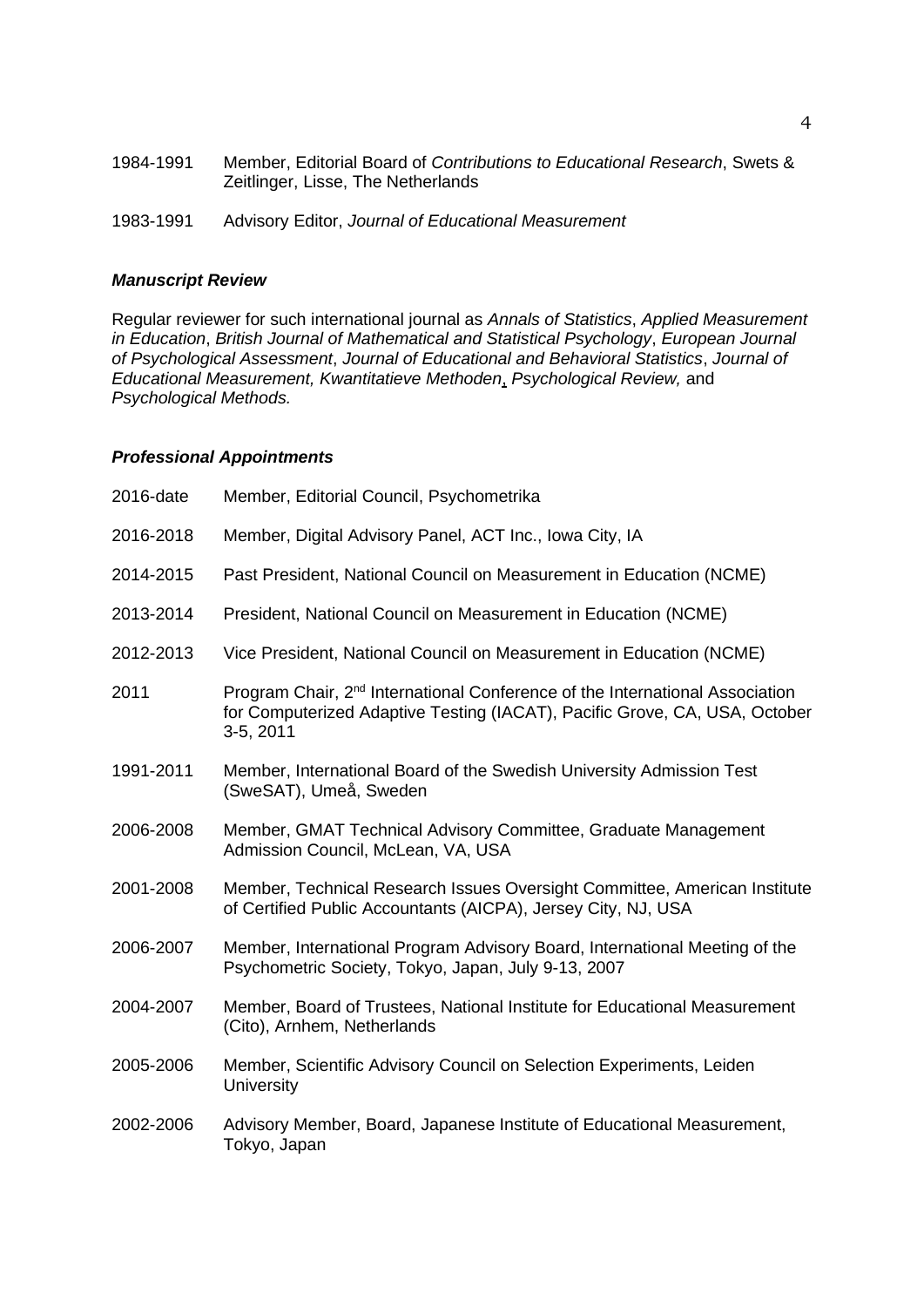| 2005      | Member, Vici Committee, Maatschappij- en Gedragswetenschappen, National<br>Science Foundation (NWO)                                                                  |
|-----------|----------------------------------------------------------------------------------------------------------------------------------------------------------------------|
| 1999-2005 | Member, Advisory Board, Hong Kong Institute of Educational Research, Hong<br>Kong.                                                                                   |
| 2003-2004 | Chair, Award for Technical or Scientific Contributions to the Field of<br>Educational Measurement Committee, National Council on Measurement in<br>Education (NCME)  |
| 2002-2004 | Member, Board of Trustees, Psychometric Society                                                                                                                      |
| 2002-2004 | Member, Dissertation Award Committee, Psychometric Society                                                                                                           |
| 2000-2004 | Member, Research Advisory Group, Assessment Tools for Teaching and<br>Learning Project, University of Auckland, New Zealand                                          |
| 2003      | Member, Vici Committee, Maatschappij- en Gedragswetenschappen, Dutch<br>National Science Foundation (NWO)                                                            |
| 2002-2003 | Member, Award for Technical or Scientific Contributions to the Field of<br>Educational Measurement Committee, National Council on Measurement in<br>Education (NCME) |
| 2001-2003 | Member, Research Review Panel, National Board of Medical Examiners<br>(NBME), Philadelphia, PA, USA                                                                  |
| 2001-2003 | Chair, Advisory Committee on International Educational Research, Dutch<br>National Science Foundation (NWO)                                                          |
| 1999-2002 | Chair and Founding Member, Nederlandse Examen Vereniging (Dutch<br>Society for Educational Measurement)                                                              |
| 2001      | Program Chair, Third National Conference on Examinations, University of<br>Twente, Enschede, The Netherlands                                                         |
| 2000-2001 | Past President, Psychometric Society                                                                                                                                 |
| 1999-2001 | Member, Program Committee, International Meeting of the Psychometric<br>Society, Osaka, Japan.                                                                       |
| 1997-2001 | Member, Board of iec ProGAMMA, Groningen, The Netherlands                                                                                                            |
| 1995-2001 | Member, Editorial Council, Psychometrika                                                                                                                             |
| 1986-2001 | Chair, Interuniversity Graduate School of Psychometric and Sociometric<br>Research (IOPS), The Netherlands                                                           |
| 1999-2000 | President, Psychometric Society                                                                                                                                      |
| 1997-2000 | Member, Technical Advisory Committee on Standard Setting, National<br>Assessment Governing Board, Washington, DC                                                     |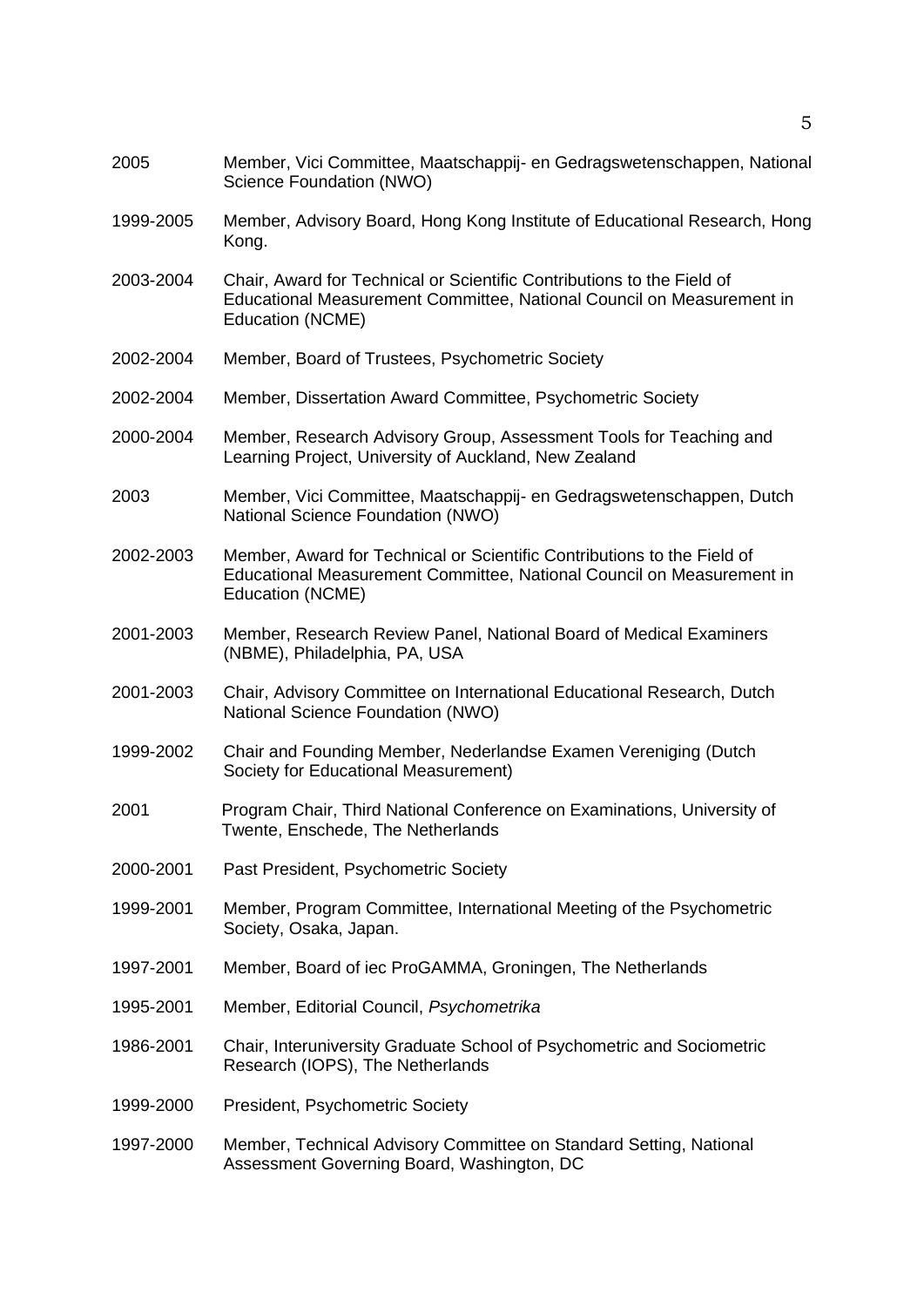| 1996-2000 | Member, Technical Advisory Panel, National Board of Medical Examiners<br>(NBME), Philadelphia, PA                                                                              |
|-----------|--------------------------------------------------------------------------------------------------------------------------------------------------------------------------------|
| 1999      | Program Chair, Second National Conference on Examinations, University of<br>Twente                                                                                             |
| 1998-1999 | President-Elect, Psychometric Society                                                                                                                                          |
| 1998-1999 | Member, Task Force on Feasibility of Linking the Voluntary National Test to<br>NAEP, National Assessment Governing Board, Washington, DC                                       |
| 1998-1999 | Member, Task Force on Computer-Based Testing, National Institute for<br>Educational Measurement (Cito), Arnhem, The Netherlands                                                |
| 1997-1999 | Chair, International Measurement Issues Committee, National Council on<br>Measurement in Education (NCME)                                                                      |
| 1996-1999 | Member, Technical Advisory Committee, Evaluation of Junior Secondary<br>Education, Inspectorate of Education, The Netherlands                                                  |
| 1997-1998 | Member, Doctoral Dissertation Award Committee, National Council on<br>Measurement in Education (NCME)                                                                          |
| 1994-1998 | Member, Board of Trustees, Psychometric Society                                                                                                                                |
| 1997      | Program Chair, First National Conference on Examinations, University of<br>Twente, Enschede, The Netherlands                                                                   |
| 1996-1997 | Chair, International Measurement Issues Committee, National Council on<br>Measurement in Education (NCME)                                                                      |
| 1983-1997 | Member, Board of the National Institute for Educational Measurement (Cito),<br>Arnhem, The Netherlands                                                                         |
| 1993-1995 | Member, Task Force on Revision of National Exams for Secondary<br>Education, Ministry of Education, The Netherlands                                                            |
| 1991-1994 | Member, Committee for the Evaluation of Primary Education (CEB), Ministry<br>of Education, The Netherlands                                                                     |
| 1986-1993 | Member, Board of the Interuniversity Graduate School of Educational<br>Evaluation (ICO), The Netherlands                                                                       |
| 1992      | Co-program Chair, Division of Research Methodology and Evaluation<br>Research, European Conference on Educational Research, University of<br>Twente, Enschede, The Netherlands |
| 1984-1991 | Chair, Annual Award Committee of the Dutch Educational Research<br>Association (VOR)                                                                                           |
| 1986-1988 | Vice-Chair, Dutch Foundation for Research in Psychology and Psychonomics                                                                                                       |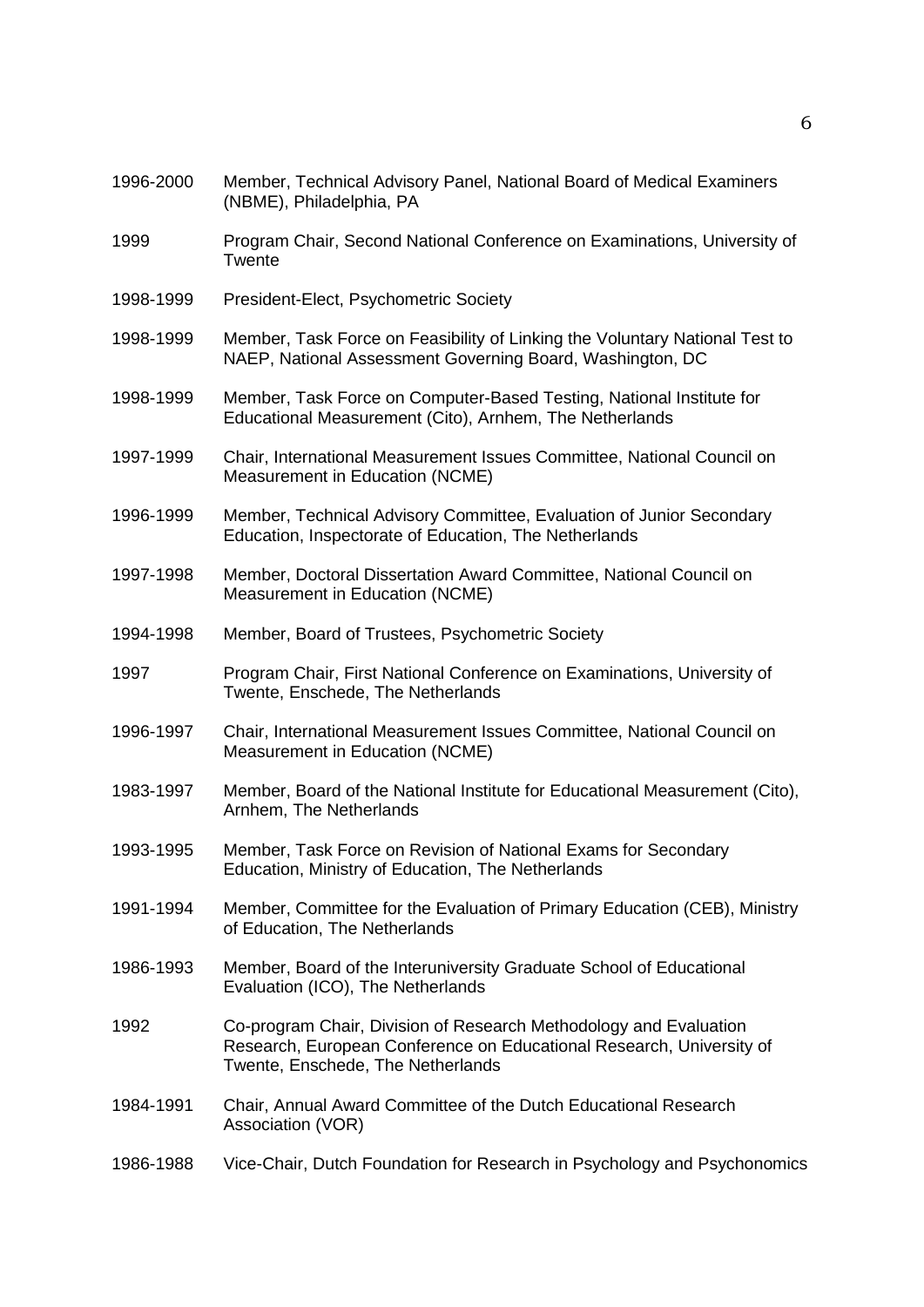|           | (Psychon), National Science Foundation (NWO)                                                                                                 |
|-----------|----------------------------------------------------------------------------------------------------------------------------------------------|
| 1985-1988 | Member, Board of the Center for Education and Information Technology<br>(COI), Enschede, The Netherlands                                     |
| 1983-1988 | Member, Steering Committee of Testing Service System Project, Dutch<br>Foundation for Educational Research (SVO), The Hague, The Netherlands |
| 1987      | Program Chair, European Meeting of the Psychometric Society, University of<br>Twente, Enschede, The Netherlands                              |
| 1984-1986 | Member, Board of the Dutch Foundation for Research in Psychology and<br>Psychonomics (NWO/Psychon)                                           |
| 1978-1986 | Member, Board of the Dutch Foundation for Psychometrics (NSP)                                                                                |
| 1985      | Program Chair, Annual Meeting of the Dutch Educational Research<br>Association (VOR), University of Twente, Enschede, The Netherlands        |
| 1982-1984 | Member, Steering Committee of Item Banking Project, International<br>Association for the Evaluation of Educational Achievement (IEA)         |
| 1976-1982 | Chair, Special Interest Group on Criterion-Referenced Measurement, Dutch<br>Educational Research Association (VOR)                           |
| 1977-1979 | Member, Board of the Dutch Educational Research Association (VOR)                                                                            |
| 1977-1979 | Chair, Committee on Post-Doctoral Training, Dutch Educational Research<br>Association (VOR)                                                  |

## *University Management and Committees*

| 2005-2008 | Chair, Examination Committee, Bachelor's Program of Educational Design,<br>Media, and Management, Faculty of Behavioral Sciences |
|-----------|----------------------------------------------------------------------------------------------------------------------------------|
| 2002-2003 | Director-Elect, Institute of Behavioral Research (IBR), University of Twente                                                     |
| 2000-2002 | Member, Management Team, Faculty of Educational Science and<br>Technology                                                        |
| 1995-1997 | Member, Council, Faculty of Educational Science and Technology                                                                   |
| 1994-1997 | Chair, Center for Educational Research (OCTO), University of Twente                                                              |
| 1993-1995 | Chair, Research Committee, Faculty of Educational Science and Technology                                                         |
| 1984-1992 | Member, Examination Committee, Faculty of Educational Science and<br>Technology                                                  |
| 1988-1991 | Secretary, Board of Deans, University of Twente                                                                                  |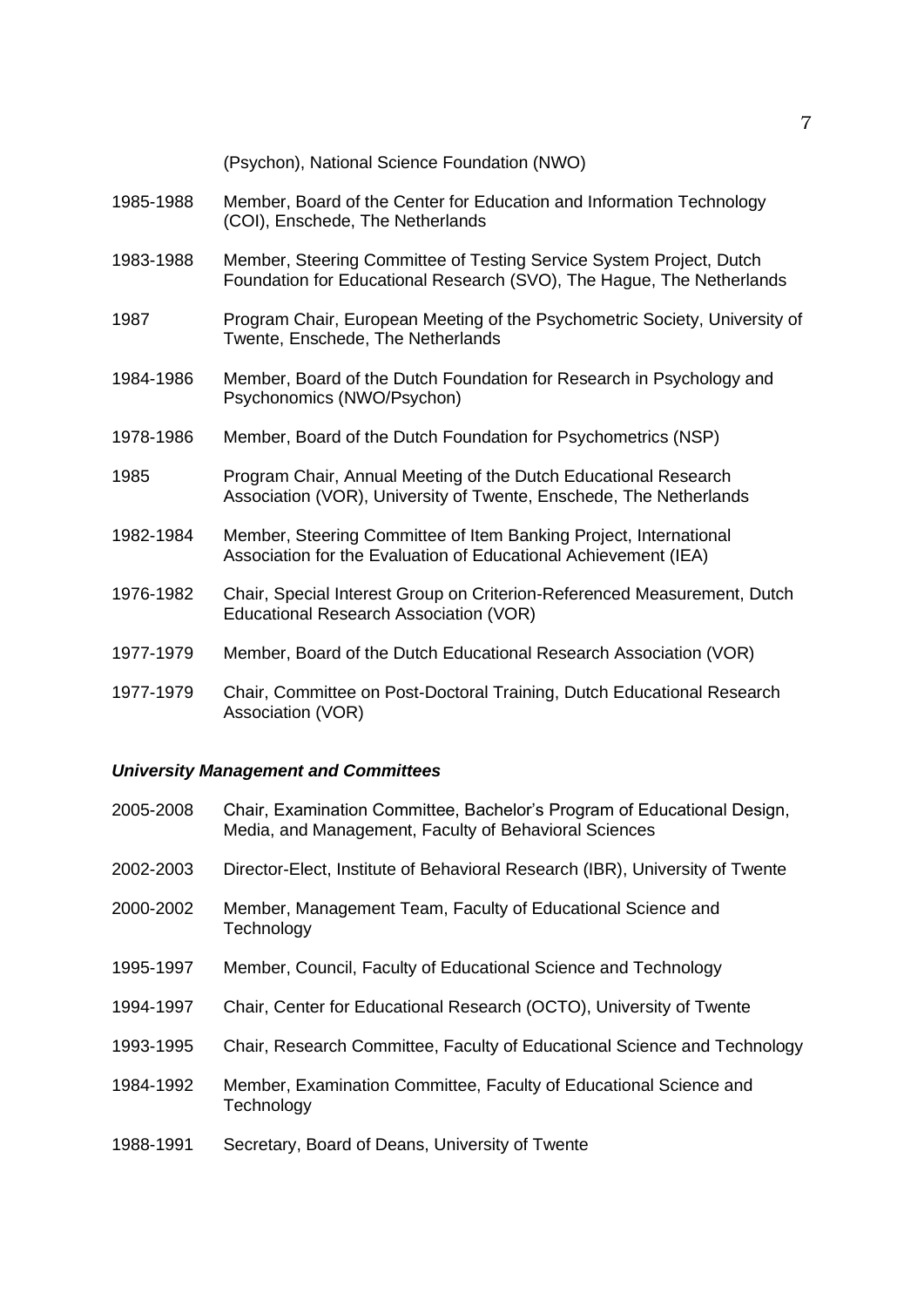| 1986-1988 | Chair, Center for Educational Research (OCTO), University of Twente                     |
|-----------|-----------------------------------------------------------------------------------------|
| 1983-1986 | Chair, Research Committee, Faculty of Educational Science and Technology                |
| 1978-1983 | Member, Curriculum Committee, Faculty of Educational Science and<br>Technology          |
| 1979-1981 | Member, University Library Committee                                                    |
| 1979-1981 | Member, Laboratory Committee, Faculty of Educational Science and<br>Technology          |
| 1979-1981 | Member, Research Committee, Faculty of Educational Science and<br>Technology            |
| 1979-1981 | Member, Editorial Board of Twente Educational Reports                                   |
| 1978-1981 | Member, Council, Faculty of Educational Science and Technology                          |
| 1973-1976 | Member, Curriculum Committee, Department of Psychology, University of<br><b>Utrecht</b> |

## *Professional Affiliations*

| 1978-date | <b>Psychometric Society</b>                                                                                                                                            |
|-----------|------------------------------------------------------------------------------------------------------------------------------------------------------------------------|
| 1978-date | American Educational Research Association (AERA)                                                                                                                       |
| 1977-date | National Council on Measurement in Education (NCME)                                                                                                                    |
| 1976-2008 | European Branch Society for Multivariate Analysis in Behavioral and Social<br>Sciences (SMABSS) (Before 1982: Society for Multivariate and Experimental<br>Psychology) |
| 1976-2008 | European Mathematical Psychology Group (EMPG)                                                                                                                          |
| 1973-2008 | Netherlands Society for Statistics and Operations Research (VVS), Division of<br>Social Sciences                                                                       |
| 1999-2007 | American Psychological Association (APA)                                                                                                                               |
| 1975-2006 | Dutch Educational Research Association (VOR)                                                                                                                           |
| 1974-1986 | Dutch Foundation for Psychometrics (NSP)                                                                                                                               |

## *Research Interests*

Test theory and its applications to educational and behavioral measurement, adaptive testing, optimal test design, response-time modeling, item and test security analysis, statistical procedures for test equating, IRT parameter linking, and statistical decision theory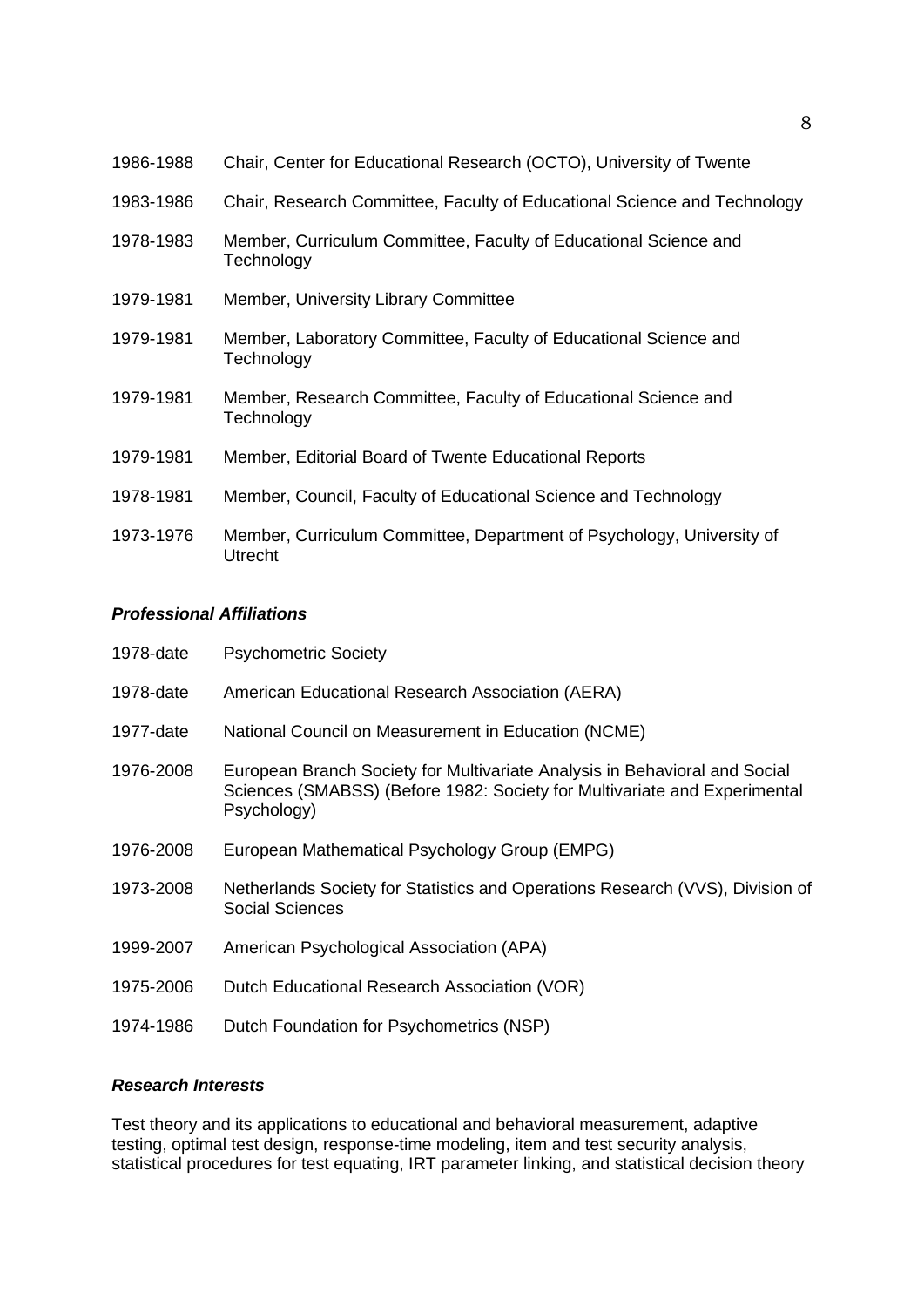and its applications to standard setting, selection, classification, mastery, and placement decisions.

#### *Courses and Seminars Taught*

The following courses and seminars have been taught, both at introductory and advanced level: Research Methodology, Psychometrics, Test Design, Research Design, Educational Measurement, Experimental Design and Analysis of Variance, Computerized Testing Technology, Mathematical Statistics, Introductory Statistics, Methods of Scaling, Matrix Algebra, Factor Analysis, Applications of Graph Theory. In addition, courses and seminars on research methods, measurement, and multilevel modeling were taught for: Interuniversity Graduate School of Educational Research (ICO), Interuniversity Graduate School of Psychometric and Sociometric Research (IOPS) and as part of the Professional Training and Development Programs at the Annual Meetings of the American Educational Research Association (AERA) and National Council on Measurement in Education (NCME).

## *Doctoral Dissertations Supervised*

Barrett, M. D. *Response model parameter linking*. University of Twente, October 7, 2015.

- Geerlings, H. *Psychometric methods for automated test design*. University of Twente, March 23, 2012. (With C. A. W. Glas)
- Klein Entink, R. H. *Statistical models for responses and response times*. University of Twente, January 22, 2009.
- Verschoor, A. J. *Genetic algorithms for automated test assembly*. University of Twente, April 26, 2007.
- Ariel, A. *Contributions to test-item bank design and management*. University of Twente, September 23, 2005.
- Sotaridona, L. S. *Statistical methods for the detection of answer copying on achievement tests*. University of Twente, September 5, 2003.
- Fox, J. P. *Multilevel item response theory: A Bayesian perspective on estimating parameters and testing statistical hypotheses*. University of Twente, September 7, 2001. (With C. A. W. Glas)
- van Krimpen-Stoop, E. M. L. A. *Detecting of misfitting item-score patterns in computerized adaptive testing*. University of Twente, April 19, 2001.
- Veldkamp, B. P. *Principles and methods of constrained test assembly*. University of Twente, March 30, 2001.
- Béguin, A. *Robustness of equating high-stakes tests*. University of Twente, May 12, 2000. (With C. A. W. Glas)
- Akkermans, L. M. W. *Studies on statistical models for polytomously-scored test items*. University of Twente, December 17, 1998.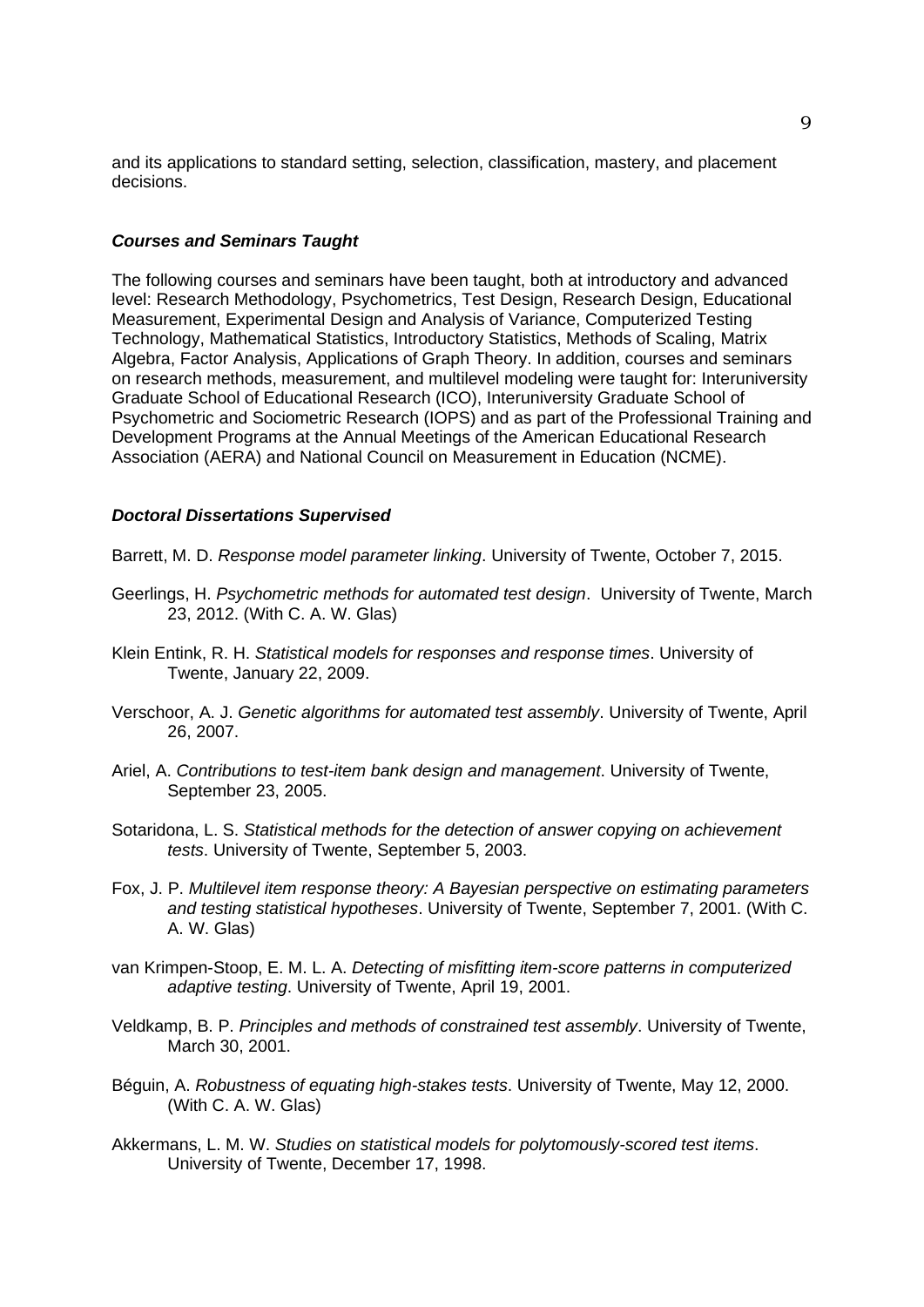- de Vos, H. *Educational effects: A simulation-based analysis*. University of Twente, April 3, 1998. (With J. Scheerens)
- Veerkamp, W. J. *Computerized adaptive testing*. University of Twente, January 23, 1997. (With M. P. F. Berger)
- Rijkes, C. *Testing hypotheses on cognitive processes using IRT models*. University of Twente, April 18, 1996. (With J. M Pieters)
- Vos, H. J. *Simultaneous optimization of test-based decisions in education*. University of Twente, December 8, 1994.
- Westers, P. (1993). *The solution-error response-error model: A method for the examination of test item bias*. University of Twente, December 10, 1993.
- de Jong, J. H. A. L. *Defining a variable of foreign language ability: An application of item response theory*. University of Twente, June 21, 1991.
- Adema, J. J. *Models and algorithms for the construction of achievement tests*. University of Twente, November 23, 1990.
- Boekkooi-Timminga, E. *Models for computerized test construction*. University of Twente, December 14, 1989.
- Engelen, R. J. H. *Parameter estimation in the logistic item response model*. University of Twente, December 7, 1989.
- Pelgrum, W. J. *Educational Assessment: Monitoring, evaluation, and the curriculum*. University of Twente, January 19, 1989. (With Tj. Plomp)
- Glas, C. A. W. *Contributions to estimating and testing Rasch models*. University of Twente, October 12, 1989. (With W. Albers)
- van der Burg, E. *Nonlinear canonical correlation and some related techniques*. University of Leiden, September 15, 1988. (With J. de Leeuw)
- Kelderman, H. *Quasi-loglinear models for test and item analysis*. University of Twente, June 12, 1987. (With G. J. Mellenbergh)

#### *Consultation*

Broad experience as a consultant on educational and psychological testing, admission and selection, evaluation, research design, and data analysis to numerous research projects. Projects involved both methodological and substantive as well as more applied types of research on a great variety of areas in the behavioral and social sciences. External consultant to various projects, for instance, at the Dutch Inspectorate of Education, Education Department, Hong Kong; American College Testing, Iowa City, IA, USA; National Assessment Governing Board, Washington, DC, USA; National Board of Medical Examiners, Philadelphia, PA, USA; Law School Admission Council, Newtown, PA, USA; Educational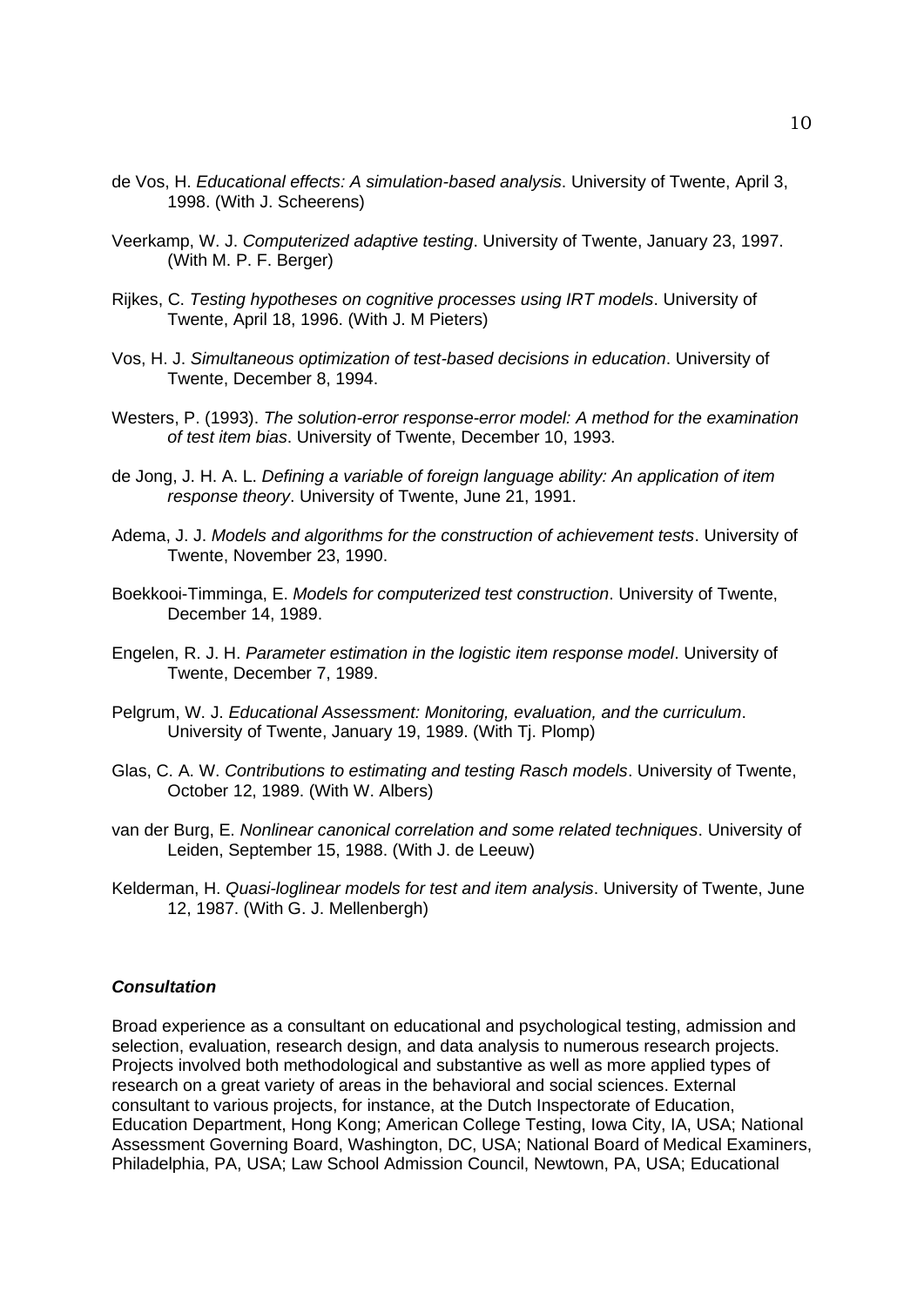Testing Services, Princeton, NJ, USA; National Institute for Educational Measurement (Cito), Arnhem, The Netherlands; NgeeAnn Polytechnique, Singapore; European Board of Urologists, Rotterdam, The Netherlands; University of Massachusetts, Amherst, Massachusetts, USA; Graduate Management Admission Council, McLean, VA; USA; Swedish Scholastic Aptitude Test, Umeå, Sweden; Professional Examination Services, New York; American Institute of Certified Public Accountants, Jersey City, NJ, USA.

#### *Other Appointments*

- 2000-2002 Member, Board of Trustees, Rijksmuseum Twente, Enschede, Netherlands
- 1982-2001 City Carillonneur, Almelo, Netherlands
- 1988-1996 Member, Executive Committee, World Carillon Federation
- 1985-1985 Treasurer, Dutch Guild of Carillonneurs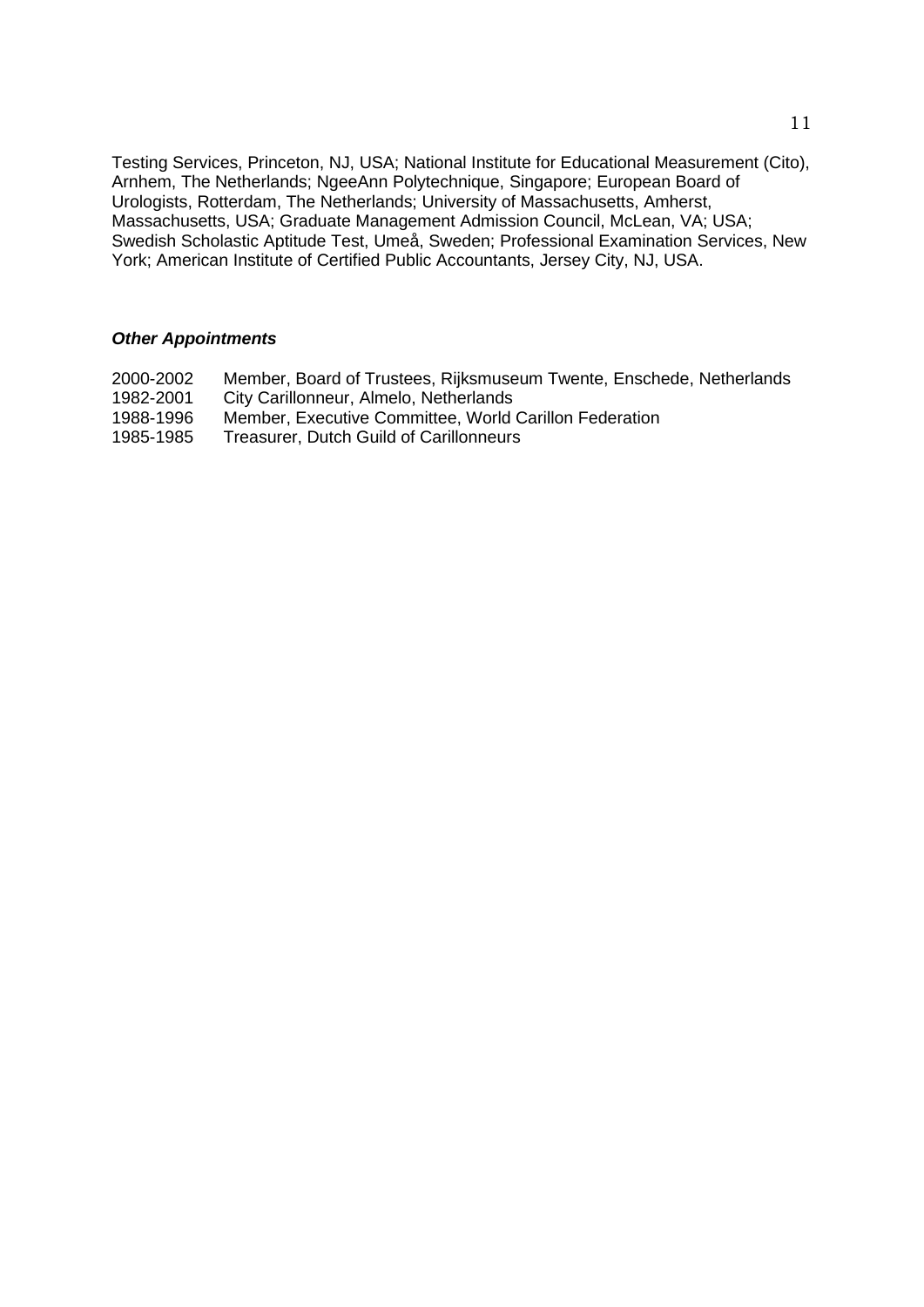## **List of Publications**

- van der Linden, W. J. (Ed.) (in press). *Handbook of item response theory: Models, statistical tools, and applications* (Vols.1-3). Beijing, China: Harbin Institute of Technology Press Ltd. (In Chinese).
- van der Linden, W. J. & Choi, S. W. (2020). Improving item-exposure control in adaptive testing. *Journal of Educational Measurement*, *57*, 405-422.
- van der Linden, W. J. & Jiang, B. (2020). A shadow-test approach to adaptive item calibration. *Psychometrika*, *85*, 301-321.
- van der Linden, W. J., & Ren, H. (2020). A fast and simple algorithm for Bayesian adaptive testing. *Journal of Educational and Behavioral Statistics*, *48*, 58-85.
- Ren, H., Choi, S. W., & van der Linden, W. J. (2020). Bayesian adaptive testing with polytomous items. *Behaviormetrika*, *47*, 427-449.
- Shigemasu, K. & van der Linden, W. J. (Eds.) (2020). Bayesian applications in educational and psychological testing [Special issue]. *Behaviormetrika*, 47, 335-518.
- van der Linden, W. J. (2019). Lord's equity theorem revisited. *Journal of Educational and Behavioral Statistics*, *44*, 415-430.
- Barrett, M. D. & van der Linden, W. J. (2019). Estimating linking functions for response model parameters. *Journal of Educational and Behavioral Statistics*, *44*, 190-209.
- van der Linden, W. J. (2018). IRT observed-score equating. In W. J. van der Linden (Ed.), *Handbook of item response theory: Volume 3. Applications* (pp. 143-164). Boca Raton, FL: Chapman & Hall/CRC.
- van der Linden, W. J. (2018). Optimal test design. In W. J. van der Linden (Ed.), *Handbook of item response theory: Volume 3. Applications* (pp. 167-195). Boca Raton, FL: Chapman & Hall/CRC.
- van der Linden, W. J. (2018). Adaptive testing. In W. J. van der Linden (Ed.), *Handbook of item response theory: Volume 3. Applications* (pp.197-227). Boca Raton, FL: Chapman & Hall/CRC.
- van der Linden, W. J. (2018). Test speededness and time limits. In W. J. van der Linden (Ed.), *Handbook of item response theory: Volume 3. Applications* (pp. 249-265). Boca Raton, FL: Chapman & Hall/CRC.
- van der Linden, W. J. (2018). Item and test security. In W. J. van der Linden (Ed.), *Handbook of item response theory: Voume 3. Applications* (pp. 267-293). Boca Raton, FL: Chapman & Hall/CRC.
- van der Linden, W. J. & Barrett, M. D. (2018). Parameter linking. In W. J. van der Linden (Ed.), *Handbook of item response theory: Volume 3. Applications* (pp. 21-45). Boca Raton, FL: Chapman & Hall/CRC.
- Choi, S. W., & van der Linden, W. J. (2018). Ensuring content validity of patient-reported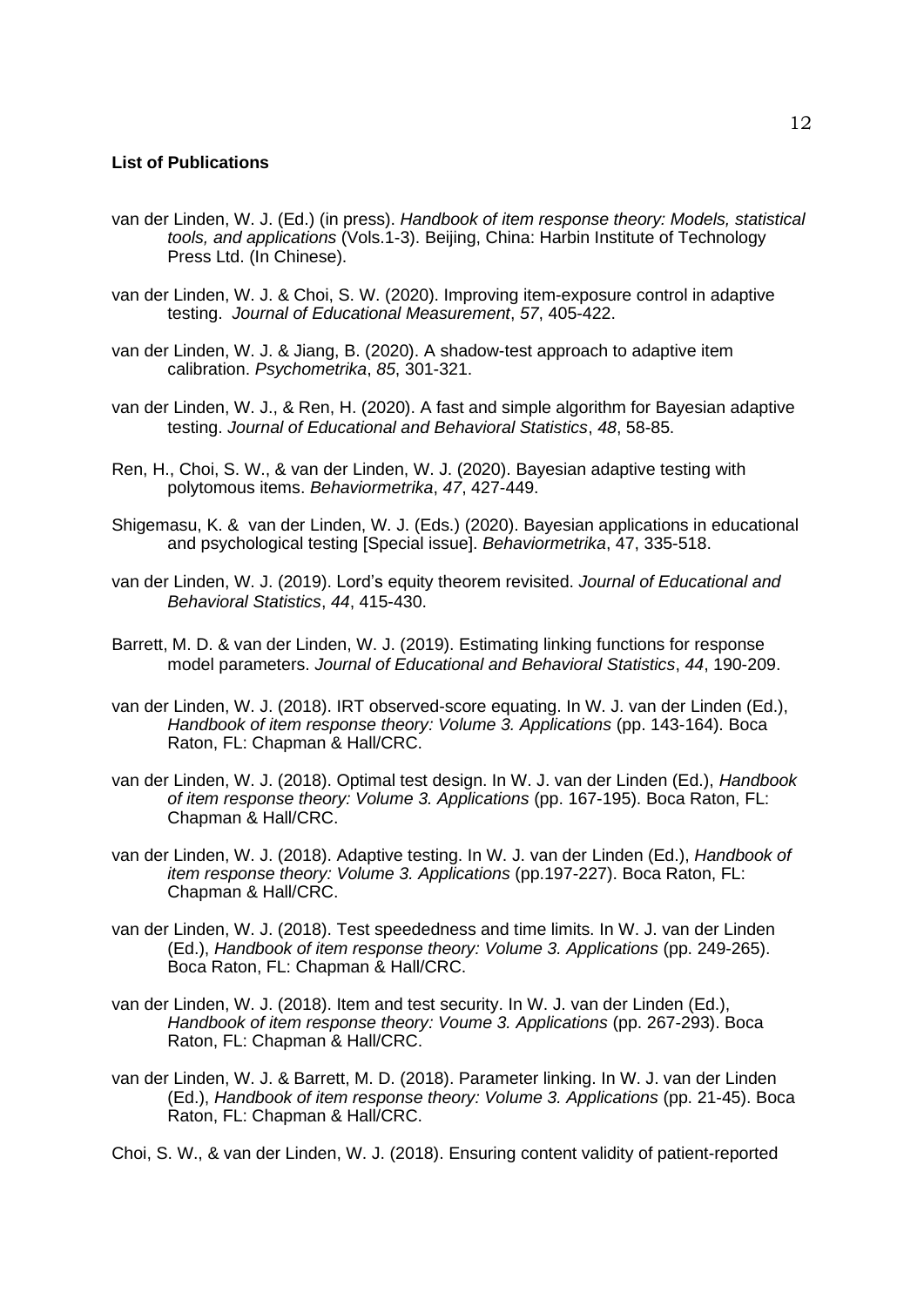outcomes: A shadow-test approach to their adaptive measurement. *Quality of Life Research*, *27*, 1683-1693.

- Li, J. & van der Linden, W. J. (2018). A comparison of constraint programming and mixedinteger programming for automated test-form generation. *Journal of Educational Measurement, 55*, 435-456.
- Barrett, M. D. & van der Linden, W. J. (2017). Optimal linking design for response model parameters. *Journal of Educational Measurement*, *54*, 285-305
- Jeon, K., De Boeck, P., & van der Linden, W. J. (2017). Modeling answer change behavior: An application of a generalized item response tree model. *Journal of Educational and Behavioral Statistics, 42*, 467-490.
- Ren, H., van der Linden, W. J., & Diao, Q. (2017). Continuous online item calibration: Parameter recovery and item utilization. *Psychometrika, 82*, 498-522.
- van der Linden, W. J. (2016). Optimal test assembly. In S. Lane, M. Raymond & T, M. Haladyna (Eds.), *Handbook of test development* (2nd Ed.) (pp. 507-530). New York: Routledge.
- van der Linden, W. J. (Ed.) (2016, 2018). *Handbook of item response theory: Models, statistical tools, and applications* (Vols.1-3). Boca Raton, FL: Chapman & Hall/CRC.
- van der Linden, W. J. (2016). Introduction. In W. J. van der Linden (Ed.), *Handbook of item response theory: Volume 1. Models* (pp. 1-9). Boca Raton, FL: Chapman & Hall/CRC.
- van der Linden, W. J. (2016). Unidimensional logistical models. In W. J. van der Linden (Ed.), *Handbook of item response theory: Volume 1. Models* (pp. 13-30). Boca Raton, FL: Chapman & Hall/CRC.
- van der Linden, W. J. (2016). Lognormal response-time model. In W. J. van der Linden (Ed.), *Handbook of item response theory: Volume 1. Models* (pp. 261-282). Boca Raton, FL: Chapman & Hall/CRC.
- van der Linden, W. J. (2016). Distributions of sums of nonidentical random variables. In W. J. van der Linden (Ed.), *Handbook of item response theory: Volume 2. Statistical tools* (pp. 87-103). Boca Raton, FL: Chapman & Hall/CRC.
- van der Linden, W. J. & Barrett, M. D. (2016). Linking item response model parameters. *Psychometrika*, *81*, 650-673. (Erratum, *83*, 273)
- van der Linden, W. J. & Fox, J.-P. (2016). Joint hierarchical modeling of responses and response times. In W. J. van der Linden (Ed.), *Handbook of item response theory: Volume 1. Models* (pp. 481-500). Boca Raton, FL: Chapman & Hall/CRC.
- van der Linden, W. J. & Li, J. (2016). Comment on Three-element item selection procedures for multiple forms assembly: An item matching approach. *Applied Psychological Measurement*, *40*, 641-649.
- Choi, S, Moellering, K., Li, J., & van der Linden, W. J. (2016). Optimal reassembly of shadow tests in CAT. *Applied Psychological Measurement*, 40, 469-485.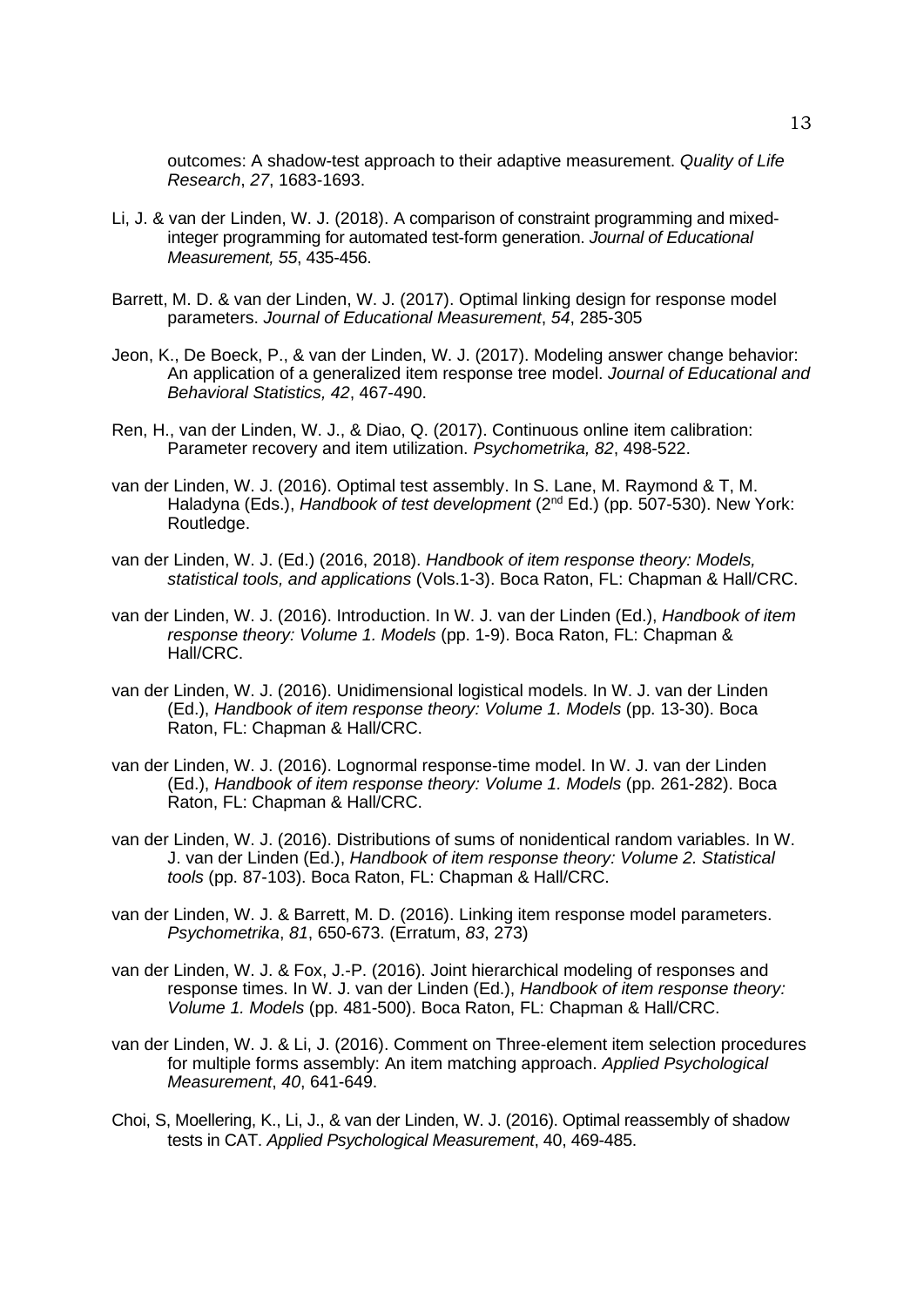- Glas, C. A. W., van der Linden, W. J., & Geerlings, H. (2016). Item-family models. In W. J. van der Linden (Ed.), *Handbook of item response theory: Volume 1. Models* (pp. 437- 447). Boca Raton, FL: Chapman & Hall/CRC.
- van der Linden, W. J. & C. Lewis (2015). Bayesian checks on cheating on tests. *Psychometrika*, 80, 689-706.
- van der Linden, W. J., & Ren, H. (2015). Optimal Bayesian adaptive design for item calibration. *Psychometrika*, *80*, 263-288.
- van der Linden, W. J. & Diao, Q. (2014). Using a universal shadow-test assembler with multistage testing. In D. Yan, A. A. von Davier, & C. Lewis (Eds.), *Computerized multistage testing: Theory and applications* (pp. 101-118). Boca Raton, FL: Chapman & Hall/CRC.
- van der Linden, W. J. & Wise, L. (2014). Erosion of peer review? *Educational Measurement: Issues and Practice, 33*(4), 3.
- Wiberg, M., van der Linden, W. J., & von Davier, A. A. (2014). Local observed-score kernel equating. *Journal of Educational Measurement*, *51*, 57-74.
- van der Linden, W. J. (2013). Some conceptual issues in observed-score equating. *Journal of Educational Measurement, 50*, 249-285.
- van der Linden, W. J. (2013). More issues in observed-score equating. *Journal of Educational Measurement, 50*, 324-337.
- van der Linden, W. J., & Xiong, X. (2013). Speededness and adaptive testing. *Journal of Educational and Behavioral Statistics, 38*, 418-438.
- Diao, Q., & van der Linden, W. J. (2013). Integrating test-form formatting into automated test assembly. *Applied Psychological Measurement*, *37*, 361-374.
- Geerlings, H., van der Linden, W. J., & Glas, C. A. W. (2013). Optimal test design with rulebased item generation*. Applied Psychological Measurement*, *37*, 140-161.
- van der Linden, W. J. (2012). On compensation in multidimensional response modeling. *Psychometrika*, *77*, 21-30.
- van der Linden, W. J., & Jeon, M. (2012). Modeling answer changes on test items. *Journal of Educational and Behavioral Statistics*, *37*, 180-199.
- van der Linden, W. J. (2011). Modeling response times with latent variables: Principles and applications. *Psychological Test and Assessment Modeling, 53*, 334-358*.*
- van der Linden, W. J. (2011). Setting time limits on tests. *Applied Psychological Measurement, 35,* 183-199.
- van der Linden, W. J. (2011). Test design and speededness. *Journal of Educational Measurement*, *48*, 44-60.
- van der Linden, W. J. (2011). Local observed-score equating. In A. A. von Davier (Ed.), *Statistical models for equating, scaling, and linking* (pp. 201-223). New York: Springer.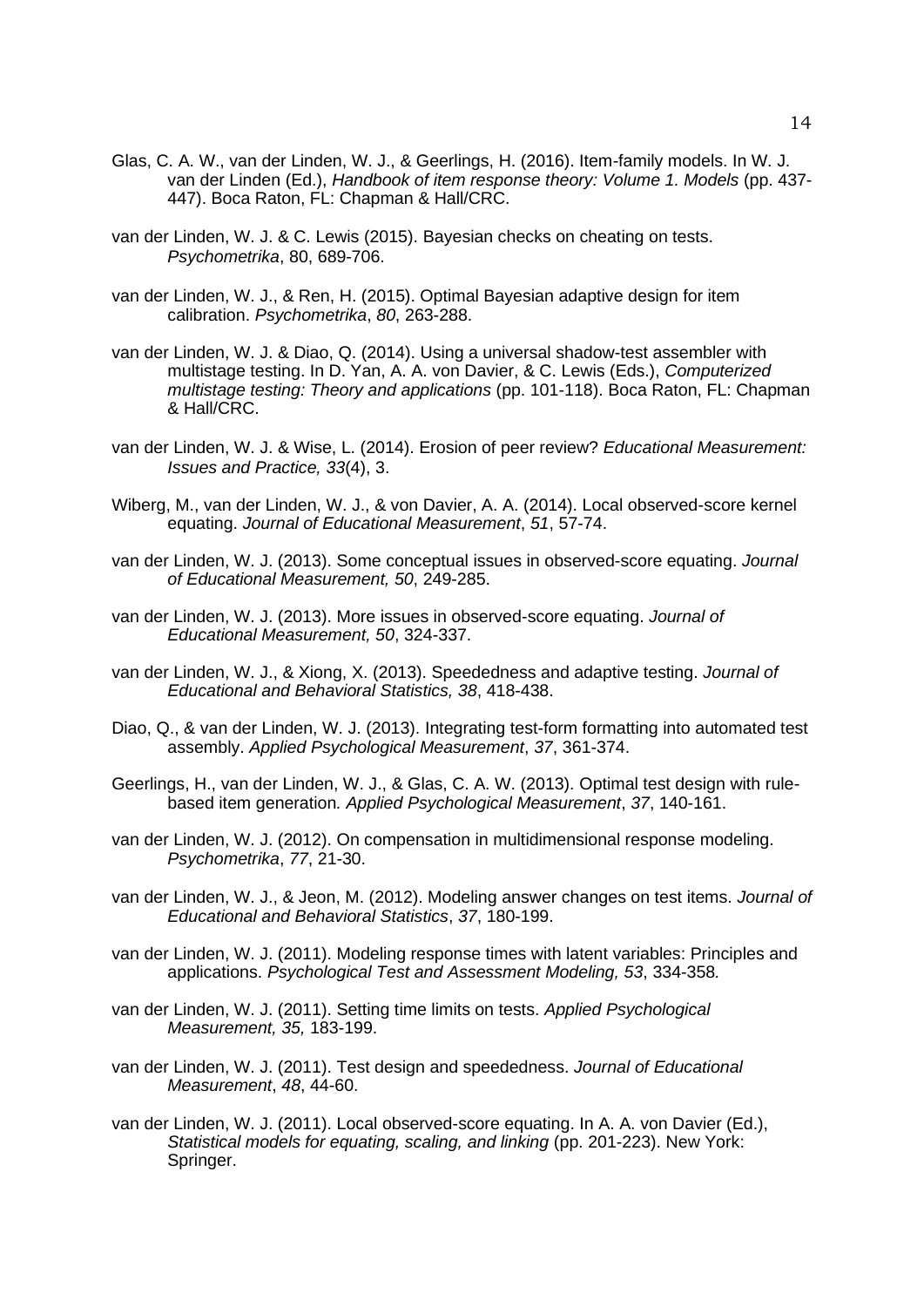- van der Linden, W. J. & Diao, Q. (2011). Automated test-form generation. *Journal of Educational Measurement*, *48*, 206-222.
- van der Linden, W. J., Jeon, M., & Ferrara, S. (2011). A paradox in the study of the benefits of test-item review. *Journal of Educational Measurement, 48*, 380-398. (Erratum, *49*, 466)
- Diao, Q., & van der Linden, W. J. (2011). Automated test assembly using Ip solve version 5.5 in R. *Applied Psychological Measurement, 35*, 398-409.
- Geerlings, H., Glas, C. A. W., & van der Linden, W. J., & (2011). Modeling rule-based item generation. *Psychometrika, 76*, 337-359.
- Wiberg, E., & van der Linden, W. J. (2011). Local linear observed-score equating. *Journal of Educational Measurement*, *48*, 229-254.
- van der Linden, W. J. (2010). Linking response-time parameters onto a common scale. *Journal of Educational Measurement*, *47*, 92-114.
- van der Linden, W. J. (2010). Constrained adaptive testing with shadow tests. In W. J. van der Linden & C. A. W. Glas (Eds.), *Elements of adaptive testing* (pp. 31-55). New York: Springer.
- van der Linden, W. J. (2010). Sequencing an adaptive test battery. In W. J. van der Linden & C. A. W. Glas (Eds.), *Elements of adaptive testing* (pp. 103-119). New York: Springer.
- van der Linden, W. J. (2010). On bias in linear observed-score equating. *Measurement: Interdisciplinary Research and Perspectives*, *8*, 21-26.
- van der Linden, W. J. (2010). Bayes'sche Methoden in der Statistik [Bayesian methods in statistics]. In H. Holling & B. Schmitz (Eds.), *Handbuch Statistik, Methoden und Evaluation* (pp. 730-742). Göttingen, Germany: Hogrefe. (In German)
- van der Linden, W. J. (2010). Item response theory. In P. Peterson, E. Baker, & B. McGaw. (Eds.), *International Encyclopedia of Education* (3d ed., Vol. 4; pp. 81-89). Oxford, UK: Elsevier.
- van der Linden, W. J., & Glas, C. A. W. (Eds.) (2010). *Elements of adaptive testing*. New York: Springer.
- van der Linden, W. J., & Glas, C. A. W. (2010). Statistical tests of conditional independence between responses and/or response times on test items*. Psychometrika, 75*, 120- 139*.*
- van der Linden, W. J., Klein Entink, R. H., & Fox, J.-P. (2010). IRT parameter estimation with response times as collateral information*. Applied Psychological Measurement*, *34*, 327-347.
- van der Linden, W. J., & Pashley, P. J. (2010). Item selection and ability estimation adaptive testing. In W. J. van der Linden & C. A. W. Glas (Eds.), *Elements of adaptive testing* (pp. 3-30). New York: Springer.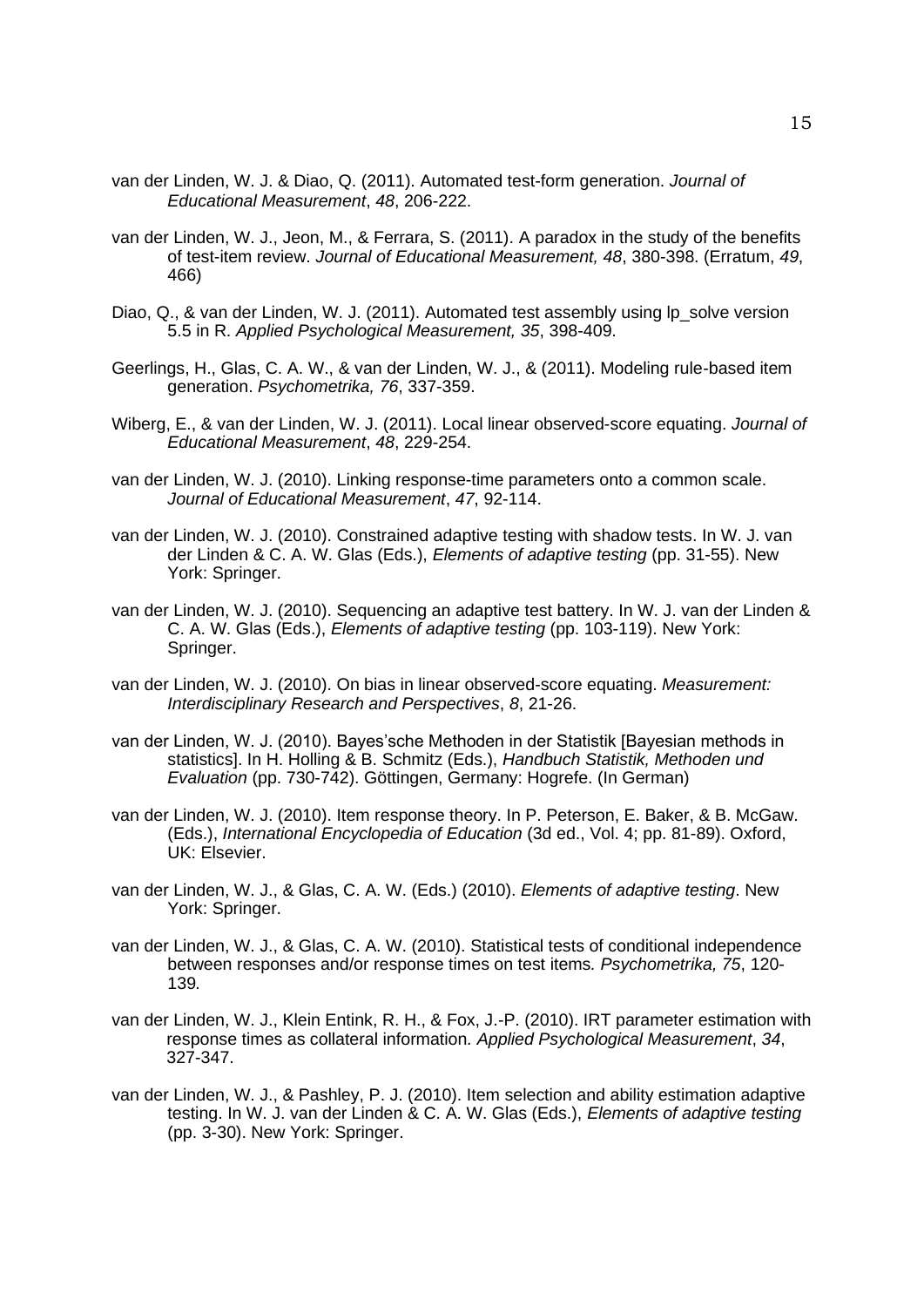- van der Linden, W. J., & Wiberg, M. (2010). Local observed-score equating with anchor-test designs. *Applied Psychological Measurement, 34*, 620-640.
- Glas, C. A. W., & van der Linden, W. J. (2010). Marginal likelihood inference for a model for item responses and response times. *British Journal of Mathematical and Statistical Psychology, 63*, 603-626.
- Glas, C. A. W., & van der Linden, W. J., & Geerlings, H. (2010). Estimation of the parameters in an item-cloning model for adaptive testing. In W. J. van der Linden & C. A. W. Glas (Eds.), *Elements of adaptive testing* (pp. 289-314). New York: Springer.
- Hambleton, R. K., van der Linden, W. J., & Wells, C. S. (2010). IRT models for the analysis of polytomously-scored data: Brief and selected history of model building advances. In M. Nehring & R. Ostini (Eds.), *Handbook of polytomous item response theory models*. (pp. 21-42). New York: Routledge.
- Mulder, J., & van der Linden, W. J. (2010). Multidimensional adaptive testing with Kullback-Leibler information item selection. In W. J. van der Linden & C. A. W. Glas (Eds.), *Elements of adaptive testing* (pp. 77-101). New York: Springer.
- Veldkamp, B. P., & van der Linden, W. J. (2010). Designing item pools for computerized adaptive testing. In W. J. van der Linden & C. A. W. Glas (Eds.), *Elements of adaptive testing* (pp. 231-245). New York: Springer.
- Zeuch, N., Geerlings, H., Holling, H., van der Linden, W. J., Bertling, J. P. (2010). Regelgeleitete Konstruktion von statistischen Textaufgaben: Anwendung von linear logistischen Testmodellen und Aufgabencloning [Rule-based generation of statistical word problems: Application of linear logistic test models and item cloning]. *Zeitschrift für Pädagogik, 56*, 52-63. (In German)
- van der Linden, W. J. (2009). Predictive control of speededness in adaptive testing. *Applied Psychological Measurement, 33,* 25-41.
- van der Linden, W. J. (2009). Conceptual issues in response-time modeling. *Journal of Educational Measurement*, *46*, 247-272.
- van der Linden, W. J. (2009). A bivariate lognormal response-time model for the detection of collusion between test takers. *Journal of Educational and Behavioral Statistics*, *34,* 378-394.
- Klein Entink, R. H., Fox, J.-P., & van der Linden, W. J. (2009). A multivariate multilevel approach to simultaneous modeling of accuracy and speed on test items. *Psychometrika, 74,* 21-48.
- Klein Entink, R. H., van der Linden, W. J., & Fox, J.-P. (2009). A Box-Cox normal model for response times. *British Journal of Mathematical and Statistical Psychology, 62*, 621- 640.
- Mulder, J., & van der Linden, W. J. (2009). Multidimensional adaptive testing with optimal design criteria for item selection. *Psychometrika*, *74*, 273-296.

van der Linden, W. J. (2008). Using response times for item selection in adaptive testing.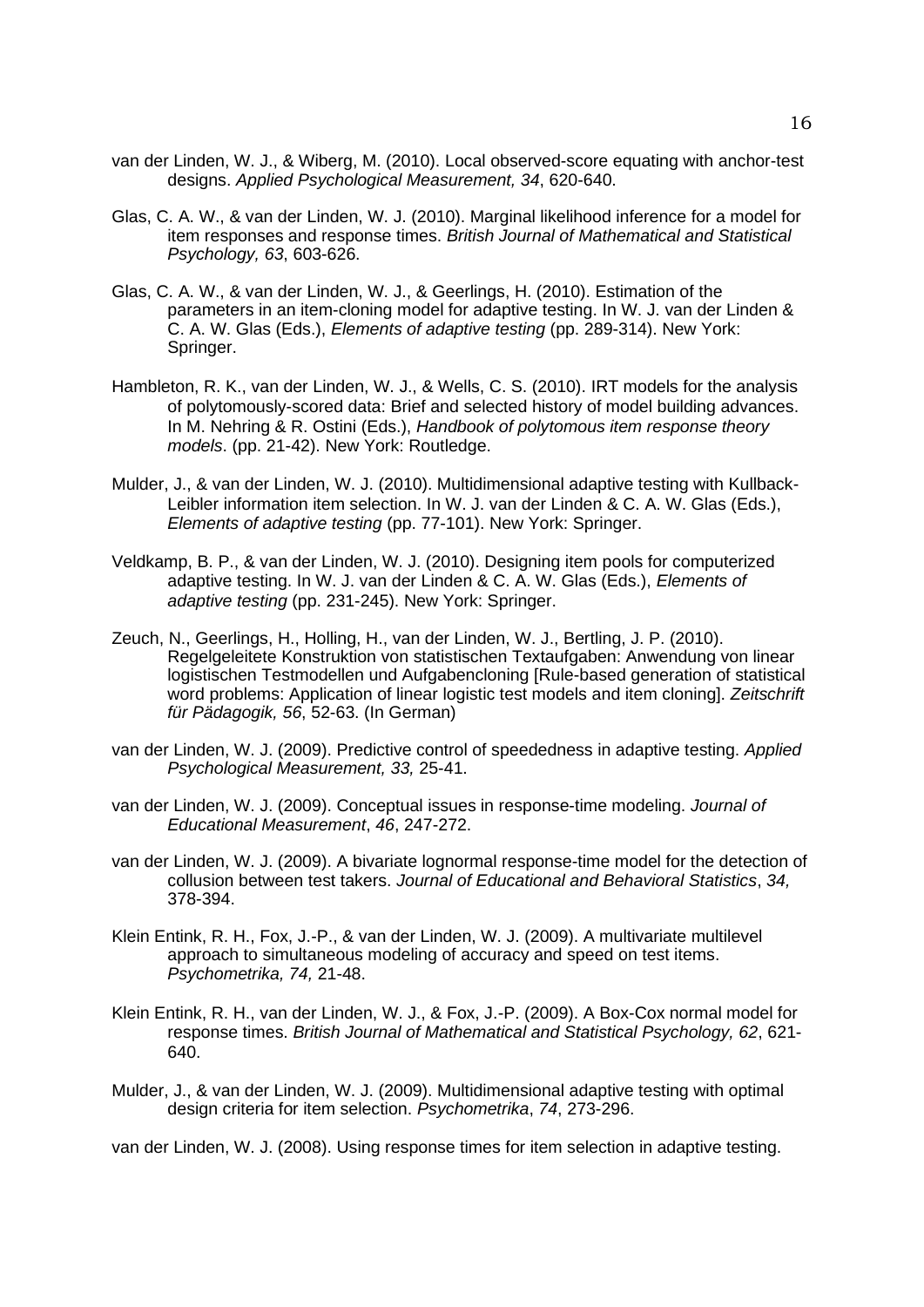*Journal of Educational and Behavioral Statistics, 33,* 5-20.

- van der Linden, W. J. (2008). Some new developments in adaptive testing technology. *Zeitschrift für Psychologie/Journal of Psychology, 216*, 3-11.
- van der Linden, W. J. (Ed.) (2008). Adaptive models of psychological testing: Editorial. *Zeitschrift für Psychologie/Journal of Psychology, 216*, 1-2.
- van der Linden, W. J. (Ed.) (2008). Adaptive models of psychological testing [Special Issue]. *Zeitschrift für Psychologie/Journal of Psychology, 216*, 1-58.
- van der Linden, W. J., & Guo, F. (2008). Bayesian procedures for identifying aberrant response-time patterns in adaptive testing. *Psychometrika, 73*, 365-384.
- Veldkamp, B. P., & van der Linden, W. J. (2008). A multiple-shadow-test approach to Sympson-Hetter item-exposure control in adaptive testing. *International Journal of Testing, 8*, 272-289.
- van der Linden, W. J. (2007). A hierarchical framework for modeling speed and accuracy on test items. *Psychometrika, 72,* 287-308.
- van der Linden, W. J. (2007). The shadow test approach: A universal framework for implementing adaptive testing. In D. J. Weiss (Ed), *Proceedings of the 2007 GMAC conference on computerized adaptive testing*. Retrievable from www.psych.umd.edu/ psylabs/CATCentral/.
- van der Linden, W. J., Breithaupt, K., Chuah, S. C., & Zhang, Y. (2007). Detecting differential speededness in multistage testing. *Journal of Educational Measurement, 44,* 117- 130.
- van der Linden, W. J., & Glas, C. A. W. (2007). Statistical aspects of adaptive testing. In C. R. Rao & S. Sinharay (Eds.), *Handbook of statistics* (Vol. 27: Psychometrics) (pp. 801-838). Amsterdam: North-Holland.
- van der Linden, W. J., & Veldkamp, B. P. (2007). Conditional item-exposure control in adaptive testing using item-ineligibility probabilities. *Journal of Educational and Behavioral Statistics, 32, 398-418*.
- Fox, J.-P., Klein Entink, R. H., & van der Linden, W. J. (2007). Modeling of responses and response times with the package cirt. *Journal of Statistical Software, 20*(7), 1-14.
- van der Linden, W. J. (2006). A lognormal model for response times on test items. *Journal of Educational and Behavioral Statistics, 31*, 181-204.
- van der Linden, W. J. (2006). Adaptief toetsen [Adaptive testing]. *STAtOR, 4*. 1-10. (In Dutch)
- van der Linden, W. J. (2006). Book review of A. A. von Davier, P. W. Holland & D. T. Thayer. The kernel method of test equating. New York: Springer. *Journal of Educational Measurement, 43*, 291-294*.*
- van der Linden, W. J. (2006). Equating error in observed-score equating. *Applied Psychological Measurement, 30,* 355-378.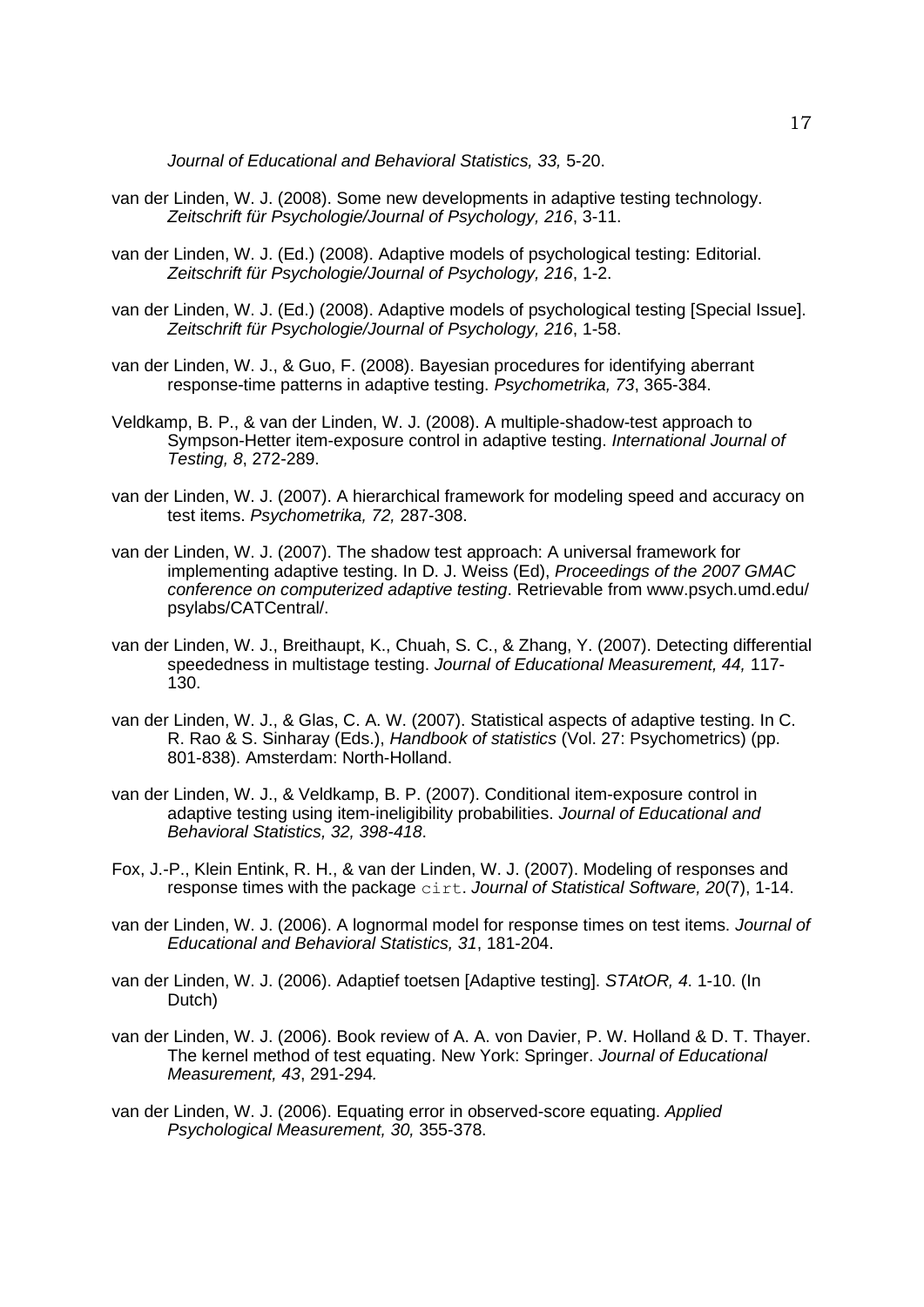- van der Linden, W. J. (2006). Equating scores from adaptive to linear tests. *Applied Psychological Measurement, 30*, 493-508.
- van der Linden, W. J., Ariel, A., & Veldkamp, B. P. (2006). Assembling a CAT item pool as a set of linear test forms. *Journal of Educational and Behavioral Statistics, 31,* 81-100.
- van der Linden, W. J., & Sotaridona, L. (2006). Detecting answer copying when the regular response process follows a known response model. *Journal of Educational and Behavioral Statistics, 31,* 283-304.
- Ariel, A., van der Linden, W. J., & Veldkamp, B. P. (2006). A strategy for optimizing item-pool management. *Journal of Educational Measurement, 43,* 85-96.
- Sotaridona, L., van der Linden, W. J., & Meijer, R. R. (2006). Detecting answer copying using the kappa statistic. *Applied Psychological Measurement, 30*, 412-431.
- van der Linden, W.J. (2005). *Linear models for optimal test design*. New York: Springer.
- van der Linden, W. J. (2005). A comparison of item-selection methods for adaptive tests with content constraints. *Journal of Educational Measurement, 42*, 283*-*302.
- van der Linden, W. J. (2005). Classical test theory. In K. Kempf-Leonard (Ed.), *Encyclopedia of social measurement* (Vol. 1) (pp. 301-307). San Diego, CA: Academic Press.
- van der Linden, W. J. (2005). Item response theory. In K. Kempf-Leonard (Ed.), *Encyclopedia of social measurement* (Vol. 2) (pp. 379-387). San Diego, CA: Academic Press.
- van der Linden, W. J. (2005). Model-based innovations in computer-based testing. In D. Bartram & R. K. Hambleton (Eds.), *Computer-based-testing and the internet: Issues and advances* (pp. 39-58). New York: Wiley.
- van der Linden, W. J. (2004). Centraal eindexamen is het beste selectie-instrument voor de universiteit. *Examens: Tijdschrift voor de Toetspraktijk*, (3), 19-20. (In Dutch)
- van der Linden, W. J., & Sotaridona, L. (2004). A statistical test for detecting answer copying on multiple-choice tests. *Journal of Educational Measurement, 41*, 361-377.
- van der Linden, W. J., & Veldkamp, B. P. (2004). Constraining item exposure in computerized adaptive testing with shadow tests. *Journal of Educational and Behavioral Statistics, 29*, 273-291.
- van der Linden, W. J., Veldkamp, B. P., & Carlson, J. E. (2004). Optimizing balanced incomplete block designs for large-scale educational assessments. *Applied Psychological Measurement, 28,* 317*-*331.
- Ariel, A., Veldkamp, B. P. & van der Linden, W. J. (2004). Constructing rotating item pools for constrained adaptive testing. *Journal of Educational Measurement, 41*, 345-359.
- Chang, L., van der Linden, W. J., & Vos, H. J. (2004). Setting standards and detecting intrajudge inconsistency using interdependent evaluation of response alternatives. *Educational and Psychological Measurement, 64*, 781-801.
- Robin, F., van der Linden, W. J., Eignor, D. R., Steffen, M., Stocking, M. L. (2004). *A*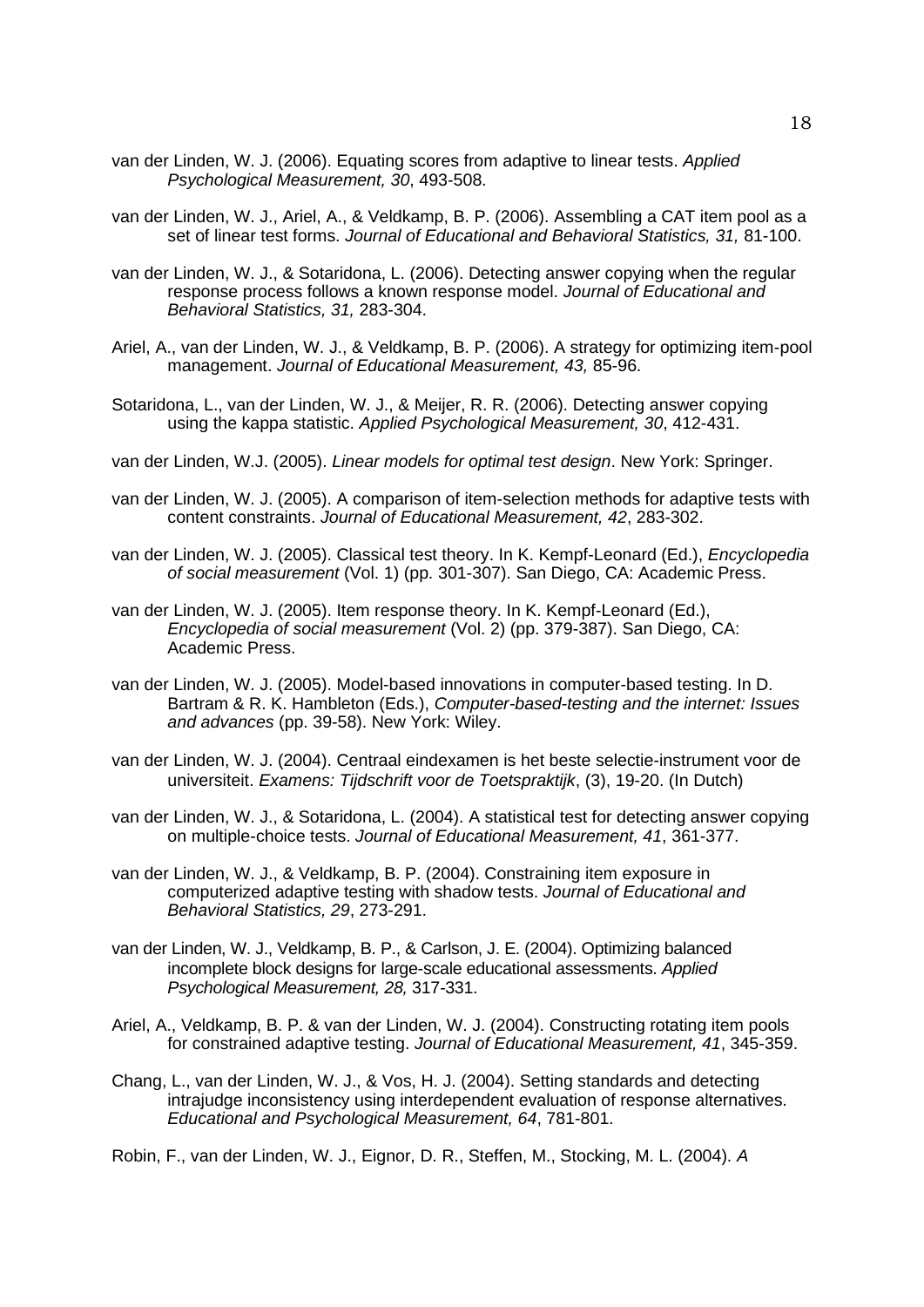*comparison of two procedures for constrained adaptive test construction* (Research Report RR-04-39). Princeton, NJ: Educational Testing Service.

- van der Linden, W. J. (2003). Some alternatives to Sympson-Hetter item-exposure control in computerized adaptive testing. *Journal of Educational and Behavioral Statistics, 28*, 249-265.
- van der Linden, W. J. (2003). Bayesian checks on outlying response times in computerized adaptive testing. In H. Yanai, A. Okada, K. Shigemasu, Y. Kano, Y., & J. J. Meulman, (Eds.), *New developments in psychometrics* (pp. 215-222). New York: Springer.
- van der Linden, W. J. (2003). Een leven lang op zoek naar algemeenheden. In P. Koele and J. Hoogstraten (Eds.), *De vele laatjes van Don Mellenbergh (Liber amicorum).* Amsterdam, The Netherlands: Programmagroep Psychologische Methodenleer. (In Dutch)
- van der Linden, W.J., & Chang, H.-H. (2003). Implementing content constraints in alphastratified adaptive testing using a shadow test approach. *Applied Psychological Measurement, 27*, 107-120.
- van der Linden, W. J., & van Krimpen-Stoop, E. M. L. A. (2003). Using response times to detect aberrant response patterns in computerized adaptive testing. *Psychometrika, 68*, 251-265.
- Chang, H.-H., & van der Linden, W. J. (2003). Optimal stratification of item pools in alphastratified adaptive testing. *Applied Psychological Measurement, 27*, 262-274.
- Glas, C. A. W., & van der Linden, W. J. (2003). Computerized adaptive testing with item clones. *Applied Psychological Measurement, 27*, 247-261.
- Veldkamp, B. P., van der Linden, W. J., & Ariel, A. (2003). Mathematical-programming approaches to test-item pool design. In S. P. Shohov (Ed.), *Advances in psychology research* (Vol.19; pp. 93-108). New York: Nova Science Publishers. [Reprinted in S. P. Shohov (Ed.) (2003), *Topics in cognitive psychology* (pp. 207-222). New York: Nova Science Publishers.]
- van der Linden, W. J. (2002). On complexity in computer-based testing. In C. N. Mills, M. Potenza, J. J. Fremer & W. Ward (Eds.), *Computer-based testing: Building the foundation for future assessments* (pp. 89-102). Hillsdale, NJ: Lawrence Erlbaum.
- van der Linden, W. J. (2002). Automated test assembly systems. In R. Fernandéz-Ballasteros (Ed.), *Encyclopedia of psychological assessment* (Vol. 1) (pp. 123-128). Newbury Park, CA: Sage.
- Linn R. L., Drasgow, F., Camara, W., Crocker, L., Hambleton, R. K., Plake, B. S., Stout, W. & van der Linden, W. J. (2002). Computer-based testing: A research agenda. In C. N. Mills, M. Potenza, J. J. Fremer & W. Ward (Eds.). *Computer-based testing: Building the foundation for future assessments* (pp. 289-299). Hillsdale, NJ: Lawrence Erlbaum.
- Veldkamp, B. P., & van der Linden, W. J. (2002). Multidimensional adaptive testing with constraints on test content. *Psychometrika, 67*, 575-588.

van der Linden, W. J. (2001). Computerized adaptive testing with equated number-correct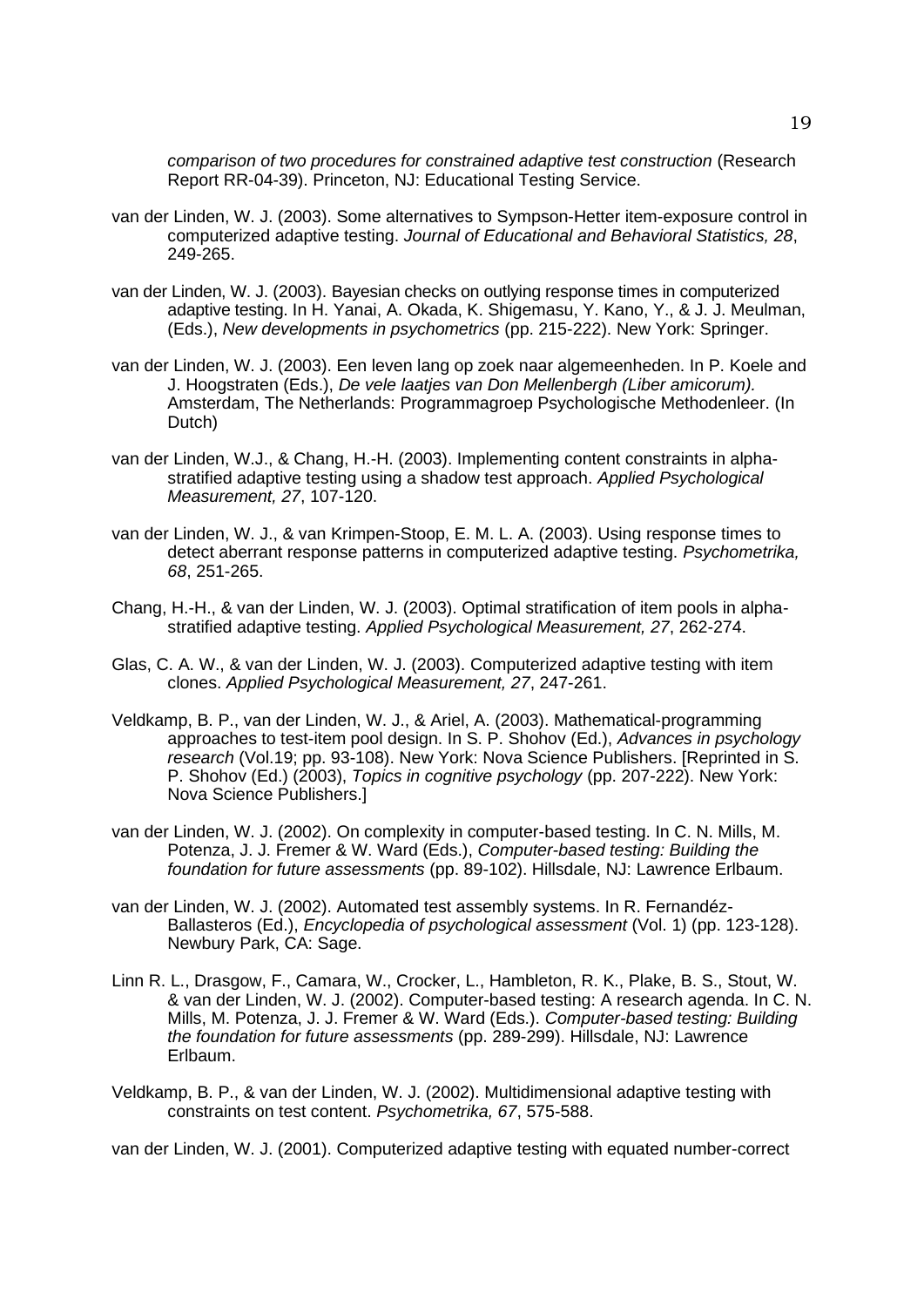scoring. *Applied Psychological Measurement, 25*, 343-355.

- van der Linden, W. J. (2001). Computerized test construction. In N. J. Smelser & P. B. Baltes (Eds.), *International encyclopedia of social and behavioral sciences* (Vol. 4) (pp. 2477-2480). Oxford: Elsevier Science Ltd.
- van der Linden, W. J. (2001). Applying the Rasch model. Book review of T. G. Bond & C. M. Fox, Applying the Rasch model: Fundamental measurement in de human sciences. *International Journal of Testing, 1*, 319-326.
- van der Linden, W. J., & Glas, C. A. W. (2001) Cross-validating item parameter estimation in computerize adaptive testing. In A. Boomsma, M. A. J. van Duijn, & T. A. M. Snijders (Eds.), *Essays on item response theory* (pp. 205-219). New York: Springer.
- van der Linden, W. J. (2000). A test-theoretic approach to observed-scored equating. *Psychometrika, 65*, 437-456.
- van der Linden, W. J. (2000). Optimal assembly of tests with item sets. *Applied Psychological Measurement, 24*, 225-240.
- van der Linden, W. J. (2000). Constrained adaptive testing with shadow tests. In W. J. van der Linden & C. A. W. Glas (Eds.), *Computerized adaptive testing: Theory and practice* (pp. 27-52). Boston, MA: Kluwer.
- van der Linden, W. J. & Glas, C. A. W. (2000). Capitalization on item calibration error in adaptive testing. *Applied Measurement in Education, 12*, 35-53.
- van der Linden, W. J., & Glas, C. A. W. (Eds.) (2000). *Computerized adaptive testing: Theory and practice*. Norwell, MA: Kluwer.
- van der Linden, W. J., & Pashley, P. J. (2000). Item selection and ability estimation in adaptive testing. In W. J. van der Linden & C. A. W. Glas (Eds.), *Computerized adaptive testing: Theory and practice* (pp. 1-25). Norwell, MA: Kluwer.
- van der Linden, W. J., van der Grift, W. J. C. M., & Peters-Sips, M. W. H. (2000). Inleiding tot de evaluatie van de basisvorming. *Tijdschrift voor Onderwijsresearch, 25*, 3-5. (In Dutch)
- van der Linden, W. J., Veldkamp, B. P., & Reese, L. M. (2000). An integer programming approach to item pool design. *Applied Psychological Measurement, 24*, 139-150.
- Peters-Sips, M. W. H., van der Linden, W. J., & van der Grift, W. J. C. M. (Eds.) (2000). Evaluatie van de basisvorming [Special Issue]. *Tijdschrift voor Onderwijsresearch, 25*(1-2). (In Dutch)
- Hambleton, R. K., Brennan, R. L., Brown, W., Dodd, B., Forsyth, R. A., Mehrens, W., Nellhaus, J., Reckase, M. D., Rindone, D., van der Linden, W. J., Zwick, R. (2000). A response to "Setting reasonable and useful standards" in the National Academy of Sciences' "Grading the Nation's Report Card". *Educational Measurement: Issues and Practice, 19*(2), 5-14.
- Veldkamp, B. P., & van der Linden, W. J. (2000). Designing item pools for computerized adaptive testing. In W. J. van der Linden & C. A. W. Glas (Eds.), *Computerized adaptive testing: Theory and practice* (pp. 149-162). Boston, MA: Kluwer.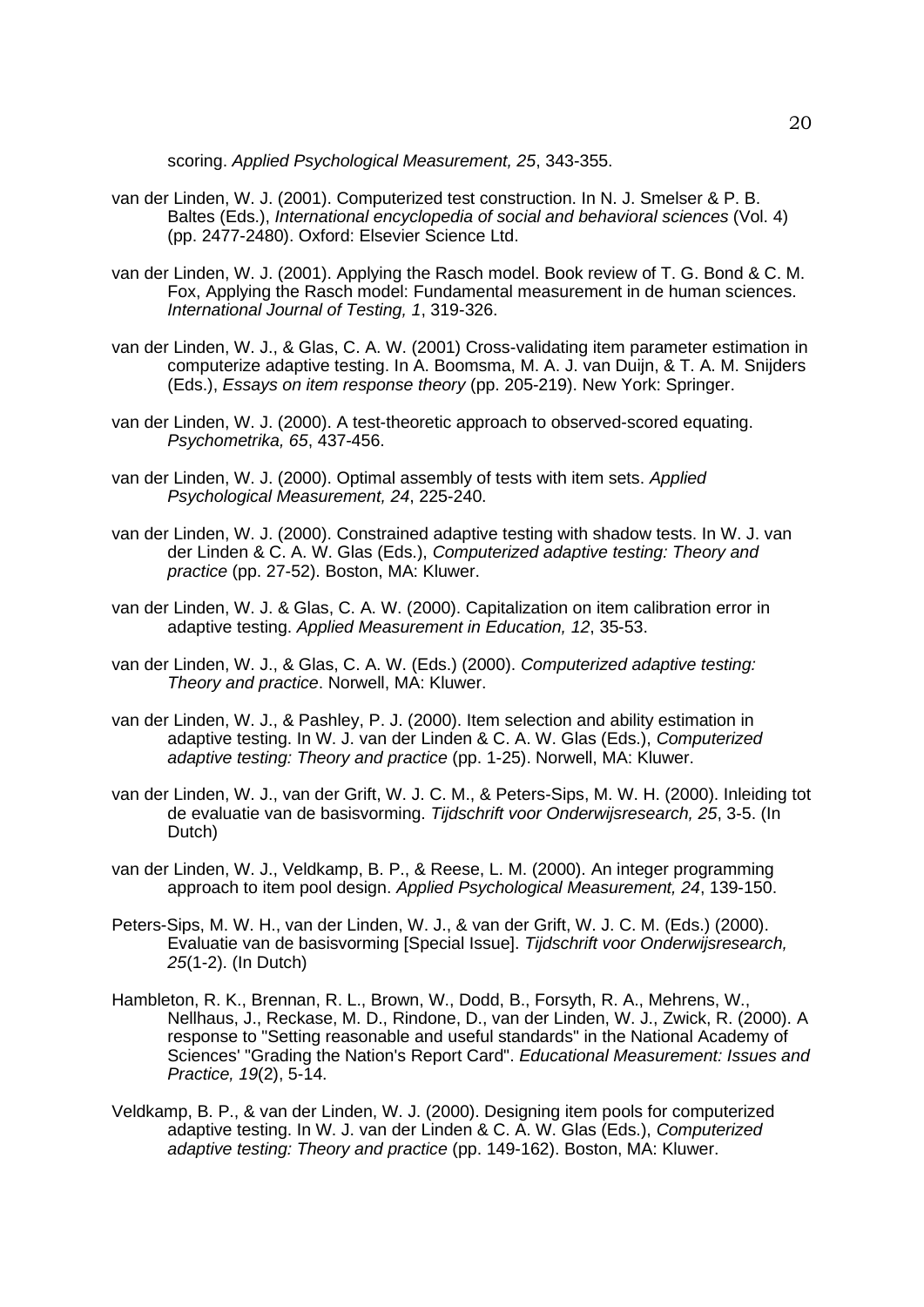- van der Linden, W. J. (1999). Computerized educational testing. In G. N. Masters & J. P. Keeves (Eds.), *Advances in measurement in educational research and assessment* (pp. 138-150). Oxford: Elsevier Science.
- van der Linden, W. J. (1999). Multidimensional adaptive testing with a minimum errorvariance criterion. *Journal of Educational and Behavioral Statistics, 24*, 398-412.
- van der Linden, W. J. (1999). Empirical initialization of the trait estimator in adaptive testing. *Applied Psychological Measurement, 23*, 21*-*29. [Erratum, *23*, 248]
- van der Linden, W. J. (1999). Het ontwerpen van adaptieve examens. In J. M. Pieters, Tj. Plomp, & L. E. Odenthal (Eds.), *Twintig jaar Toegepaste Onderwijskunde: Een kaleidoscopisch overzicht van Twents onderwijskundig onderzoek* (pp. 249*-*267). Enschede: Twente University Press. (In Dutch)
- van der Linden, W. J., & Adema, J. J. (1999). Simultaneous assembly of multiple test forms (Addendum). *Journal of Educational Measurement, 36*, 90-91.
- van der Linden, W. J., Scrams, D. J., & Schnipke, D. L. (1999). Using response-time constraints to control for speededness in computerized adaptive testing. *Applied Psychological Measurement, 23*, 195-210.
- Cizek, G. J., Kenney, P. A., Kolen, M. J., Peters, C. W., & van der Linden, W. J. (1999). *The feasibility of linking scores on the proposed Voluntary National Test and the National; Assessment of Educational Progress* [Final report]. Washington, D.C.: National Assessment Governing Board.
- van der Linden, W. J. (1998). Bayesian item-selection criteria for adaptive testing. *Psychometrika, 63*, 201-216.
- van der Linden, W. J. (1998). Stochastic order in dichotomous item response models for fixed, adaptive, and multidimensional tests. *Psychometrika, 63*, 211*-*226.
- van der Linden, W. J. (1998). Optimal assembly of psychological and educational tests. *Applied Psychological Measurement, 22*, 195*-*211.
- van der Linden, W. J. (Ed.) (1998). Optimal test assembly [Special issue]. *Applied Psychological Measurement, 22*(3).
- van der Linden, W. J. (1998). A discussion of some methodological issues in international assessments. *International Journal of Educational Research, 29*, 569*-*577.
- van der Linden, W. J. (1998). Assembling test forms for use in large-scale assessments. In M. L. Bourque (Ed.), *Proceedings of Achievement Levels Workshop* (pp. 27*-*43). Washington, DC: National Assessment Governing Board.
- van der Linden. W. J. (1998). A decision theory model for course placement. *Journal of Educational and Behavioral Statistics, 23*, 18*-*34.
- van der Linden, W. J. (1998). Examens en de moderne media. *TH&MA: Tijdschrift voor Hoger Onderwijs en Management, 1*, 30*-*34. (In Dutch)

van der Linden, W. J., & Adema, J. J. (1998). Simultaneous assembly of multiple test forms.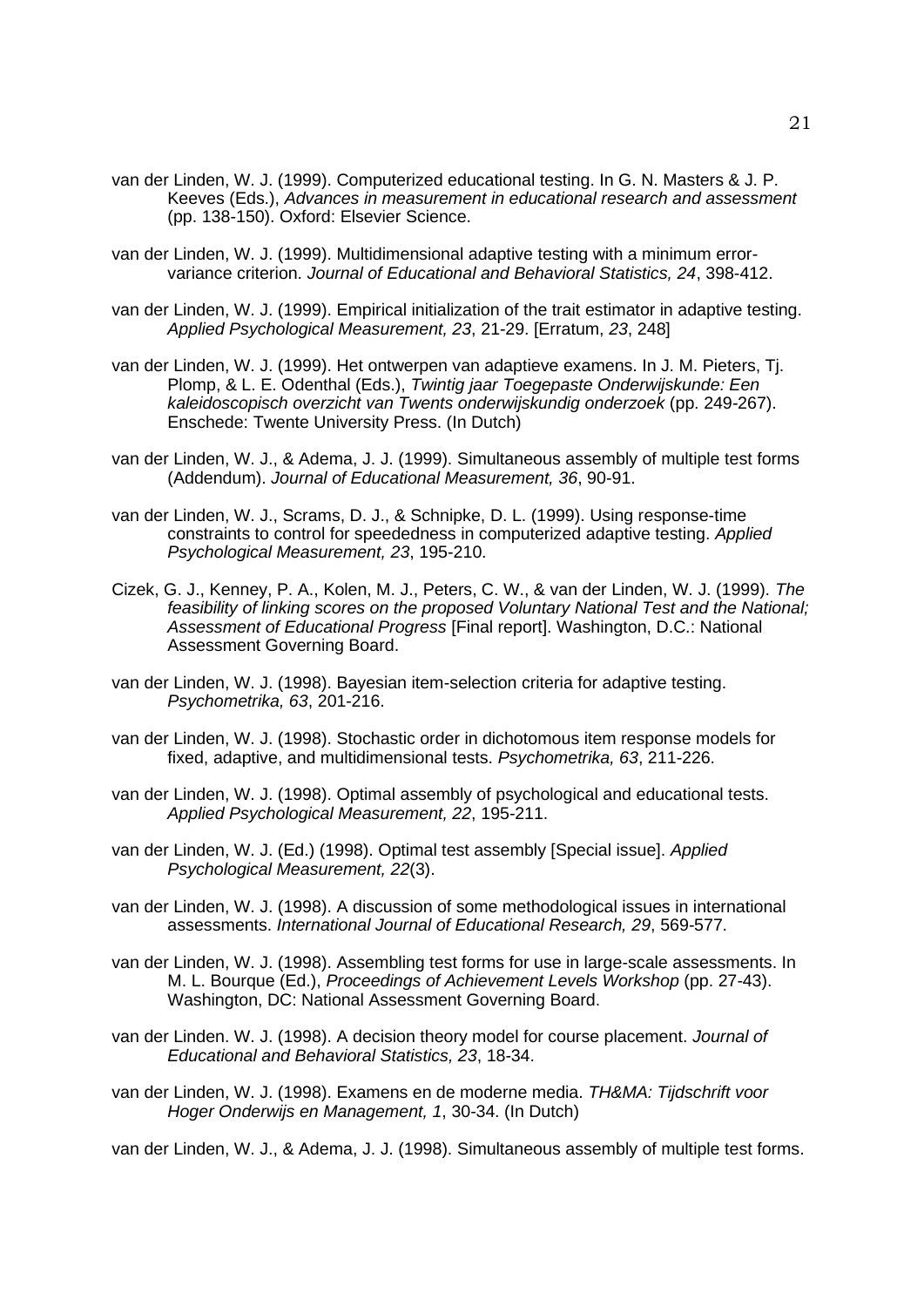*Journal of Educational Measurement, 35*, 185*-*198.

- van der Linden, W. J., & Luecht, R. M. (1998). Observed-score equating as a test assembly problem. *Psychometrika, 63*, 401*-*418.
- van der Linden, W. J., & Reese, L. M. (1998). A model for optimal constrained adaptive testing. *Applied Psychological Measurement, 22*, 259*-*270.
- van der Linden, W. J. (1997). Book review of M. J. Kolen & R. L Brennan, Test equating: Methods and practices. New York: Springer. *Psychometrika, 62*, 287*-*290.
- van der Linden, W. J. (1997). Decision theory in educational testing. In J. P. Keeves (Ed.), *Educational research, methodology, and measurement: An international handbook* (2nd ed.) (pp. 725-730). Oxford, England: Elsevier Science.
- van der Linden, W. J. (1997). Waar haalt de inspectie haar normen vandaan? In F. J. G. Janssens (Ed.), *Van onderzoek naar evaluatie: De methodologie van de onderwijsinspectie* (pp. 71*-*83). 's-Gravenhage: Delwel Uitgeverij. (In Dutch)
- van der Linden, W. J. & Hambleton, R. K. (Eds.) (1997). *Handbook of modern item response theory*. New York: Springer.
- van der Linden, W. J. & Hambleton, R. K. (1997). Item response theory: Brief history, common models, and extensions. In W. J. van der Linden & R. K. Hambleton (Eds.), *Handbook of modern item response theory* (pp. 1*-*28). New York: Springer.
- Timminga, E., van der Linden, W. J., & Schweizer, D. A. (1997). *ConTEST 2.0 Modules: A decision support system for item banking and optimal test assembly* [Computer program and manual]. Groningen, The Netherlands: iec ProGAMMA.
- van der Linden, W. J. (1996). Assembling tests for the measurement of multiple traits. *Applied Psychological Measurement, 20*, 373*-*388.
- van der Linden, W. J. (1996). A conceptual analysis of standard setting in large-scale assessments. In M. L. Bourque (Ed.) *Proceedings of the Joint Conference on Standard Setting for Large-Scale Assessments* (Vol. 2, pp. 97*-*118). Washington, DC: National Assessment Governing Board & National Center for Education Statistics.
- van der Linden, W. J. (1996). Computerized educational testing. In Tj. Plomp (Ed.), *International encyclopedia of educational technology* (2nd ed.) (pp. 573*-*579). Oxford: Elsevier Science.
- van der Linden, W. J., & Zwarts, M. A. (1996). Treffers schiet mis. *Tijdschrift voor Onderwijsresearch, 21*, 106*-*110. (In Dutch)
- van der Linden, W. J., & Zwarts, M. A. (1996). Maar raakt zijn eigen voet. *Tijdschrift voor Onderwijsresearch, 21*, 111*-*114. (In Dutch)
- van der Linden, W. J. & Zwarts, M. A. (1996). Een repeterende breuk? Reactie op: Kwaliteit rekenonderwijs: voortgaande discussie. *Tijdschrift voor nascholing en onderzoek van het reken-wiskunde onderwijs, 14*, 48. (In Dutch)
- van der Linden, W. J. & Luecht, R. M. (1996). An optimization model for test assembly to match observed-score distributions. In G. Engelhard & M,. Wilson (Ed.), *Objective*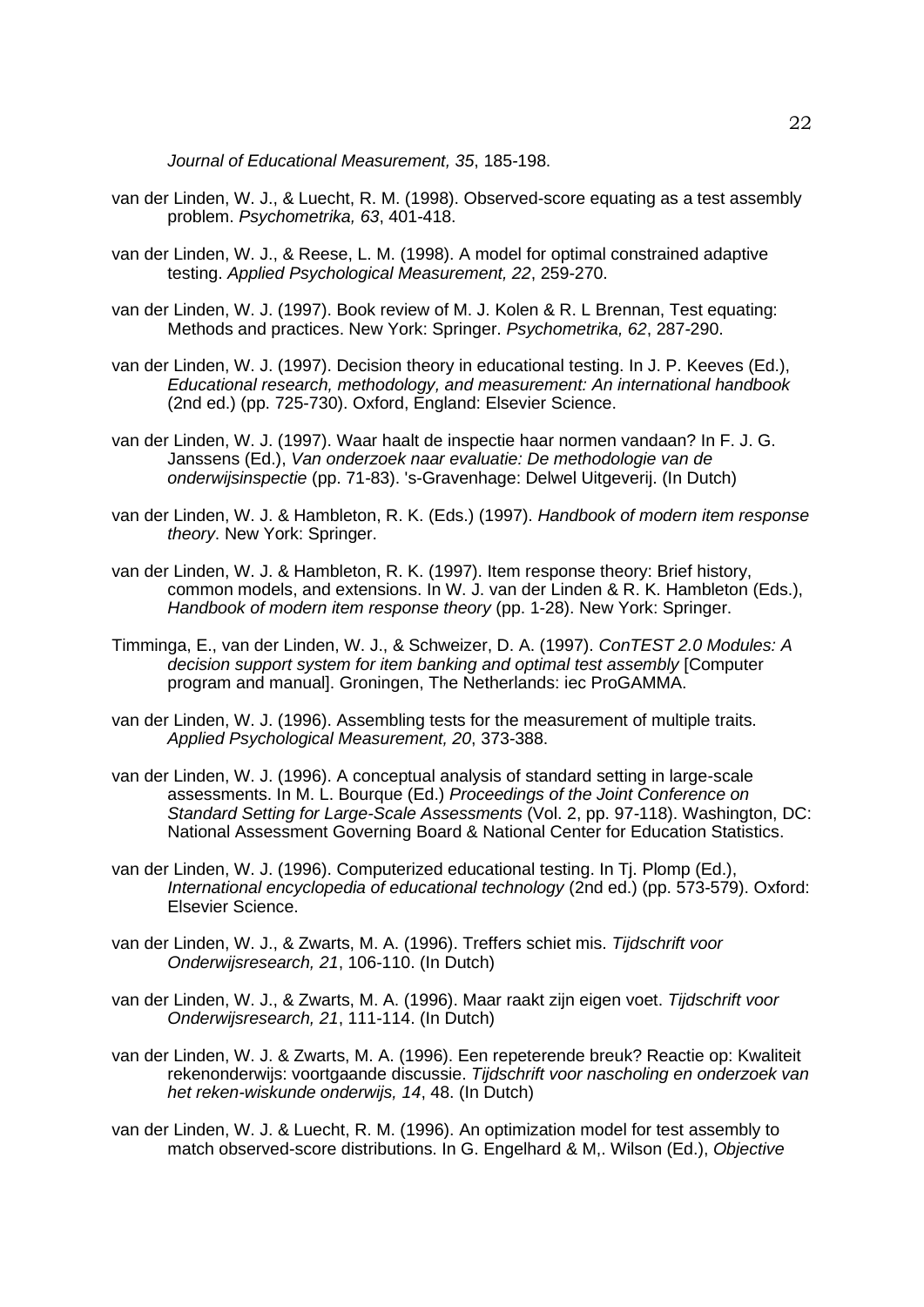*measurement: Theory into practice* (Vol. 3) (pp. 405*-*418). Norwood, New Jersey: Ablex Publishing Company.

- van der Linden, W. J. & Vos, J. H. (1996). A compensatory approach to optimal selection with mastery scores. *Psychometrika, 61*, 155*-*172.
- Timminga, E., van der Linden, W. J., & Schweizer, D. A. (1996). *ConTEST 2.0: A decision support system for item banking and optimal test assembly* [Computer program and manual]. Groningen, The Netherlands: iec ProGAMMA.
- Timminga, E., van der Linden, W. J., & Schweizer, D. A. (1996). *ABP: Automated producer of ConTEST item banks* [Computer program and manual]. Groningen, The Netherlands: iec ProGAMMA.
- van der Linden, W. J. (1995) Advances in computer applications. In T. Oakland and R. K. Hambleton (Eds.), *International perspectives on academic assessment* (pp. 105*-* 124). Boston, MA: Kluwer.
- van der Linden, W. J. (Ed.) (1995). Evaluatie van het basisonderwijs [Special issue]. *Tijdschrift voor Onderwijsresearch, 20*(1). (In Dutch)
- van der Linden, W. J. & Zwarts, M. A. (1995). Robustness of judgments in evaluation research. *Tijdschrift voor Onderwijsresearch, 20*, 13*-*27.
- van der Linden, W. J., & Zwarts, M. A. (1995). De opbrengsten van het basisonderwijs: Een repliek. *Tijdschrift voor Onderwijsresearch, 20*, 34*-*41. (In Dutch)
- Berger, M. P. F. & van der Linden, W. J. (1995) Het optimaal ontwerpen van tests met verschillende optimaliteitscriteria. *Tijdschrift voor Onderwijsresearch, 20*, 79*-*92. (In Dutch)
- Raju, N. S., van der Linden, W. J. & Fleer, P. F. (1995). IRT-based internal measures of differential functioning of items and tests. *Applied Psychological Measurement, 19*, 353*-*368.
- van der Linden, W. J. (1994). Optimal design in item response theory: Applications to test assembly and item calibration. In G. H. Fischer & D. Laming (Eds.), *Contributions to mathematical psychology, psychometrics, and methodology* (pp. 305*-*318). New York: Springer.
- van der Linden, W. J. (1994). Modern test theory and computer-based testing. In B. P. M. Creemers & G. J. Reezigt (Eds.), *New directions in educational research* (pp. 109*-* 120). Groningen: ICO.
- van der Linden, W. J. (Ed.) (1994). International perspectives on educational measurement [Special Issue]. *Educational Measurement: Issues and Practice, 13*(2).
- van der Linden, W. J. (1994). Internationalization in educational measurement. *Educational Measurement: Issues and Practice, 13*, 4.
- van der Linden, W. J. (1994). Computerized educational measurement. In T. Husen & T. N. Postlethwaite (Eds.), *International encyclopedia of education* (2nd ed.) (pp. 992*-*998). Oxford: Pergamon Press.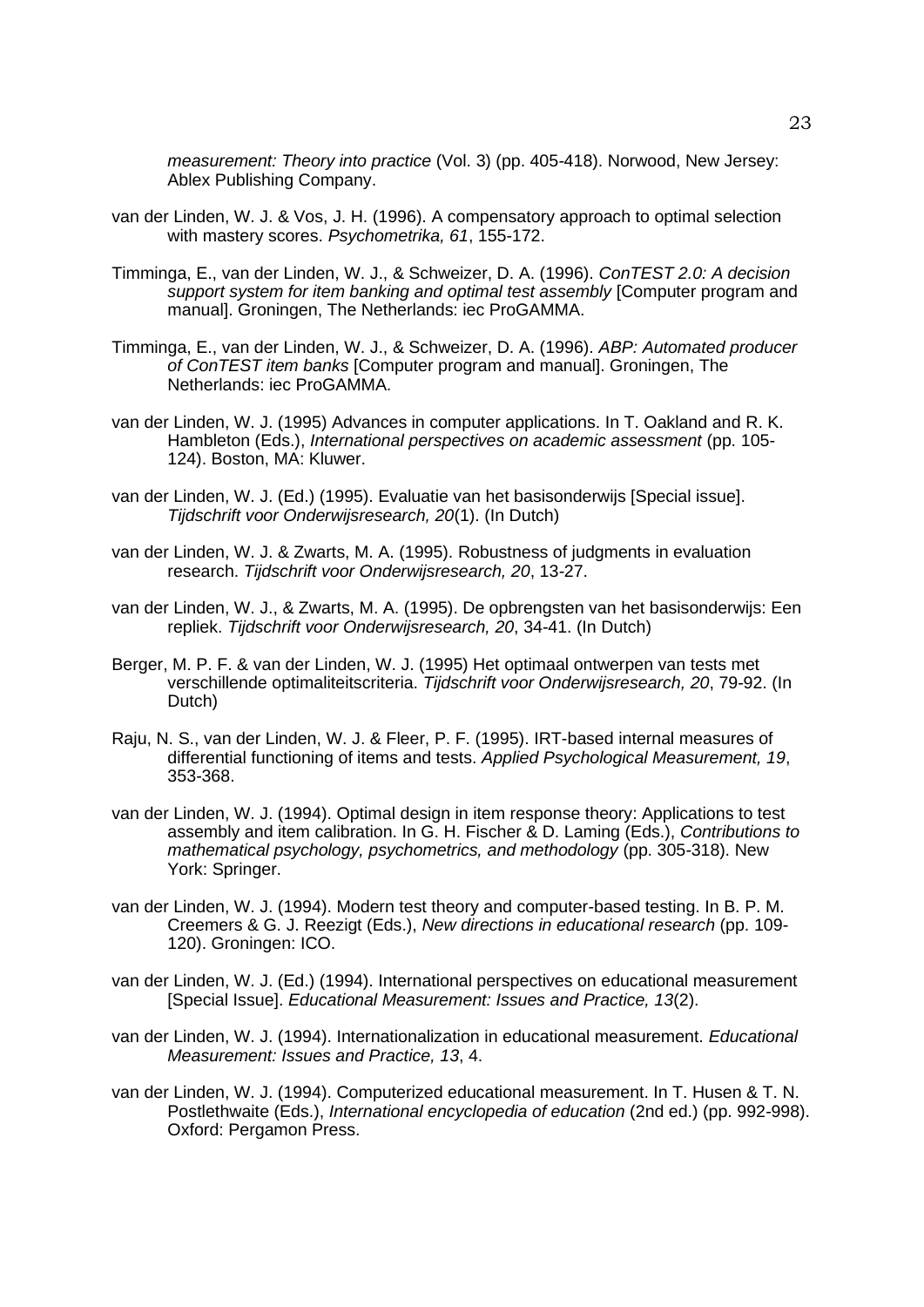- van der Linden, W. J. (1994). Decision theory in educational testing. In T. Husen & T. N. Postlethwaite (Eds.), *International encyclopedia of education* (2nd ed.) (pp. 1416*-* 1421). Oxford: Pergamon Press.
- van der Linden, W. J. (1994). Fundamental measurement and the fundamentals of Rasch measurement. In M. Wilson (Ed.), *Objective measurement: Theory into practice* (Vol. 2) (pp. 3*-*24). Norwood, New Jersey: Ablex Publishing Company.
- van der Linden, W. J. (1994). Book review of J. Michell (1990), An introduction to the logic of psychological measurement. Hillsdale, NJ: Lawrence Erlbaum. *Psychometrika, 59*, 139*-*142.
- van der Linden, W. J. (1993). Zak-slaagregels voor gebruik in de klas. In W. J. van der Linden, M. J. Mommers, J. J. Peters & W. Tomic (Eds.), *Onderwijskunde in de klas* (pp. 120*-*143). Amsterdam: Swets & Zeitlinger. (In Dutch)
- van der Linden, W. J. (1993). Trace lines in item response theory. *Rasch Measurement. Transactions of the Rasch Measurement SIG, 6*, 308.
- van der Linden, W. J. & Eggen, T. J. H. M. (1993). The Rasch model as a model for paired comparisons with ties. In R. Steyer, K. F. Wender & K. F. Widaman (Eds.), *Psychometric methodology* (pp. 278*-*282). Stuttgart, Germany: Gustav Fischer Verlag.
- van der Linden, W. J., Mommers, M. J. C., Peters, J. J. & Tomic W. (Eds.) (1993). *Onderwijskunde in de klas*. Amsterdam: Swets & Zeitlinger. (In Dutch)
- van der Linden, W. J. (1993). Sample independence in the Rasch model. *Rasch Measurement. Transactions of the Rasch Measurement SIG, 6*, 247.
- van der Linden, W. J. (1993). Measurement scale in the Rasch model. *Rasch Measurement. Transactions of the Rasch Measurement SIG, 6*, 287.
- Luecht, R. M., & van der Linden, W. J. (1993). *A technique for constructing multiple parallel test forms to achieve nominally parallel observed-score distributions* (Internal Report). Iowa City, IA: American College Testing.
- van der Linden, W. J. (1992). Three reflections on the use of hierarchical models for analyzing educational effectiveness. In B. P. M. Creemers & G. J. Reezigt (Eds.), *Evaluation of educational effectiveness* (ICO Publication 2). Groningen, The Netherlands: ICO.
- van der Linden, W. J. (1992). Indicatorsystemen voor de effectiviteit van het onderwijs. In W. Th. J. G. Hoeben (Ed.), *Indicatoren van onderwijseffeciviteit* (pp. 27*-*34). Amsterdam: Swets & Zeitlinger. (In Dutch)
- van der Linden, W. J., & Jannarone, R. J. (1992). Paired comparisons with judge differences in sensitivity and adaptability. *International Journal of Psychology, 27*, 524.
- van der Linden, W. J. (1991). Toetsconstructie als een voorbeeldig ontwerpprobleem. In S. Dijkstra, H. P. M. Krammer & J. M. Pieters (Eds.), *De onderwijskundig ontwerper* (pp. 61*-*70). Amsterdam: Swets & Zeitlinger. (In Dutch)

van der Linden, W. J. (1991) Optimization methods in test construction. In Liu En Jiu, Wang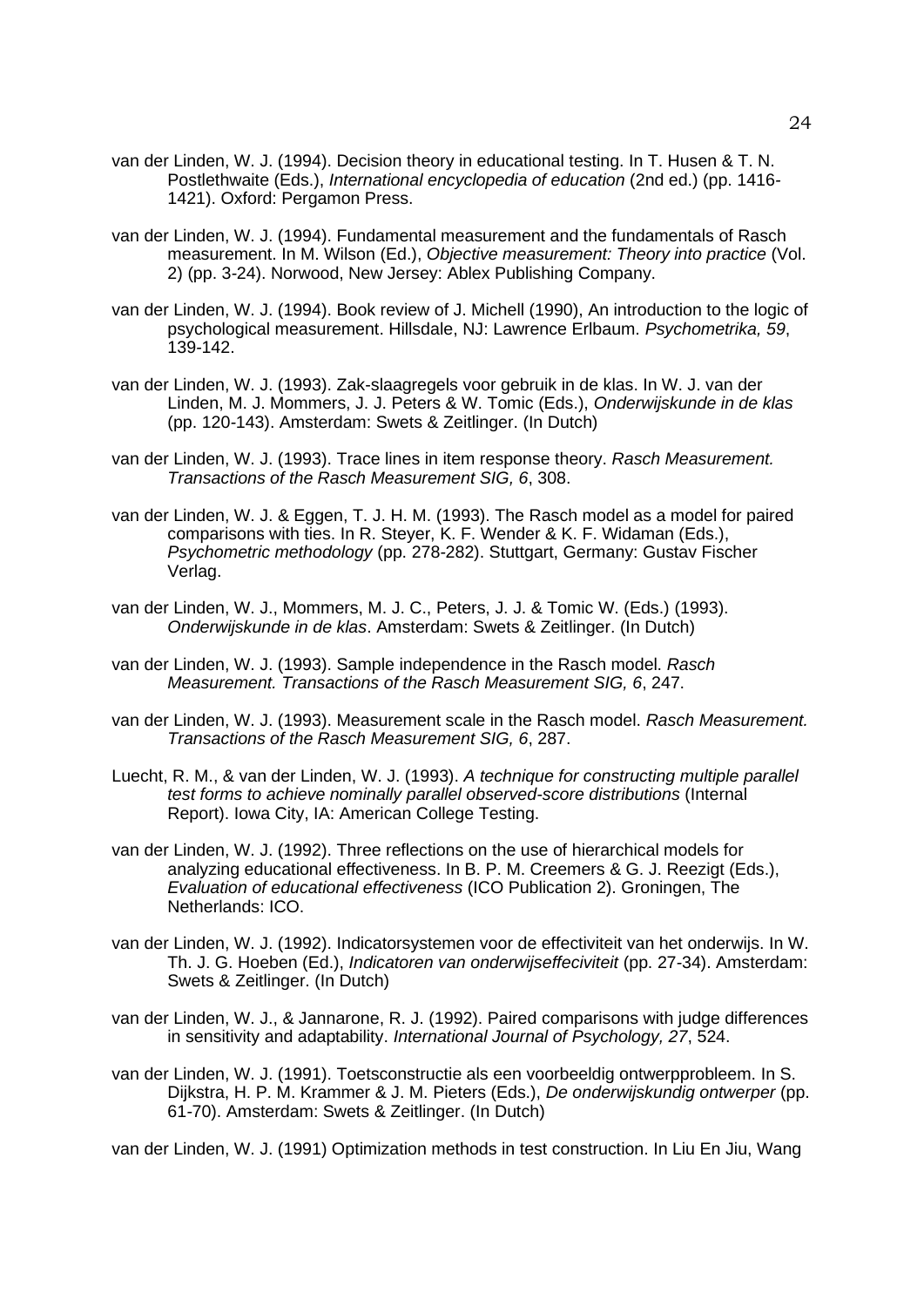Zhen Yu, Guo Heng Jie, & Yu Jia Yuan (Eds.), *Proceedings of International Academic Symposium on Psychological Measurement* (p. 31). Nanjing, China: Department of Education, Nanjing Normal University.

- Adema, J. J., Boekkooi-Timminga, E., & van der Linden, W. J. (1991). Achievement test construction using 0-1 linear programming. *European Journal of Operations Research, 55,* 103*-*111.
- Berger, M. P. F., & van der Linden, W. J. (1991). Optimality of sampling design in item response theory models. In M. Wilson (Ed.), *Objective measurement: Theory into practice* (pp. 274*-*288). Norwood, NJ: Ablex Publishing Corporation.
- Hoogstraten, J. & van der Linden, W. J. (Eds.) (1991). *Methodologie*. Amsterdam, The Netherlands: Stichting Centrum voor Onderzoek van het Onderwijs. (In Dutch)
- van der Linden, W. J. (1990). Applications of decision theory to test-based decision making. In R. K. Hambleton & J. N. Zaal (Eds.), *Advances in educational and psychological measurement* (pp. 129*-*156). Boston, MA: Kluwer-Nijhof.
- van der Linden, W. J. (1989). Optimaliseringsmodellen voor klassieke toetsconstructie uit een gecalibreerde itembank. In W. J. van der Linden & L. J. Th. van der Kamp (Eds.), *Meetmethoden en data-analyse* (pp. 33*-*42). Amsterdam: Swets & Zeitlinger. (In Dutch)
- van der Linden, W. J. (1989). Een pleidooi voor het leren voor de toets. In J. Scheerens (Ed.), *Evaluatie: Om de kwaliteit van het onderwijs* (pp. 3*-*7). Amsterdam: Swets & Zeitlinger. (In Dutch)
- van der Linden, W. J., & Boekkooi-Timminga, E. (1989). A maximin model for test design with practical constraints. *Psychometrika, 54*, 237*-*247.
- van der Linden, W. J. & van der Kamp , L. J. Th. (Eds.) (1989). *Meetmethoden en dataanalyse*. Amsterdam: Swets & Zeitlinger. (In Dutch)
- van der Linden, W. J., & Zwarts, M. A. (1989). Some procedures for computerized ability testing. *International Journal of Educational Research, 13*, 175*-*187.
- Adema, J. J., & van der Linden, W. J. (1989). Algorithms for computerized test construction using classical item parameters. *Journal of Educational Statistics, 14*, 279*-*290.
- van der Kamp, L. J. Th., & van der Linden, W. J. Meetmethoden en data-analyse in onderwijskundig onderzoek: Een inleidende beschouwing. In W. J. van der Linden & L. J. Th. van der Kamp (Eds.), *Meetmethoden en data-analyse* (pp. 7*-*10). Amsterdam: Swets & Zeitlinger. (In Dutch)
- van der Linden, W. J. (1988). Decision theory in educational research and testing. In J. P. Keeves (Ed.), *Educational research, methodology, and measurement: An international handbook* (pp. 546*-*551). Oxford: Pergamon Press.
- van der Linden, W. J. (1988). Statistische eigenschappen van deeltonen in luidklokken [Statistical aspects of partials in bells]. *Klok en klepel, 40*, 7*-*11. (In Dutch)
- van der Linden, W. J. (1988). Book review of A. Lehr, De luidklok tussen magie en muziek. Jaarboek van het Vlaams Centrum voor Oude Muziek, 1986, 2, (pp. 139*-*186). *Acta*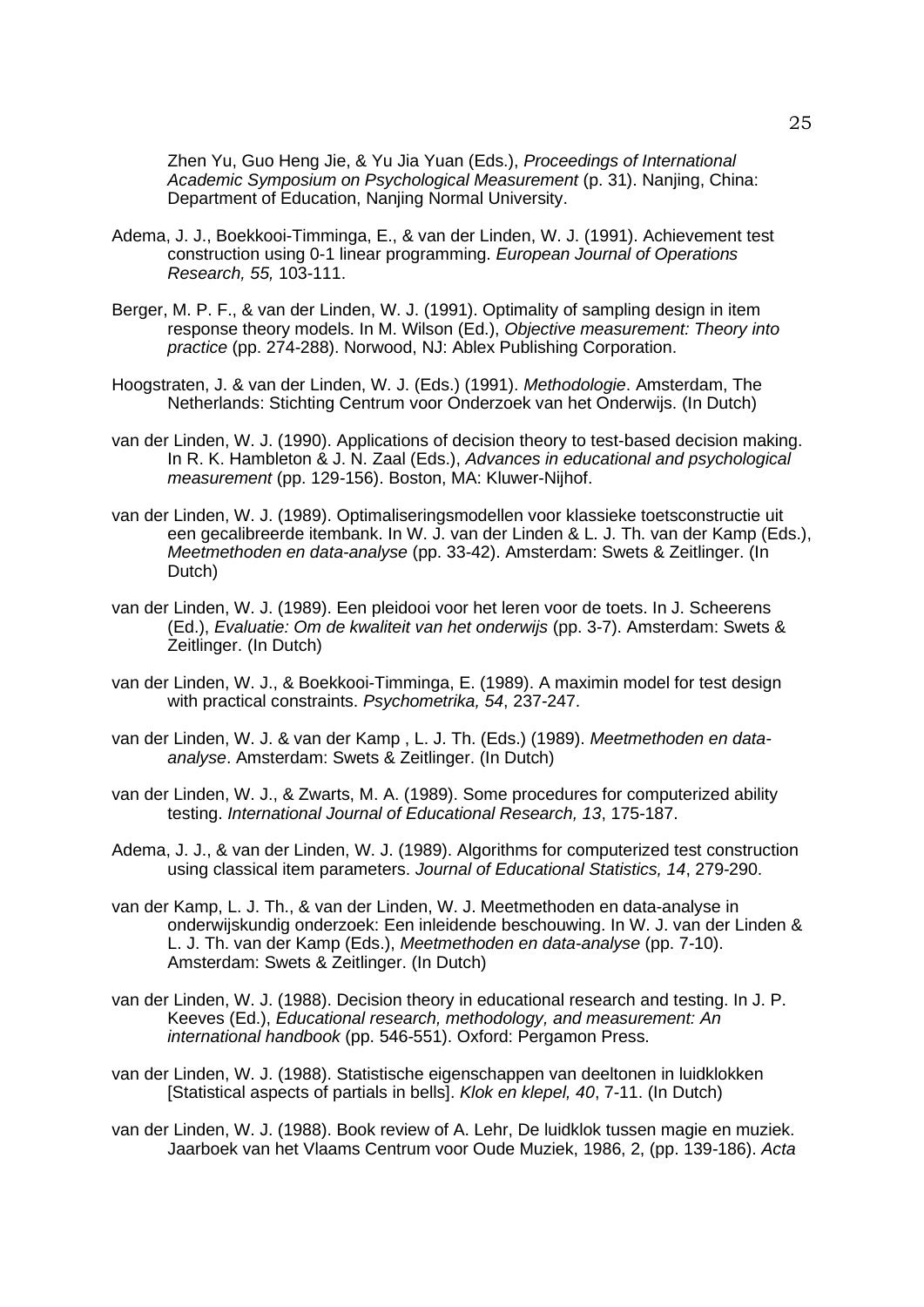*Campanologica, 4*, 124-128. (In Danish)

- van der Linden, W. J. (1988). Optimaliseringsmodellen voor klassieke toetsconstructie uit een gecalibreerde itembank. In L. J. Th. van der Kamp & W. J. van der Linden (Eds.), *Methodologie en technologie* (pp. 33*-*42). Lisse, The Netherlands: Swets & Zeitlinger. (In Dutch)
- van der Linden, W. J., & Boekkooi-Timminga, E. (1988). A zero-one programming approach to Gulliksen's matched random subtests method. *Applied Psychological Measurement, 12*, 201*-*209.
- van der Linden, W. J., & Eggen, T. J. H. M. (1988). Algorithms for efficient item bank calibration. In F. J. Maarse, L. J. M. Mulder, W. P. B. Sjouw, & A. E. Akkerman (Eds.), *Computers in psychology: Methods, instrumentation and psychodiagnostics* (pp. 165*-*170). Berwyn, Pennsylvania: Swets.
- Boekkooi-Timminga, E., & van der Linden, W. J. (1988). Algorithms for automated test design. In F. J. Maarse, L. J. M. Mulder, W. P. B. Sjouw, & A. E. Akkerman (Eds.), *Computers in psychology: Methods, instrumentation and psychodiagnostics* (pp. 171*-* 176). Berwyn, Pennsylvania: Swets.
- Eggen, T. J. H. M., & van der Linden, W. J. (1988). The use of models for paired comparisons with ties. In W. E. Saris & I. N. Gallhofer (Eds.), *Sociometric research* (Vol.1: Data collection and scaling) (pp. 109*-*122). London: Macmillan.
- van der Linden, W. J. (1987). The use of test scores for classification decisions with threshold utility. *Journal of Educational Statistics, 12*, 62*-*75.
- van der Linden, W. J. (1987). Models for use in computerized test systems. In J. Moonen & T. Plomp (Eds.), *Developments in educational software and courseware* (pp. 299*-* 307). Oxford: Pergamon Press.
- van der Linden, W. J. (1987). *Het zwalkende niveau van ons onderwijs* (University Foundation Day Address). Enschede, The Netherlands: University of Twente. (In Dutch)
- Vos, H. J., & van der Linden, W. J. (1987). Designing optimal rules for instructional decision making in CAI systems. In J. Moonen & T. Plomp (Eds.), *Developments in educational software and courseware* (pp. 291*-*298). Oxford: Pergamon Press.
- van der Linden, W. J. (1986). The changing conception of testing in education and psychology. *Applied Psychological Measurement, 10*, 325*-*332.
- van der Linden, W. J. (1986). Toetsconstructie en -gebruik: een perspectief. In W. J. van der Linden (Ed.), *Moderne methoden voor toetsconstructie en -gebruik* (pp. 1*-*5). Lisse, The Netherlands: Swets & Zeitlinger. (In Dutch)
- van der Linden, W. J. (Ed.) (1986). *Moderne methoden van toetsconstructie en -gebruik*. Lisse, The Netherlands: Swets & Zeitlinger. (In Dutch)
- van der Linden, W. J. (Ed.) (1986). Test item banking [Special issue]. *Applied Psychological Measurement, 10*(4).
- van der Linden, W. J. (1986). A latent trait method for determining intrajudge inconsistency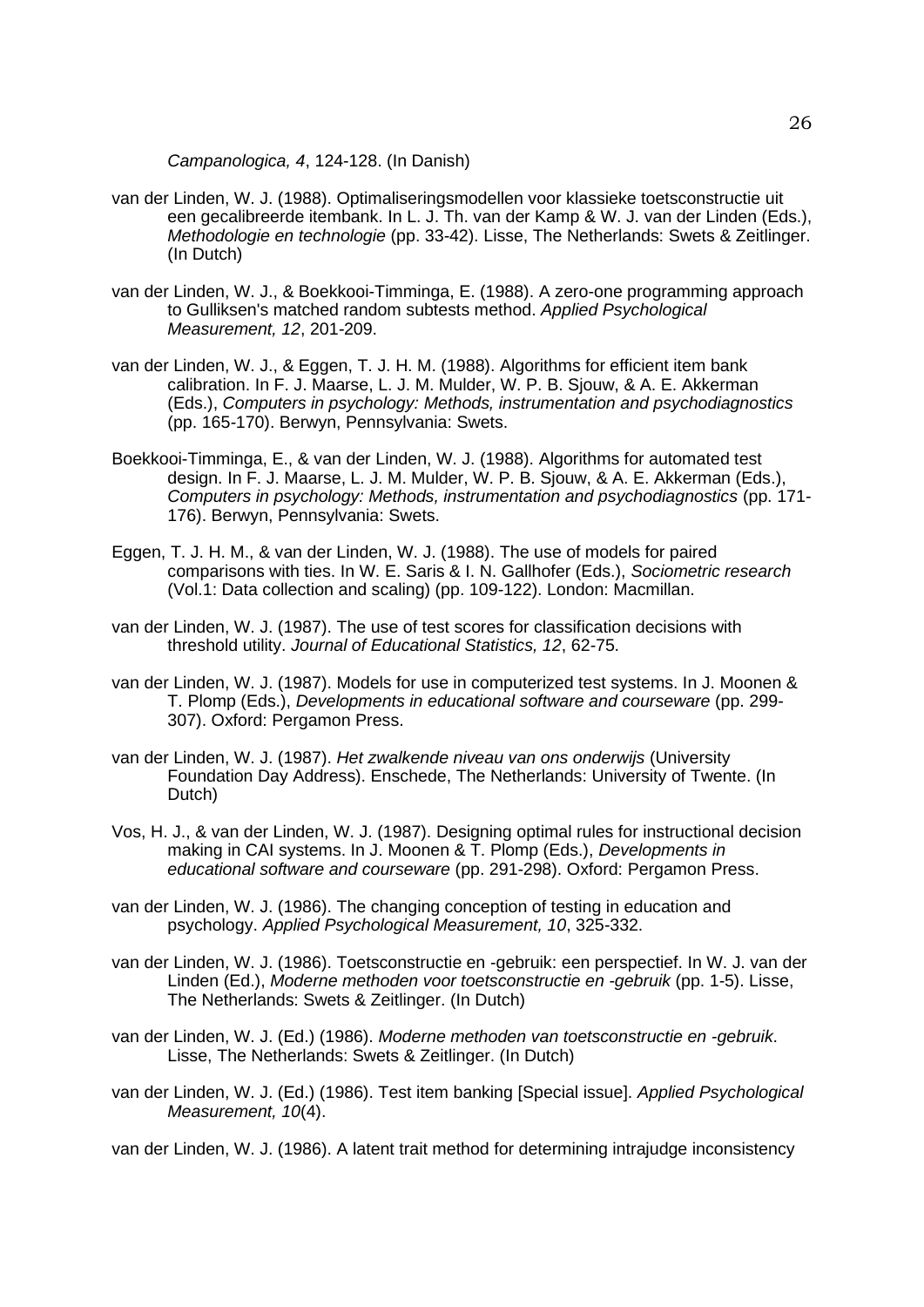in the Angoff and Nedelsky techniques of standard setting (Addendum). *Journal of Educational Measurement, 23*, 265*-*266.

- van der Linden, W. J. (1986). Een methode voor het optimaliseren van steekproeven in peilingsonderzoek. In W. J. van der Linden & J. M. Wijnstra (Eds.), *Ontwikkelingen in de methodologie van het onderwijsonderzoek* (pp. 55*-*65). Lisse, The Netherlands: Swets & Zeitlinger. (In Dutch)
- van der Linden, W. J., & Eggen, T. J. H. M. (1986). An empirical Bayes approach to item banking. *Applied Psychological Measurement, 10*, 345*-*354.
- van der Linden, W. J., & Vos, H. J. (1986). Optimale regels voor toetsgebruik in individuele studiesystemen. In W. J. van der Linden (Ed.), *Moderne methoden voor toetsconstructie en -gebruik* (pp. 104-113). Lisse: Swets & Zeitlinger. (In Dutch)
- van der Linden, W. J., & Wijnstra, J. M. (Eds.) (1986). *Ontwikkelingen in de methodologie van het onderwijsonderzoek*. Lisse, The Netherlands: Swets & Zeitlinger. (In Dutch)
- Eggen, T. J. H. M., & van der Linden, W. J. (1986). Een ontwerp voor een sequentieel gecalibreerde itembank. In W.J. van der Linden (Ed.), *Moderne methoden voor toetsconstructie en -gebruik* (pp. 24*-*31). Lisse, The Netherlands: Swets & Zeitlinger. (In Dutch)
- Krammer, H. P. M., & van der Linden, W. J. (1986). Reliability estimation using validity coefficients. *Journal of Experimental Education, 54*, 91*-*94.
- van der Linden, W. J. (1985). Decision theory in educational research and testing. In T. Husen & T. N. Postlethwaite (Eds.), *International encyclopedia of education: Research and studies* (pp. 1328*-*1333). Oxford: Pergamon Press.
- van der Linden, W. J. (1985). Het besliskundig gebruik van testscores. *Nederlands Tijdschrift voor de Psychologie, 40*, 400*-*411. (In Dutch)
- van der Linden, W. J. (1985). Een overzicht van de moderne testtheorie. Nederlands *Tijdschrift voor de Psychologie, 40*, 380*-*389. (In Dutch)
- van der Linden, W. J. (1985). Computerondersteund toetsen: technische ontwikkelingen en nieuwe toepassingsmogelijkheden. In J. Heene & Tj Plomp (Eds.), *Onderwijs en informatietechnologie* (pp. 229*-*238). Harlingen, The Netherlands: Flevodruk. (In Dutch)
- van der Linden, W. J. (1985). Book review of D. J. Weiss (Ed.), New horizons in testing: Latent trait test theory and computerized adaptive testing. New York: Academic Press, 1983. *Journal of Educational Measurement, 22*, 241*-*244.
- van der Linden, W.J. (1985). Book review of P. W. Holland & D. B. Rubin, Test equating. New York: Academic Press, 1982. *Nederlands Tijdschrift voor de Psychologie, 40*, 57*-*60. (In Dutch)
- van der Linden, W. J., & Roskam, E. E. Ch. I. (Eds.) (1985). Testtheorie [Special issue]. *Nederlands Tijdschrift voor de Psychologie, 40*, 379*-*451. (In Dutch)
- van der Linden, W. J., & Verbeek, A. (1985). Coalition formation: A game-theoretic approach. In H. A. M. Wilke (Ed.), *Coalition formation* (pp. 29*-*114, 269*-*274).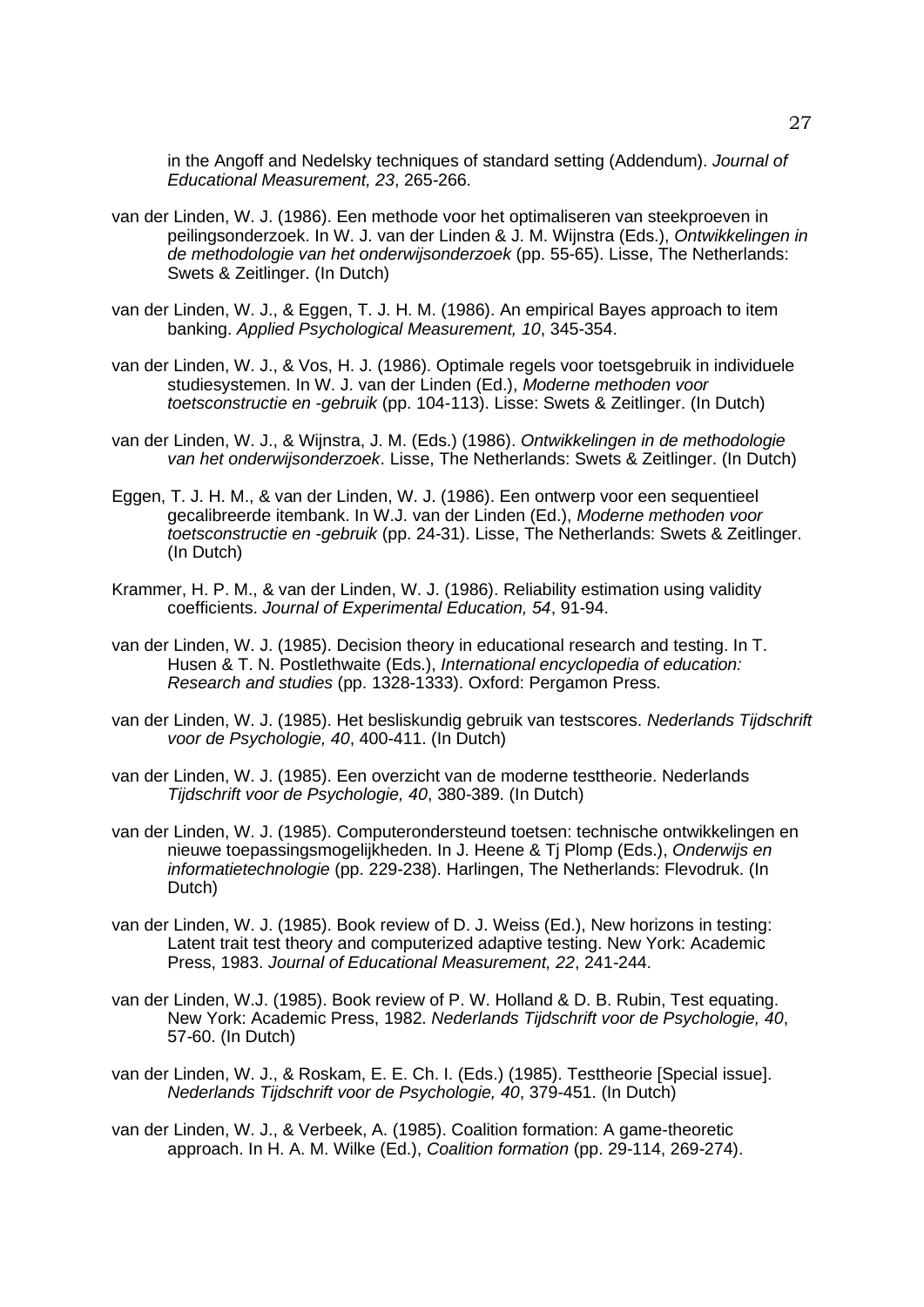Amsterdam, The Netherlands: North-Holland.

- van der Linden, W. J. (1984). Some thoughts on the use of decision theory to set cut-off scores. *Applied Psychological Measurement, 8*, 9*-*17.
- van der Linden, W. J. (1984). Over absolute en nog relatievere zak-slaag beslissingen. *Tijdschrift voor Onderwijsresearch, 9*, 243*-*252. (In Dutch)
- van der Linden, W. J. (1984). Schets van de Nederlandse psychometrie anno 1984. *Nederlands Tijdschrift voor de Psychologie, 39*, 496*-*498. (In Dutch)
- van der Linden, W. J. (1984). Book review of R. K. Hambleton (Ed.), Applications of item response theory. Vancouver: Educational Research Institute of British Columbia, 1983. *Educational and Psychological Measurement, 44*, 536*-*540.
- van der Linden, W. J. (1984). Book review of D. Spearrit (Ed.), The improvement of measurement in education and psychology. Hawthorn, Victoria: Australian Council for Educational Research, 1982. *Tijdschrift voor Onderwijsresearch, 9*, 138*-*140. (In Dutch)
- van der Linden, W. J., & Pelgrum, W. J. (1984). Periodiek onderzoek naar de kwaliteit van onderwijs: enige praktische ervaringen en methodologische problemen. *Pedagogische Studiën, 61*, 61*-*72. (In Dutch)
- van der Linden, W. J. (1983). The use of moment estimators for mixtures of two binomials with one known success parameter. *Educational and Psychological Measurement, 43*, 321*-*330.
- van der Linden, W. J. (1983). Book review of R. L. Thorndike, Applied Psychometrics. Boston, MA.: Houghton Mifflin, 1982. *Applied Psychological Measurement, 7*, 241*-* 243.
- van der Linden, W. J. (1983). Hoe kunnen we de kwaliteit van het onderwijs meten? In B. Creemers, W. Hoeben & K. Koops (Eds.), *De kwaliteit van het onderwijs* (pp. 78*-*91). Groningen, The Netherlands: Wolters-Noordhoff. (In Dutch)
- van der Linden, W. J. (1983). *Van standaardtest naar itembank* (Inaugural address). Enschede, The Netherlands: University of Twente. (In Dutch)
- Eggen, T. J. H. M., Oosterloo, S. J., & van der Linden, W. J. (1983). Book review of E. B. Andersen, Discrete statistical models with social science applications. Amsterdam: North Holland Publishing Company, 1980. *Applied Psychological Measurement, 7*, 119*-*121.
- van der Linden, W. J. (1982). A latent trait method for determining intrajudge inconsistency in the Angoff and Nedelsky techniques of standard setting. *Journal of Educational Measurement, 19*, 265*-*308. (Addendum, 1986, *23*, 265*-*266)
- van der Linden, W. J. (1982). Zur Schätzung der 'Proportion of Masters' in kriteriumsorientierten Tests. *Zeitschrift für Empirische Pädagogik, 6*, 195*-*201. (In German)
- van der Linden, W. J. (1982) (Ed.). Aspects of criterion-referenced measurement [Special issue]. *Evaluation in Education: An International Review Series, 5*(2).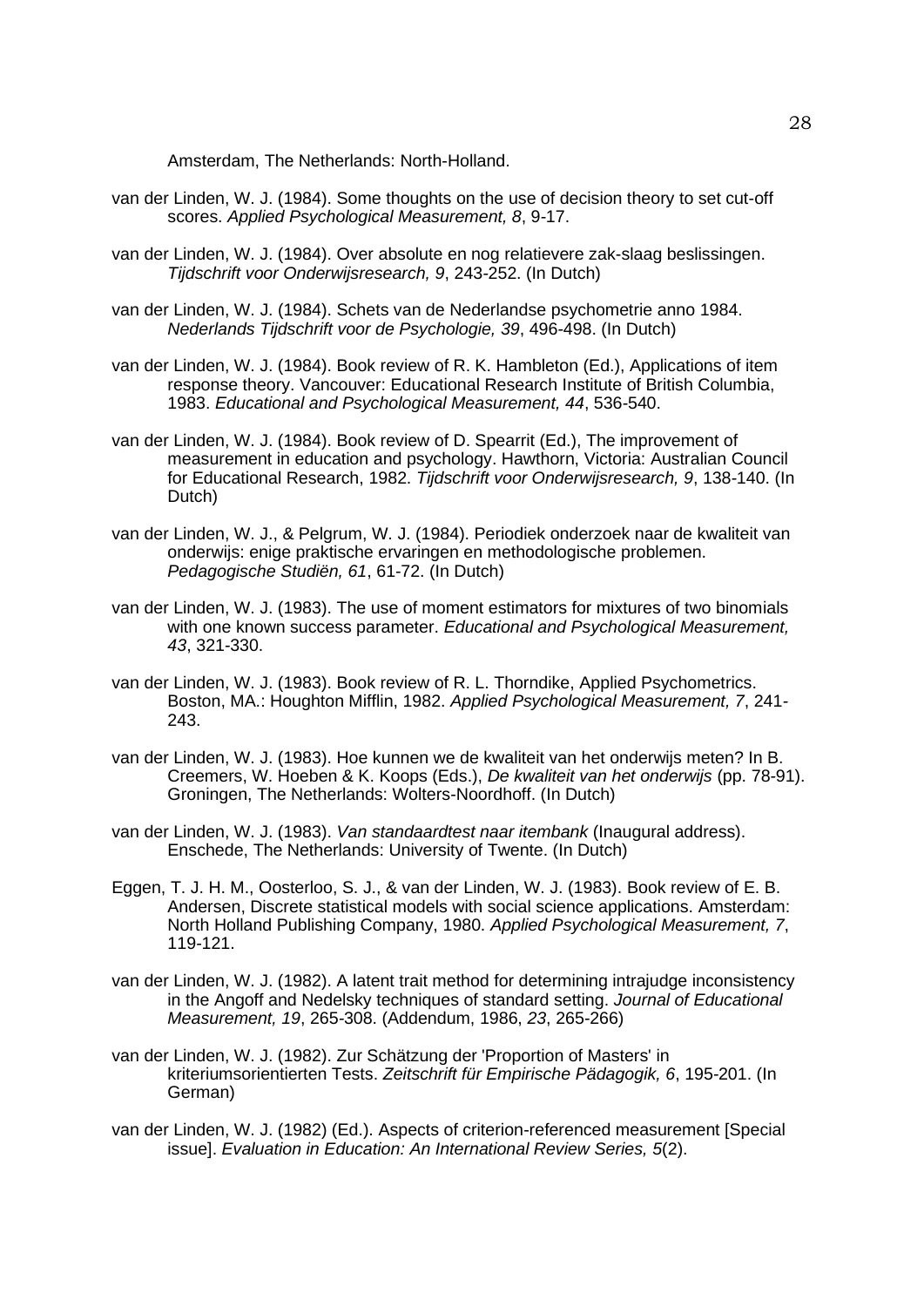- van der Linden, W. J. (1982). Book review of F. M. Lord, Applications of item response theory to practical testing problems. Hillsdale, New Jersey: Lawrence Erlbaum Associates, Publishers, 1980. *Tijdschrift voor Onderwijsresearch, 7*, 92*-*94. (In Dutch)
- van der Linden, W. J. (1982). Criterion-referenced measurement: Its main applications, problems, and findings. *Evaluation in Education: An International Review Series, 5*, 97*-*118.
- van der Linden, W. J. (1982). Intrabeoordelaar inconsistentie bij grensscorebepaling: een toepassing van de itemresponstheorie. In L. J. Th. van der Kamp & M. van der Kamp (red.), *Methodologie van onderwijsresearch* (pp. 157*-*167). Lisse, The Netherlands: Swets & Zeitlinger. (In Dutch)
- van der Linden, W. J. (1982). Passing score and length of a mastery test. *Evaluation in Education: An International Review Series, 5*, 97*-*118.
- Hambleton, R. K., & van der Linden, W. J. (Eds.) (1982). Advances in item response theory and applications. [Special issue]. *Applied Psychological Measurement, 6*(4).
- Hambleton, R. K., & van der Linden, W. J. (1982). Advances in item response theory and applications: An introduction. *Applied Psychological Measurement, 6*, 373*-*378.
- Mellenbergh, G. J., & van der Linden, W. J. (1982). Selecting items for criterion-referenced tests. *Evaluation in Education: An International Review Series, 5*, 177*-*190.
- van der Linden, W. J. (1981). Using aptitude measurements for the optimal assignment of subjects to treatments with and without mastery score. *Psychometrika, 46*, 257*-*274.
- van der Linden, W. J. (1981). Estimating the parameters of Emrick's mastery testing model. *Applied Psychological Measurement, 5*, 517*-*530.
- van der Linden, W. J. (1981). A latent trait look at pretest-posttest validation of criterionreferenced test items. *Review of Educational Research, 51*, 379*-*402.
- van der Linden, W. J. (1981). Book review of R. A. Berk (Ed.), Criterion-referenced measurement: The state of the art. Baltimore, MD: The John Hopkins University Press, 1980. *Tijdschrift voor Onderwijsresearch, 6*, 299*-* 301. (In Dutch)
- Mellenbergh, G. J., & van der Linden, W. J. (1981). The linear utility model for optimal selection. *Psychometrika, 46*, 283*-*293.
- van der Linden, W. J. (1980). Decision models for use with criterion-referenced tests. *Applied Psychological Measurement, 4*, 469*-*492.
- van der Linden, W. J. (1980). Book review of B. D. Wright & M. H. Stone, Best test design: Rasch measurement. Chicago, IL: MESA Press, 1979. *Tijdschrift voor Onderwijsresearch, 5*, 139*-*140. (In Dutch)
- van der Linden, W. J. (1980). *Psychometric contributions to the analysis of criterionreferenced measurements*. Doctoral dissertation, University of Amsterdam.
- van der Linden, W. J. (1979). Binomial test model and item difficulty. *Applied Psychological Measurement, 3*, 401*-*411.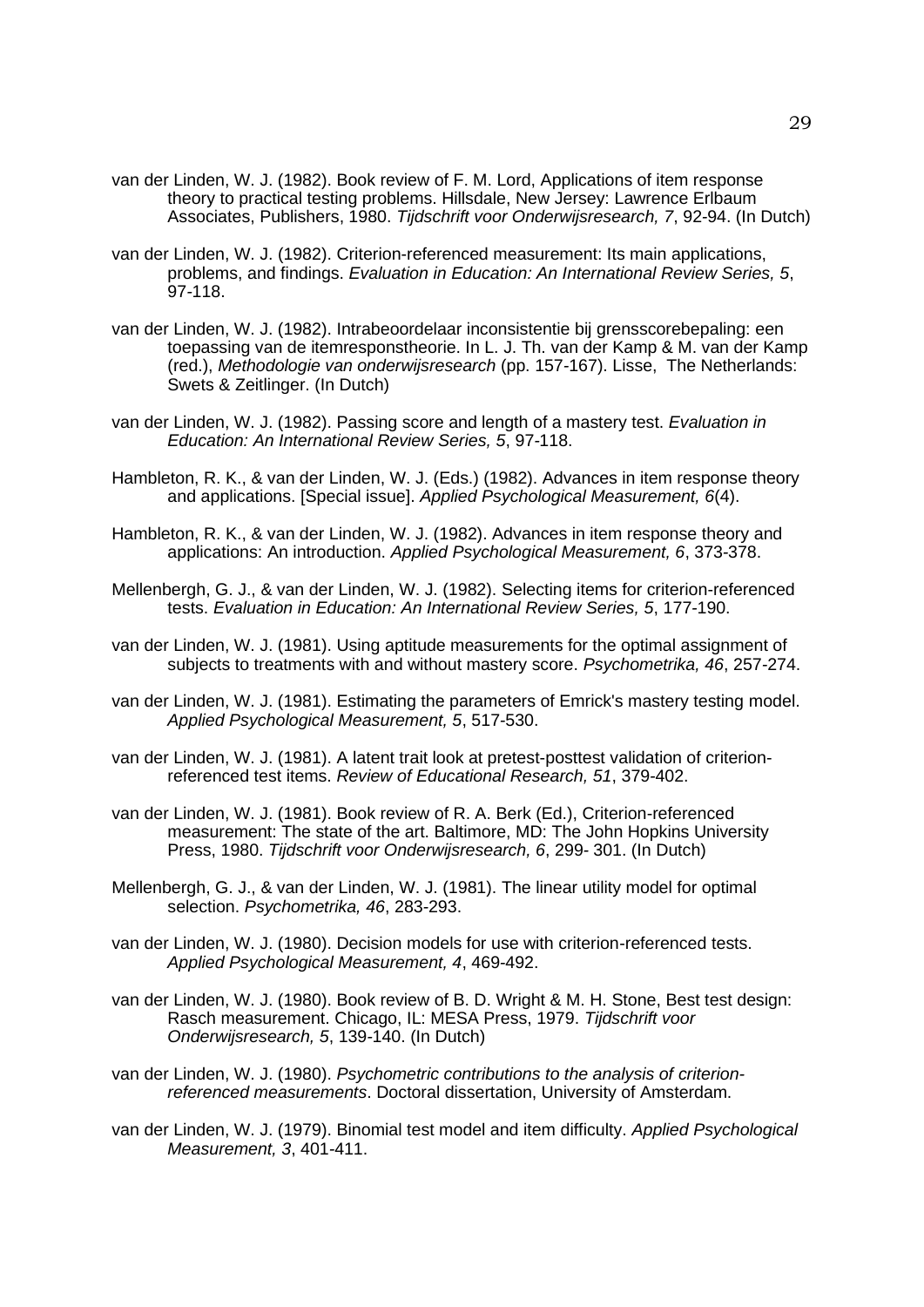- van der Linden, W. J. (1979). Book review of T. de Groot-Hovens Gréve, Statistiek anders (deel I). Groningen: Tjeenk Willink, 1976. *Tijdschrift voor Onderwijsresearch, 4*, 92*-* 94. (In Dutch)
- van der Linden, W. J. (1979). Book review of H. Spada & W. H. Kempf (Eds.), Structural models of thinking and learning. Bern: Hans Huber Publishers, 1977. *Tijdschrift voor Onderwijsresearch, 5*, 253*-*255. (In Dutch)
- van der Linden, W. J. (1979). Criteriumgeorienteerd toetsen. In E. Warries (Ed.), *Beheersingsleren, een leerstrategie* (pp. 156*-*187). Groningen, The Netherlands: Wolters-Noordhoff. (In Dutch)
- de Bruijn, I., & van der Linden, W. J. (1979). Book review of H. Spada, Modelle des Denkens und Lernens: Ihre Theorie, empirische Untersuchung und Anwendung in der Unterrichtsforschung. Bern: Verlag Hans Huber, 1976. *Tijdschrift voor Onderwijsresearch, 4*, 203*-*205. (In Dutch)
- Mellenbergh, G. J., & van der Linden, W. J. (1979). Decisions based on tests: Some results with a linear loss function. *Kwantitatieve Methoden, 4*, 51*-*61.
- Mellenbergh, G. J., & van der Linden, W. J. (1979). The internal and external optimality of decisions based on tests. *Applied Psychological Measurement, 3*, 257*-*273.
- van der Linden, W. J. (1978). Forgetting, guessing, and mastery: The Macready and Dayton models revisited and compared with a latent trait approach. *Journal of Educational Statistics, 3*, 305*-*318.
- van der Linden, W. J. (1978). *Het klassieke testmodel, latente trek modellen en evaluatieonderzoek* (VOR-publikatie nr. 7). Amsterdam: Vereniging voor Onderwijsresearch. (In Dutch)
- van der Linden, W. J., & Mellenbergh, G. J. (1978). Coefficients for tests from a decision theoretic point of view. *Applied Psychological Measurement, 2*, 119*-*134.
- van der Linden, W. J. (Ed.). (1977). *Aptitude-Treatment Interaction* (VOR-publikatie Nr. 5). Amsterdam: Vereniging voor Onderwijsresearch. (In Dutch)
- van der Linden, W. J., & Mellenbergh, G. J. (1977). Optimal cutting scores using a linear loss function. *Applied Psychological Measurement, 1*, 593*-*599.
- Koppelaar, H., van der Linden, W. J., & Mellenbergh, G. J. (1977). A computer program for classification proportions in dichotomous decisions based on dichotomously scored items. *Tijdschrift voor Onderwijsresearch, 2*, 32*-*36.
- Mellenbergh, G. J., van der Linden, W. J., & Koppelaar, H. (1977). Criteriumgeorienteerde toetsen: Een toepassing van het binomiale foutenmodel. In *Congresboek Onderwijsresearchdagen 1976*. Amsterdam: Stichting Onderwijsresearch. (In Dutch)
- Mellenbergh, G. J., Koppelaar, H., & van der Linden, W. J. (1977). Dichotomous decisions based on dichotomously scored items: A case study. *Statistica Neerlandica, 31*, 161*-* 169.

van der Linden, W. J., & Rabbie, J. M. (1976). Doeldifferentiatie en -integratie in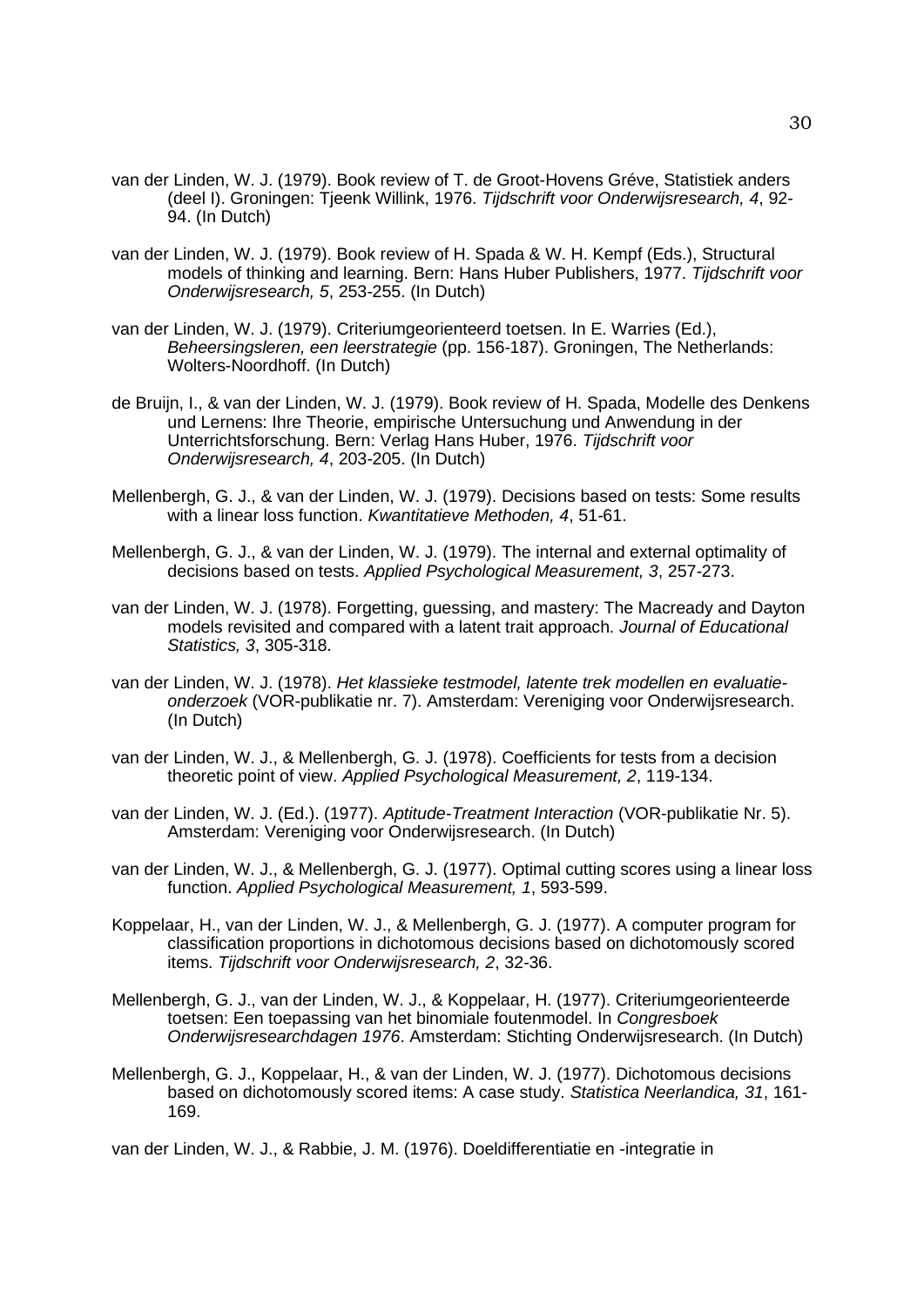gesimuleerde organisaties. *Nederlands Tijdschrift voor de Psychologie, 31*, 305*-*320. (In Dutch)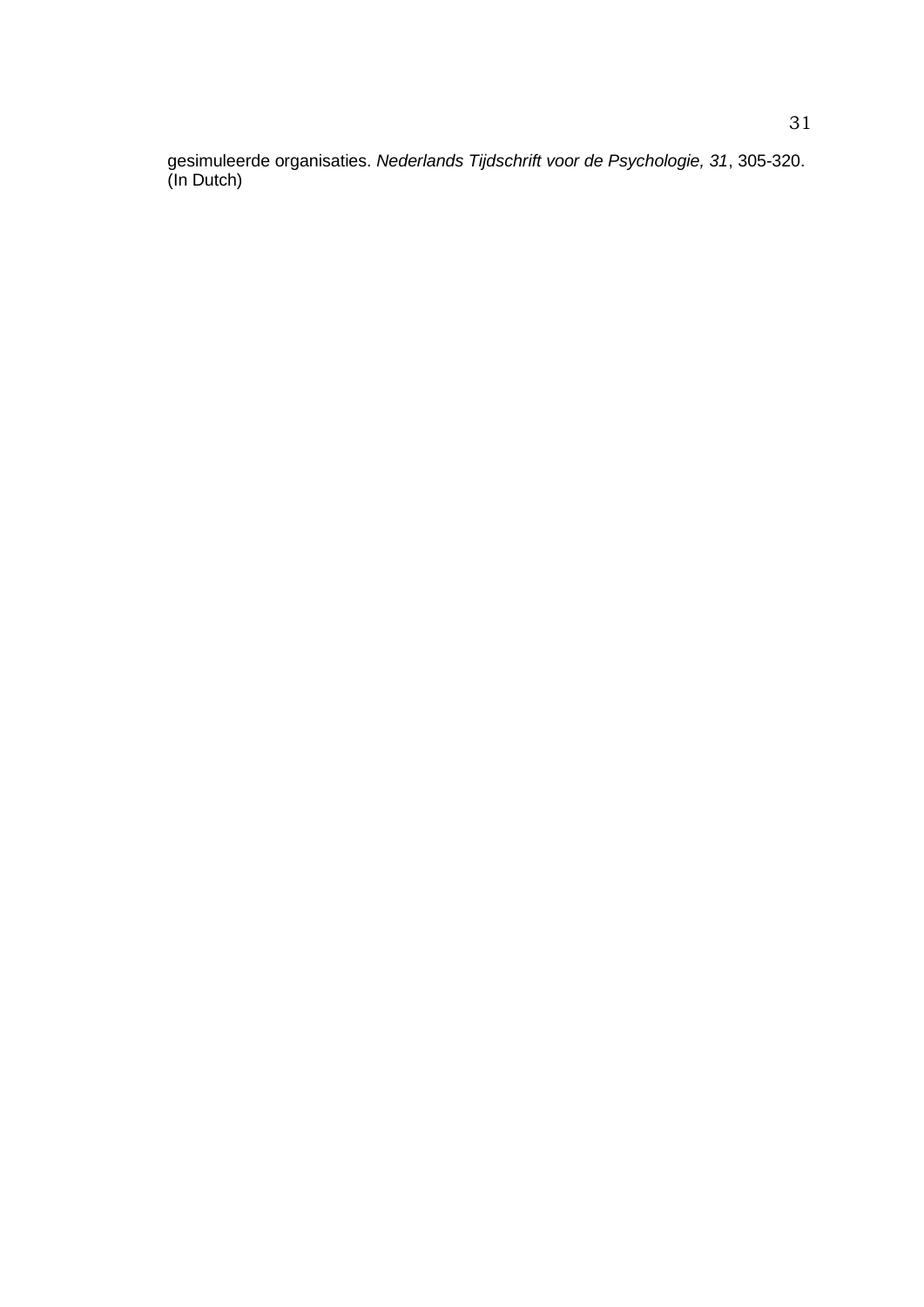## **List of Presentations**

*Recent advances in research on response times*. Virtual Meeting of the National Council on Measurement in Education, July 15, 2020. (Discussant)

*Adaptive testing as a universal automated test assembler.* IEA Technical Executive Group, Washington, DC, November 7-8, 2019.

*Wha*t *I always thought I knew about test equating but was wrong*. Law School Admission Council, Newtown, PA, June 19, 2019.

*Transitioning from fixed-form to adaptive testing.* National Restaurant Organization, Chicago, IL, June 14, 2019.

*The changing paradigm of educational testing.* Law School Admission Council, Newtown, PA, June 12, 2019.

*How to use time information to improve test design?* Law School Admission Council, Newtown, PA, June 5, 2019.

*Optimal design or big data?* Farewell Symposium for Professor Heinz Holling, Westfälische Wilhelms-Universität Münster, Germany, February 8, 2019 (Keynote address).

*Bayesian approaches to real-time testing.* Symposium on Bayesian Approaches for Behavior Metrics. University of Electro-Communications, Tokyo, Japan, December 1, 2018.

*What I always thought about test equating but was wrong.* National Center for University Entrance Examinations, Tokyo, Japan, November 30, 2018.

*A two-level adaptive test battery.* International Meeting of the Psychometric Society, New York City, July 10-13, 2018. (With Q. Diao)

*Bayesian approach to embedded item calibration*. Annual meeting of the National Council on Measurement in Education, New York City, April 18-16, 2018. (With B. Jiang)

*Bayesian item-exposure control using item-ineligibility probabilities.* Annual meeting of the National Council on Measurement in Education, New York City, April 18-16, 2018. (With S. W Choi)

*Using timing information to improve test development and scoring*. ATP Conference, San Antonio, TX, February 18-21, 2018.

*Test design and speededness*. Conference on Timing Impact on Measurement in Education, Philadelphia, PA, October 9-10, 2017.

*Near-real time psychometrics: Realizing the value of assessment event streaming*. E-ATP Conference, Noordwijk, The Netherlands, September 27-29, 2017. (With M. D. Barrett)

*Continuity, equity, and equatability.* Iowa Equating Summit, Iowa City, IA. September 13, 2017

*Adaptive testing with Bayesian parameter updating and optimal design*. Conference of the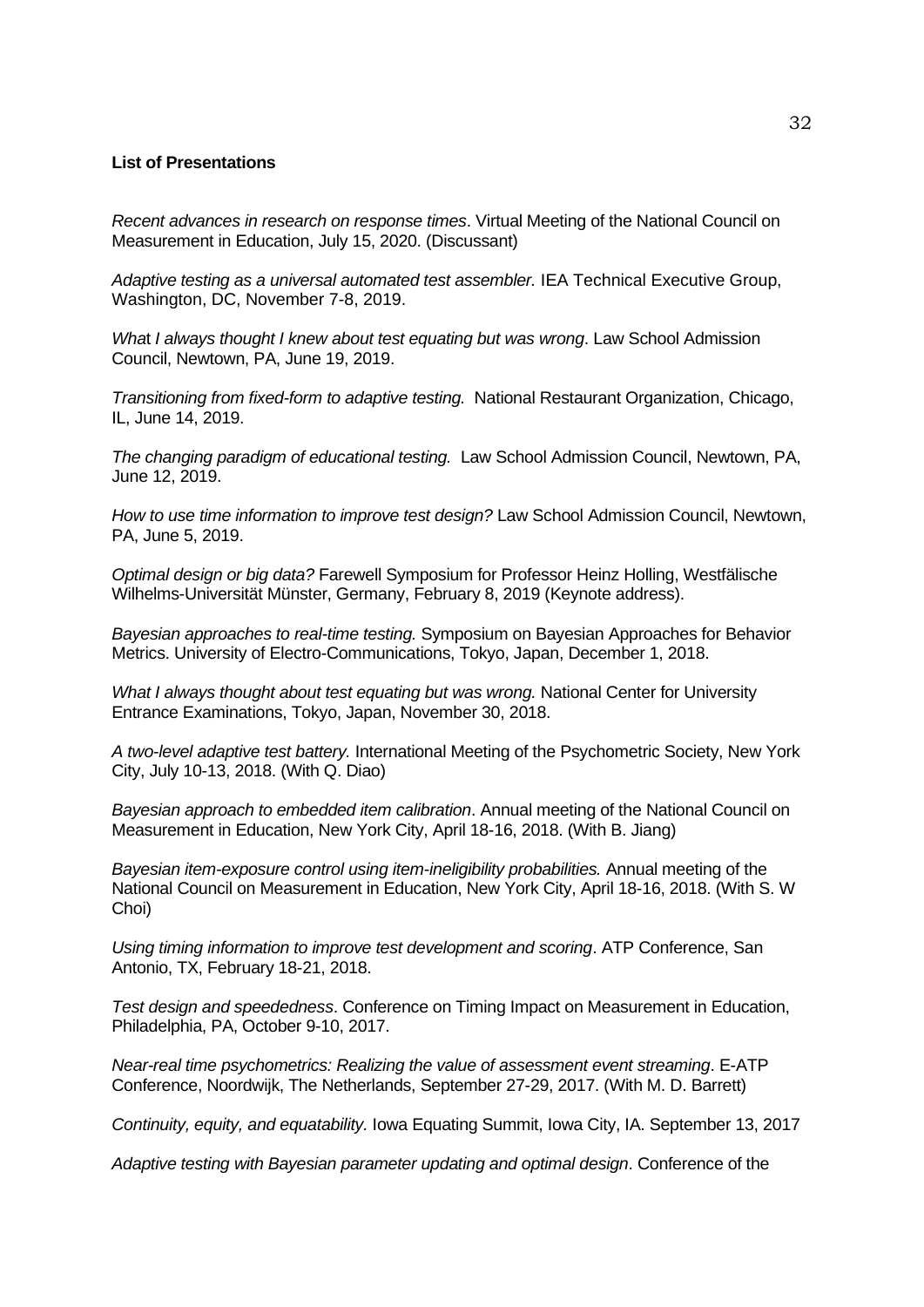International Association for Computerized Adaptive Testing, Niigata, Japan, August 18-20, 2017. (With B. Jiang)

*Shadow-test approach to adaptive testing and its generalization to other testing formats*. International Meeting of the Psychometric Society, Zürich, Switzerland, July 17-21, 2017. (With S. W. Choi)

*Adaptive testing with Bayesian parameter updating and optimal design*. International Meeting of the Psychometric Society, Zürich, Switzerland, July 17-21, 2017. (With H. Ren & B. Jiang)

*Shadow test approach to joint Bayesian adaptive testing and item calibration.* Annual meeting of the National Council on Measurement in Education, San Antonio, TX, April 26-30, 2017. (With B. Jiang)

*Bayesian ability estimation in operational adaptive testing.* Annual meeting of the National Council on Measurement in Education, San Antonio, TX, April 26-30, 2017. (With D. R. King)

*Evaluation of penalty-based scoring methods for incomplete adaptive tests.* Annual meeting of the National Council on Measurement in Education, San Antonio, TX, April 26-30, 2017. (With Q. Diao)

*Bayesian adaptive testing with polytomous items.* Annual meeting of the National Council on Measurement in Education, San Antonio, TX, April 26-30, 2017. (With H. Ren & S. W. Choi)

*A universal test assembler for the automated production of fixed-form, adaptive and any mixture of the two.* ATP Conference, Scottsdale, AZ, March 5-8, 2017

*Bayesian detection of cheating on tes*t. Conference on Test Security, Cedar Rapids, IA, October 18-20, 2016

*A universal test assembler for the automated production of fixed-form, adaptive and any mixture of the two.* E-ATP Conference, Lisbon, Portugal, September 28-20, 2016*.* (With M. D. Barrett)

*Big data, small steps.* International Meeting of the Psychometric Society, Asheville, NC, July 12-15, 2016. (Lifetime Achievement Award Address)

*The myth of equal units of educational measurement*. International Meeting of the Psychometric Society, Asheville, NC, July 12-15, 2016. (Invited debate)

*Best practice examples and challenges in statistical and psychometric consultation.* International Meeting of the Psychometric Society, Asheville, NC, July 12-15, 2016. (Symposium)

*Scoring incomplete adaptive tests*. International Meeting of the Psychometric Society, Asheville, NC, July 12-15, 2016. (With Q. Diao)

*Linking polytomous response model parameters with optimal linking design application*. International Meeting of the Psychometric Society, Asheville, NC, July 12-15, 2016. (With M. D. Barrett)

*Automated test form generation with constraint programming.* Annual meeting of the National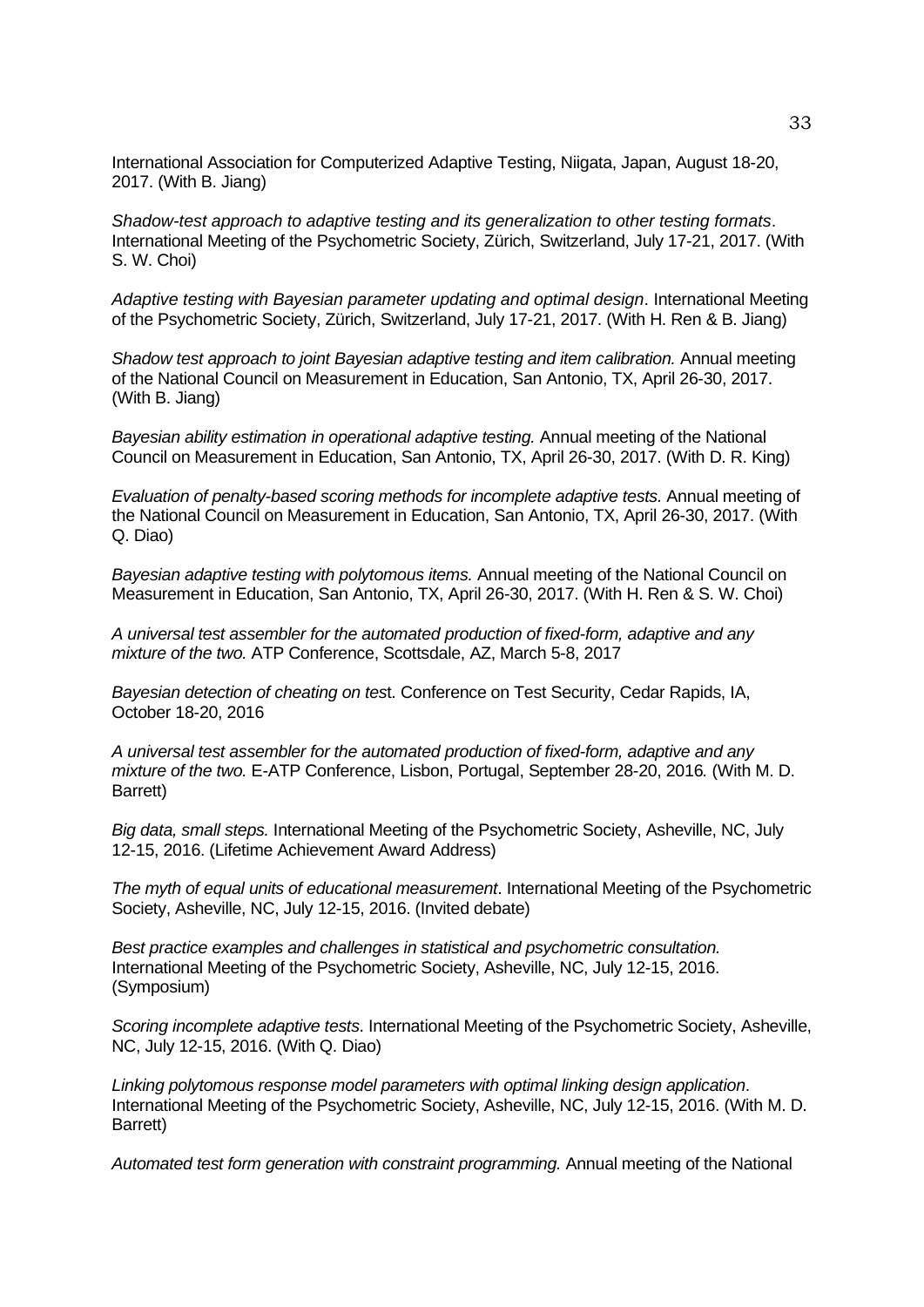Council on Measurement in Education, Washington, DC, April 7-11, 2016. (With J. Li)

*Applications of combinatorial optimization to educational measurement: An introduction*. Annual meeting of the National Council on Measurement in Education, Washington, DC, April 7-11, 2016.

*How to achieve comparability of testing across different testing modes?* 15<sup>th</sup> Annual Maryland Assessment conference. October 29-30, 2015, College Park, MD. (Keynote address)

*Response time modeling and applications*. IRT Workshop, University of Twente, October 5-7, 2015.

*A self-replenishing adaptive test.* Conference of the International Association for Computerized Adaptive Testing, Cambridge, UK, September 14-16, 2015. (Keynote address)*.* 

*Detection of cheating on test*. Invited symposium at the International Meeting of the Psychometric Society, Beijing, China, July 12-17, 2015. (Organizer)

*Exact null and posterior distributions for the detection of cheating*. International Meeting of the Psychometric Society, Beijing, China, July 12-17, 2015.

*How to deal with timing issues in adaptive testing?* National Conference on Student Assessment, San Diego, CA, June 22-24, 2015.

*The myth of equal-interval scales in educational testing.* Annual Meeting of the National Council on Measurement in Education, Chicago, IL, April 15-19, 2015. (Debate)

*Optimal reassembly of shadow tests in computerized adaptive testing*. Annual Meeting of the National Council on Measurement in Education, Chicago, IL, April 15-19, 2015. (With S. Choi, K. Moellering & J. Li).

*Computerized adaptive testing for passage-based reading assessments with complex test specifications*. Annual Meeting of the National Council on Measurement in Education, Chicago, IL, April 15-19, 2015. (With S. Choi & H. Ren).

*Current issues in test assembly*. Symposium to at the Annual Meeting of the National Council on Measurement in Education, Chicago, IL, April 15-19, 2015. (Discussant)

*Using response times to detect test fraud*. Conference on Test Security, Iowa City, IA, October 1-2, 2014.

*Forensic erasure analysis on optimal mark recognition documents.* Conference on Test Security, Iowa City, IA, October 1-2, 2014. (With R. Kanneganti, R. Fry & L. Gupta)

*IRT parameter linking: Definitions, foundational results, and linking function estimation.*  International Meeting of the Psychometric Society, Madison, WI, July 22-25, 2014. (With M. D. Barrett)

*IRT parameter linking: Standard errors of linking and optimal linking design.* International Meeting of the Psychometric Society, Madison, WI, July 22-25, 2014. (With M. D. Barrett)

*Bigger is often simpler: Using shadow elements in test construction*. 9<sup>th</sup> Conference of the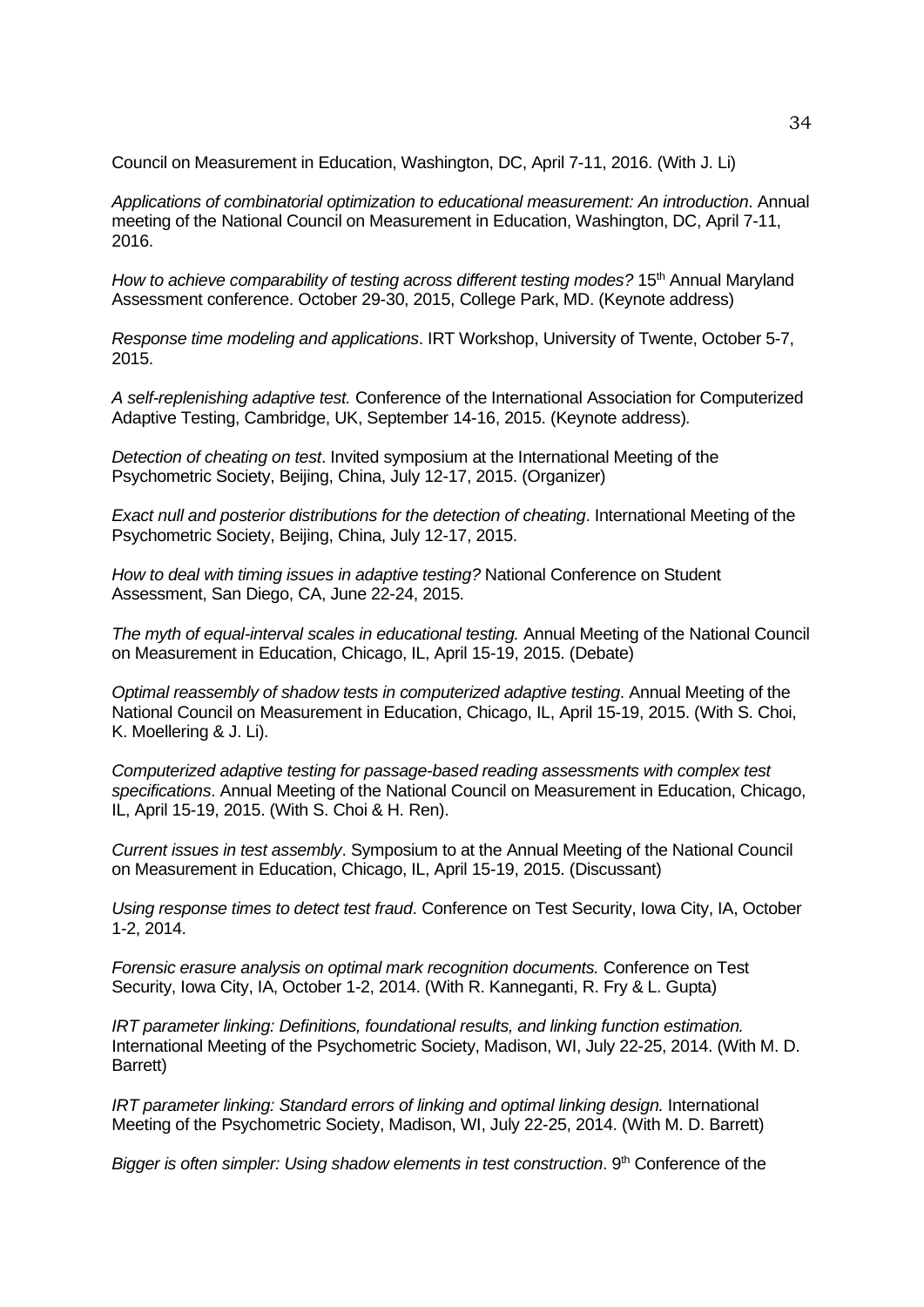International Testing Committee, San Sebastian, Spain, July 2-5, 2014. (Keynote address)

*Scaling educational assessments: Top down or bottom up?* Annual Meeting of the National Council on Measurement in Education, Philadelphia, PA, April 2-6, 2014. (Presidential Address)

*Subscore reporting in adaptive testing*. Symposium at the Annual Meeting of the National Council on Measurement in Education, Philadelphia, PA, April 2-6, 2014. (Organizer)

*Why we don't need Stevens' theory of scales of measurement to link IRT parameters*. Center for Research Methods and Data Analysis, University of Kansas, Lawrence, KS, April 18, 2014. *Linking item response model parameters*. Law School Admission Council, Newtown, PA, April 7, 2014.

*The shadow-test method of adaptive testing.* 3rd Brazilian Congress on Item Response Theory, Belém, Brazil, December 4-6, 2013. (Keynote address)

*Adaptive test-item calibration.* 3rd Brazilian Congress on Item Response Theory, Belém, Brazil, December 4-6, 2013. (Keynote address)

*Bayes checks on cheating on tests*. 2nd Annual Statistical Detection of Potential Test Fraud Conference, University of Wisconsin, Madison, WI, October 17-19, 2013. (With C. Lewis)

*Bayes checks on cheating on tests.* 4<sup>th</sup> RCEC Workshop on Item Response Theory and Educational Measurement, University of Twente, Enschede, The Netherlands, October 8-10, 2013. (With C. Lewis)

*Estimating linking functions for response model parameters*. 4<sup>th</sup> RCEC Workshop on Item Response Theory and Educational Measurement, University of Twente, Enschede, The Netherlands, October 8-10, 2013. (With M. D. Barrett)

*Next generation of testing: Computers, item response models, and Bayesian statistics*. National Research Council, Committee on Measuring Human Capabilities. Washington, DC, September 6, 2013.

*Multidimensionality in item response theory: Compensatory or conjunctive?* International Meeting of the Psychometric Society, Arnhem, The Netherlands, July 22-26, 2013. (Keynote address).

*How to measure and control test speedednesss?* International Meeting of the Psychometric Society, Arnhem, The Netherlands, July 22-26, 2013.

*Automated assembly of multistage testing systems*. International Meeting of the Psychometric Society, Arnhem, The Netherlands, July 22-26, 2013. (With Q. Diao)

*Using response times to improve testing*. Jagiellonian University, Krakow, Poland, June 25, 2015. (Invited presentation)

*Recent developments in automated test assembly*. First International Conference on Assessment and Evaluation, Riyadh, Saudi Arabia, December 2-4, 2012. (Invited presentation)

*The impact of admission decisions on educational outcomes*. First International Conference on Assessment and Evaluation, Riyadh, Saudi Arabia, December 2-4, 2012. (Discussant)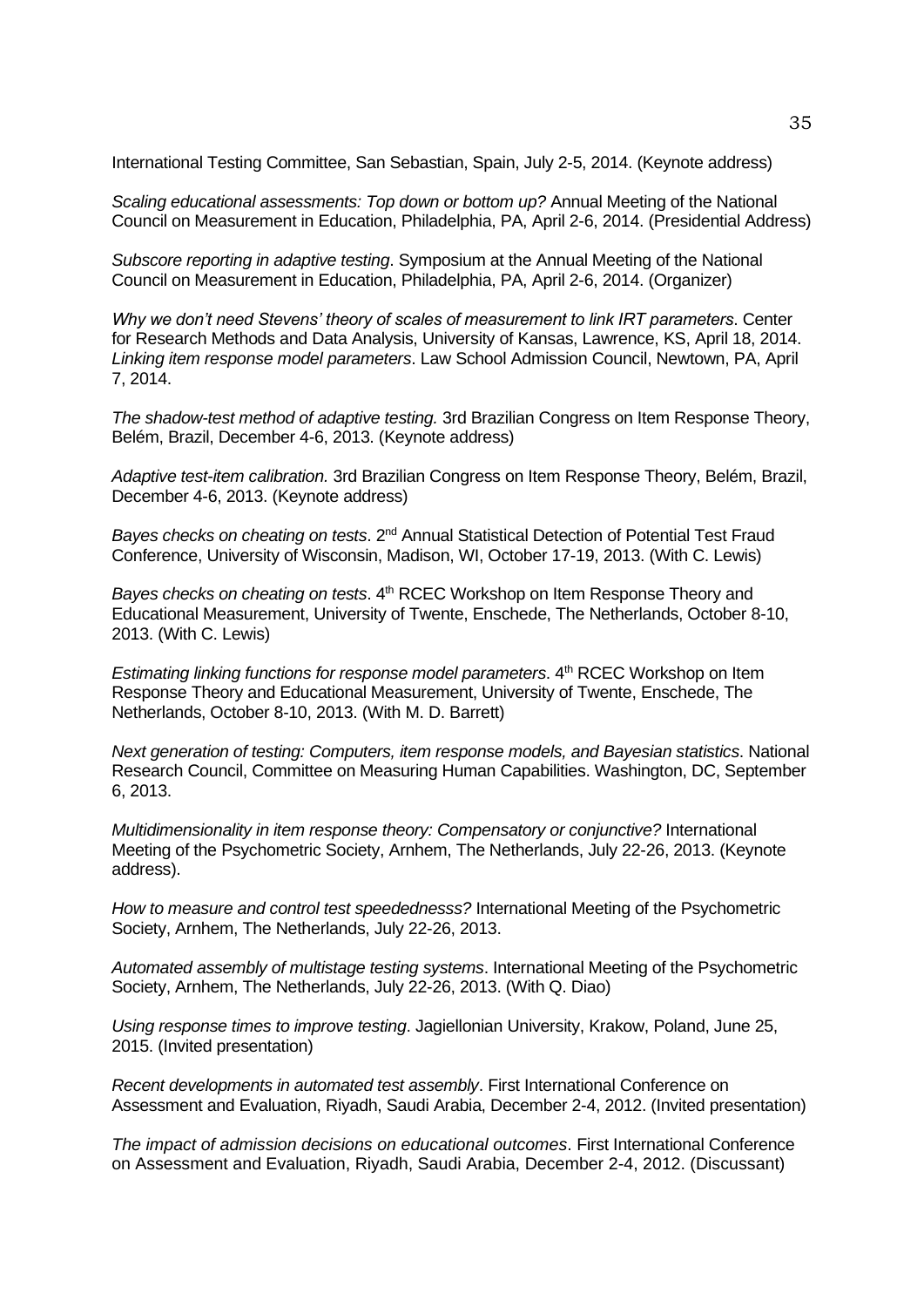*Using item response theory in test development*. First International Conference on Assessment and Evaluation, Riyadh, Saudi Arabia, December 2-4, 2012. (Workshop)

*Test design as a modeling problem.* Teach Your Children Well: A Conference to Honor Ron Hambleton. University of Massachusetts, Amherst, MA, November 9-10, 2012. (Invited presentation)

*Identifying and linking response model parameters.* 3<sup>rd</sup> RCEC Workshop on Item Response Theory and Educational Measurement, University of Twente, Enschede, The Netherlands, October 3-5, 2012. (With M. D. Barrett)

*Stolen test items, copied answers, and fraudulent erasures: How to use statistics to detect them?* Joint Statistical Meetings, San Diego, CA, July 28-August 2, 2012.

*A universal automated test assembly engine*. Paper presented at the 8th conference of the International Test Commission, Amsterdam, Netherlands, July 3-5, 2012. (With Q. Diao) (Invited symposium)

*Linking of response model parameters*. Research seminar at the Graduate School of Education, University of California, Berkeley, CA, May 1, 2012. (With M. L. Barrett)

*Is multidimensional IRT ready for use in diagnostic assessment?* Paper presented at the Workshop on Statistical Methods in Diagnostic Assessments, Department of Statistics, Columbia University, New York City, April 27-28, 2012.

*Reflections on multidimensional response modeling*. Annual Meeting of the National Council on Measurement in Education, Vancouver, BC, April 13-15, 2012. (Invited presentation)

*Using assessments to optimize learning and educational resource availability*. Symposium to be presented at the Annual Meeting of the National Council on Measurement in Education, Vancouver, BC, April 13-15, 2012. (Organizer)

*Response time modeling*. Symposium presented at the Annual Meeting of the National Council on Measurement in Education, Vancouver, BC, April 13-15, 2012. (Discussant)

*Key methodological concepts in the optimization of learning and educational resource availability.* Paper presented at the Annual Meeting of the National Council on Measurement in Education, Vancouver, BC, April 13-15, 2012.

*Using computer simulation to stress test a system to optimize learning and educational resource availability.* Paper presented at the Annual Meeting of the National Council on Measurement in Education, Vancouver, BC, April 13-15, 2012. (With Q. Diao)

*Integrating kernel and local equating*. Paper presented at the Annual Meeting of the National Council on Measurement in Education, Vancouver, BC, April 13-15, 2012. (With M. Wiberg & A. von Davier)

*How to defend the integrity of a testing program against cheating?* Trinity College, London, UK, March 19, 2012*.*

*Test speededness: History, evaluation, and prevention*. Association of Test Publishers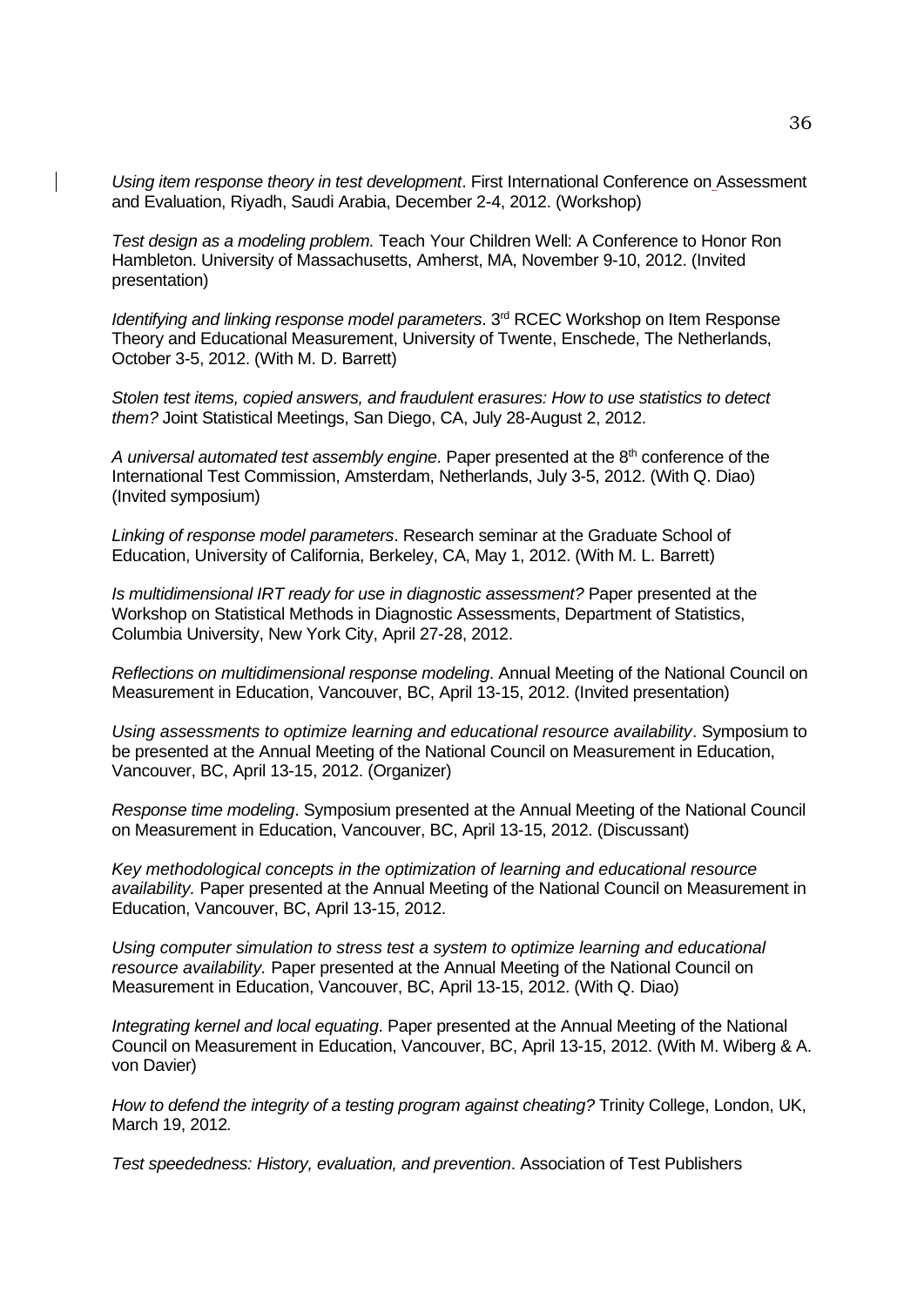Innovations in Testing Conference, February 27-29, 2012, Palm Springs, CA.

*Adaptive test-item calibration*. Second Annual Conference of the International Association for Computerized Adaptive Testing, Pacific Grove, CA, October 3-5, 2011. (Keynote address)

*Speededness and adaptive testing*. Paper presented at the Second Annual Conference of the International Association for Computerized Adaptive Testing, Pacific Grove, CA, October 3-5, 2011. (With X. Xiong)

*Pre-operational CAT simulation*. Paper presented at the Second Annual Conference of the International Association for Computerized Adaptive Testing, Pacific Grove, CA, October 3-5, 2011. (With L. Shu)

*Constraining item exposure in multidimensional adaptive testing*. Paper presented at the Second Annual Conference of the International Association for Computerized Adaptive Testing, Pacific Grove, CA, October 3-5, 2011. (With Q. Diao & H. Ren)

*A paradox in the study of the benefits of test-item review.* Paper presented at the International Meeting of the Psychometric Society, Hong Kong, July 18-22, 2011. (With M. Jeon & S. Ferrara)

*Test security*. Symposium presented at the National Conference on Student Assessment, Orlando, FL, June 19-22, 2011. (Discussant)

*Adaptive testing: A simple idea finally come true*. First European Symposium on Item Response Theory and Health Measurement, Amsterdam, The Netherlands, June 14, 2011. (Invited presentation)

*Innovations in educational assessment*. Qatar Education Conference: Educating, Enabling, Empowering. London, UK, June 7-8, 2011.

How to defend the integrity of a testing program against cheating? 8<sup>th</sup> Annual Conference of the European Association of Language Testing and Assessment, Siena, Italy, May 5-8, 2011*.* (Keynote address)

*Detecting suspicious erasures on answer sheets.* Paper presented at the Annual Meeting of the National Council on Measurement in Education, New Orleans, LA, April 7-11, 2011. (With M. Jeon)

*Bayesian checks on cheating on tests.* Paper presented at the Annual Meeting of the National Council on Measurement in Education, New Orleans, LA, April 7-11, 2011. (With C. Lewis)

*Using erasure analysis to detect address potential cheating.* Paper presented at the Annual Meeting of the National Council on Measurement in Education, New Orleans, LA, April 7-11, 2011. (With G. Schaeffer, S. Ferrara & M. Julian)

*Optimization in the testing industry.* Operations Research Seminar, Naval Postgraduate School, March 31, 2011, Monterey, CA.

*Elements of adaptive testing*. Invitational symposium at the Association of Test Publishers Innovations in Testing Conference, February 27-March 2, 2011, Chandler, AZ. (With C.A.W. Glas)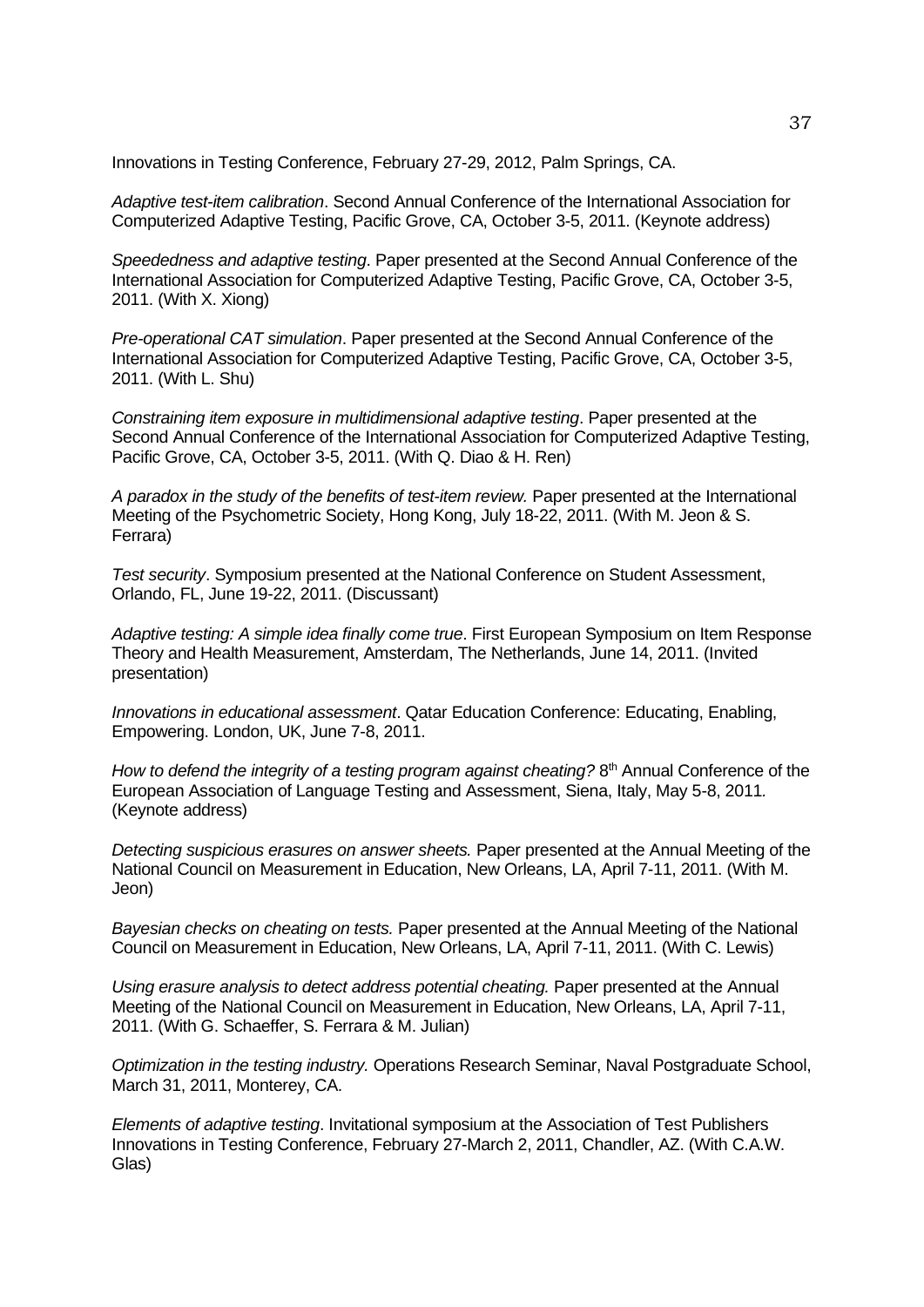*State of the art of psychometrics today*. International Conference on Outcome Measurement, Bethesda, MA, September 1-3, 2010. (Keynote address)

*CAT applications*. International Conference on Outcome Measurement, Bethesda, MA, September 1-3, 2010. (Discussant)

*The future of measurement*. International Conference on Outcome Measurement, Bethesda, MA, September 1-3, 2010. (Panelist)

Bayesian checks on cheating on tests. 4<sup>th</sup> European Conference on Methodology/27<sup>th</sup> Biennial Conference of the Society for Multivariate Analysis in the Behavioral Sciences, Potsdam, Germany, July 21-23, 2010. (Keynote address)

*Fairness of selection: Paradoxes and dilemmas*. Conference on Selection to Higher Education—Fairness, Efficiency, and Consequences, Umea, Sweden, June 15-17, 2010. (Keynote address)

*How to make adaptive testing more efficient?* First Annual Conference of the International Association for Computerized Adaptive Testing, Arnhem, The Netherlands, June 7-9, 2010. (Keynote address)

*Automated test form generation.* Paper presented at the Annual Meeting of the National Council on Measurement in Education, Denver, CO, April 29-May 3, 2010. (With Q. Diao)

Automated test assembly using lp\_solve version 5.5 from R. Paper presented at the Annual Meeting of the National Council on Measurement in Education, Denver, CO, April 29-May 3, 2010. (With Q. Diao)

*Rule-based generation of items for the assessment of statistical literacy*. Paper presented at the Annual Meeting of the National Council on Measurement in Education, Denver, CO, April 29-May 3, 2010. (With H. Holling)

*Comparing item selection and ability estimation methods in multidimensional adaptive testing with and without nuisance dimensions.* Paper presented at the Annual Meeting of the American Educational Research Association, Denver, CO, April 30-May 4, 2010. (With Q. Diao & M. D. Reckase)

*Optimal design of tests with automated item generation.* Paper presented at the Annual Meeting of the National Council on Measurement in Education, Denver, CO, April 29-May 3, 2010. (With H. Geerlings & C. A. W. Glas)

*Exhibition on testing and measurement.* Symposium presented at the Annual Meeting of the National Council on Measurement in Education, Denver, CO, April 29-May 3, 2010. (Discussant)

*Extreme equating: How far will assumptions bend before they break?* Symposium presented at the Annual Meeting of the National Council on Measurement in Education, Denver, CO, April 29-May 3, 2010. (Discussant)

*Implementation issues in automated test assembly.* Symposium presented at the Annual Meeting of the National Council on Measurement in Education, Denver, CO, April 29-May 3,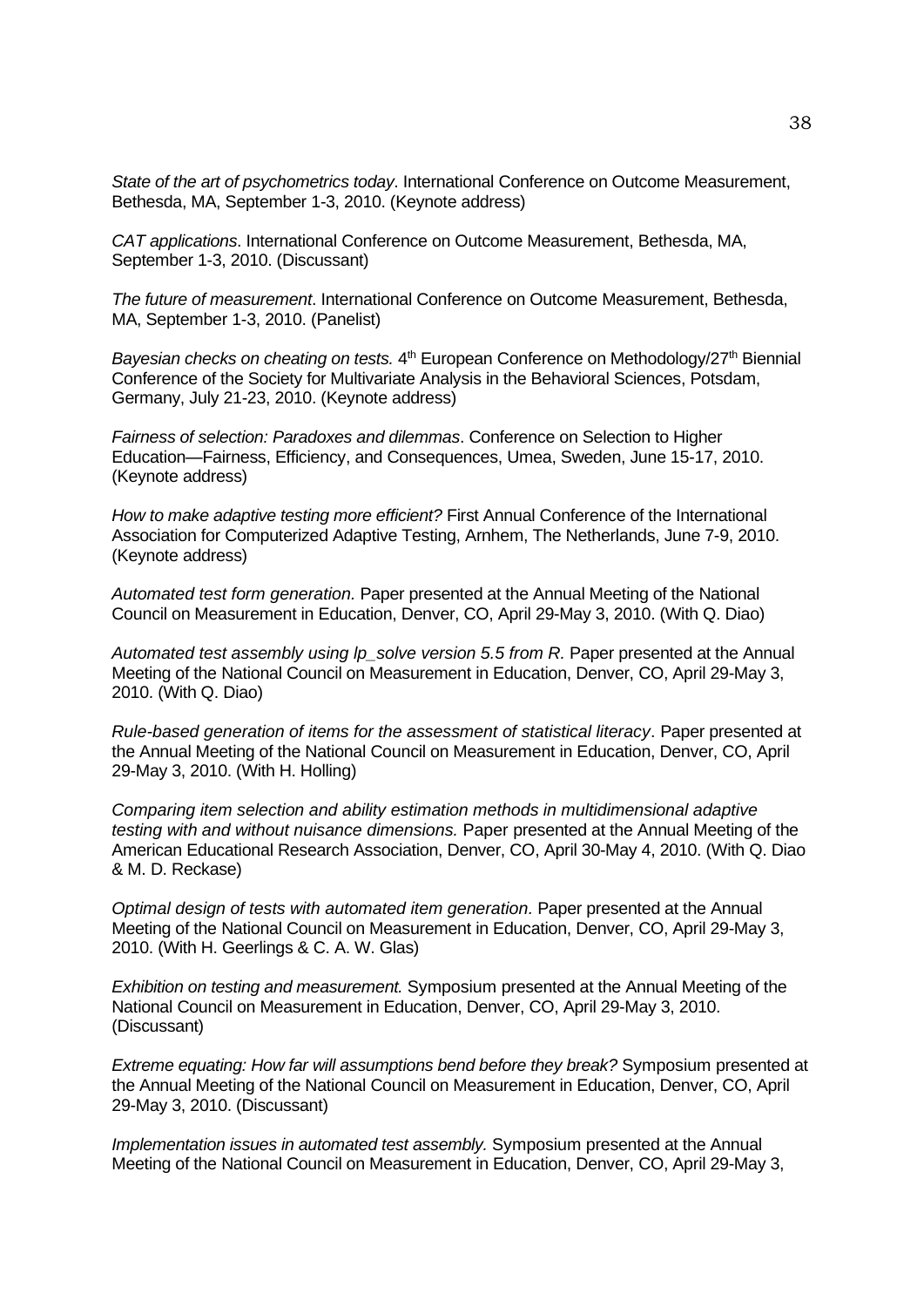2010. (Organizer)

*Using hierarchical IRT to improve the efficiency of adaptive testing*. 1st Brazilian Congress on Item Response Theory, Florianópolis, Brazil, December 9-11, 2009. (Keynote address)

*Using IRT to detect cheating on test items*. 1st Brazilian Congress on Item Response Theory, , Florianópolis, Brazil, December 9-11, 2009. (Keynote address)

*The use of item banking for school assessment*. International Forum on Curriculum Evaluation, East China Normal University, Shanghai, November 5-10, 2009. (Keynote address)

*Conceptual issues in observed-score equating.* 25th Workshop on Item Response Theory, University of Twente, Enschede, The Netherlands, October 13-15, 2009. (Keynote address)

*Conceptual issues in response-time modeling.* 25th Workshop on Item Response Theory, University of Twente, Enschede, The Netherlands, October 13-15, 2009. (Keynote address)

*Reflection on testing traditions on two different continents*. European Association of Test Publishers Conference, Brussels, Belgium, September 30-October 2, 2009. (Keynote address)

*Test design and speededness*. Paper presented at 9. DGPs-Fachtagung Methoden und Evaluation, Universität Bielefeld, Germany, September 10-12, 2009.

*A bivariate lognormal model response-time model for the detection of collusion between test takers*. Paper presented at the International Meeting of the Psychometric Society, Cambridge, UK, July 20-23, 2009.

*Optimal design of tests with rule-based item generation*. Paper presented at the International Meeting of the Psychometric Society, Cambridge, UK, July 20-23, 2009. (With H. Geerlings & C. A. W. Glas)

*Models and designs for tests with explanatory rules for their item difficulties*. Symposium presented at the International Meeting of the Psychometric Society, Cambridge, UK, July 20-23, 2009. (Organizer)

*Conceptual issues in response-time modeling*. Colloquium at the School of Education, Stanford University, Stanford, CA, May 14, 2009.

*Response-time based detection of collusion between test takers*. Paper presented at the Annual Meeting of the National Council on Measurement in Education, San Diego, CA, April 13-16, 2009.

*Exposure control using item ineligibility probabilities in multidimensional adaptive testing with shadow tests.* Paper presented at the Annual Meeting of the National Council on Measurement in Education, San Diego, CA, April 13-16, 2009. (With Q. Diao & S. Yen)

*Novel applications of response-time modeling in educational measurement.* Symposium presented at the Annual Meeting of the National Council on Measurement in Education, San Diego, CA, April 13-16, 2009. (Organizer)

*Research directions in equating.* Symposium presented at the Annual Meeting of the National Council on Measurement in Education, San Diego, CA, April 13-16, 2009. (Discussant)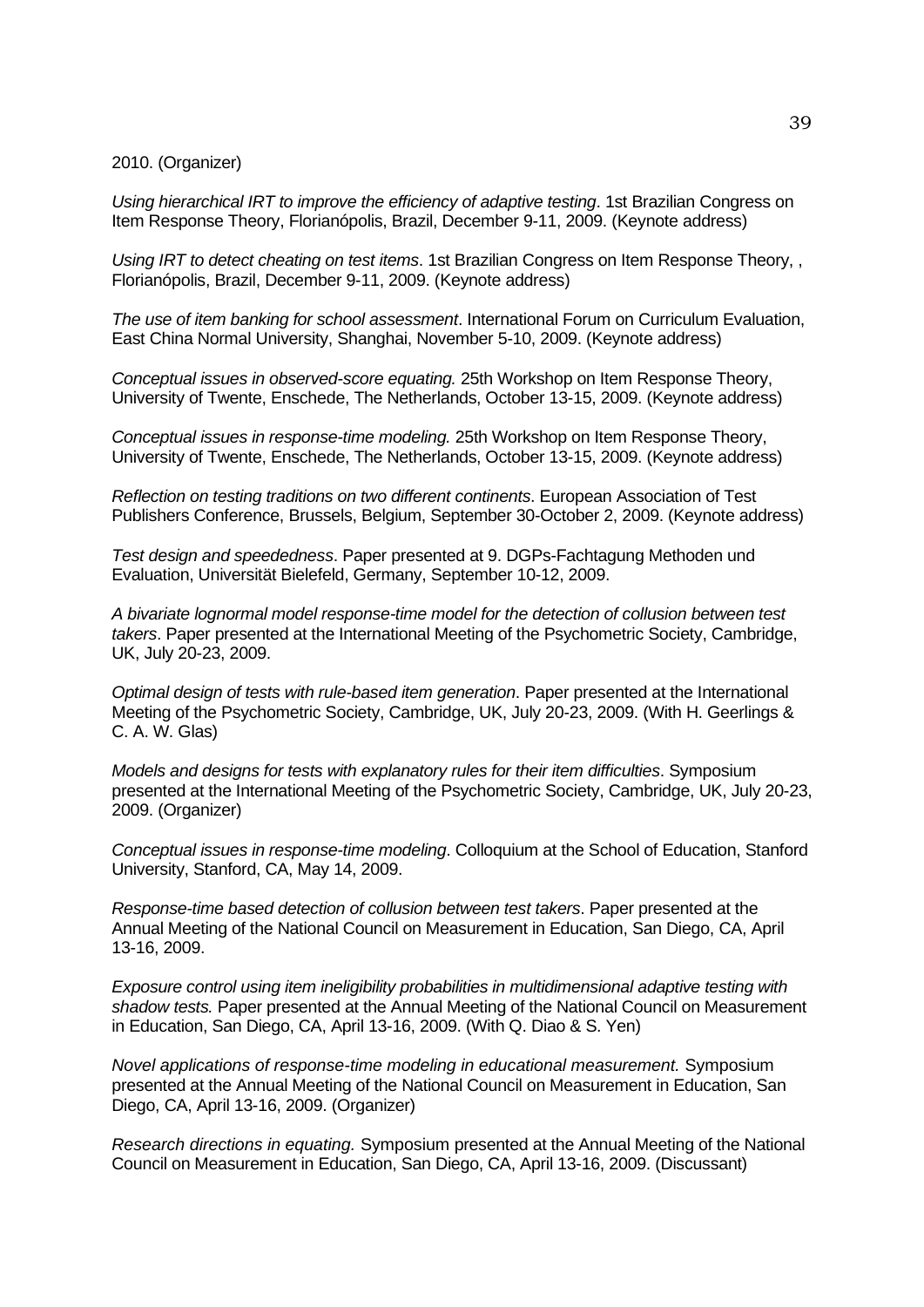*Practical applications of response-time modeling*. Paper presented at the Association of Test Publishers Innovations in Testing Conference, February 22-25, 2009, Palm Springs, CA.

*Statistical tools for the detection of cheating on educational tests*. IOPS Winter Conference, Leiden University, The Netherlands, December 11-12, 2008. (Keynote address)

*Statistical tools for the detection of cheating on educational tests*. Research seminar at the Graduate School of Education, University of California, Berkeley, CA, November 18, 2008.

*Sequencing an adaptive test battery*. Paper presented at the 24th Workshop on Item Response Theory, University of Twente, Enschede, The Netherlands, October 7*-*9, 2008.

*Monitoring of suspicious response-time patterns on computerized tests*. Paper presented at the 29<sup>th</sup> International Congress of Psychology, Berlin, Germany, July 20-25, 2008.

*Monitoring of suspicious response-time patterns on computerized tests*. Paper presented at the 6<sup>th</sup> conference of the International Test Commission, Liverpool, UK, July 14-16, 2008.

*Local observed-score equating*. Paper presented at the International Meeting of the Psychometric Society, Durham, NH, June 30-July 2, 2008.

*Conceptual issues in response-time modeling*. Paper presented at the International Meeting of the Psychometric Society, Durham, NH, June 30-July 2, 2008.

*IRT parameter estimation with response times as collateral information.* Paper presented at the International Meeting of the Psychometric Society, Durham, NH, June 30-July 2, 2008. (With R. H. Klein Entink & J. P. Fox)

*Modeling rule-based item generation*. Paper presented at the International Meeting of the Psychometric Society, Durham, NH, June 30-July 2, 2008. (With H. Geerlings, C. A. W. Glas, & H. Holling)

*Using optimal design principles to control test speededness*. Paper presented at the Annual Meeting of the National Council on Measurement in Education, New York City, March 25-27, 2008.

*Detection of aberrant candidate patterns: Improving detection by combining response-pattern and response-time data*. Paper presented at the Annual Meeting of the National Council on Measurement in Education, New York City, March 25-27, 2008. (With S. C. Chuah)

*Response times on test items*. Seminar at the Department of Educational Measurement, Umeå University, Umeå, Sweden, October 22, 2007.

*A* rendezvous *with social-science measurement*. Honorary doctorate award ceremony lecture, Umeå University, Umeå, Sweden, October 19, 2007.

*Test design and speededness*. Paper presented at the 23rd Workshop on Item Response Theory, University of Twente, Enschede, The Netherlands, October 9*-*11, 2007.

*Response times on test items: Models and applications*. Paper presented at the Sixth Scientific Meeting of the Classification and Data Analysis Group of the Italian Statistical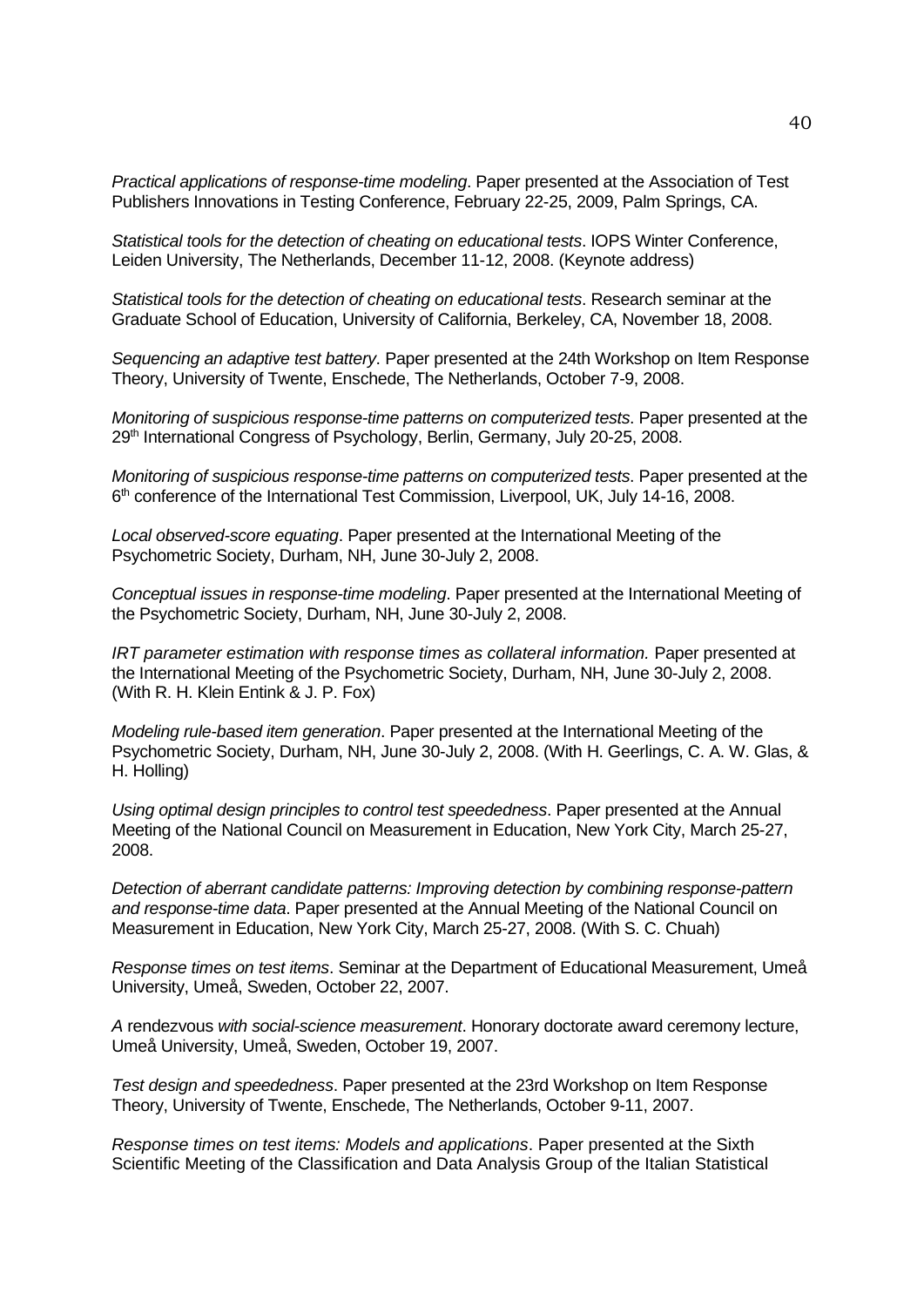Society, University of Macerata, Italy, September 12-14, 2007.

*Bayesian procedures for detecting aberrances in response time patterns in adaptive testing*. Paper presented at the International Meeting of the Psychometric Society, Tokyo, Japan, July 9-13, 2007. (With F. Guo)

*Using flexible Box-Cox transformations when modeling response times on test items*. Paper presented at the International Meeting of the Psychometric Society, Tokyo, Japan, July 9-13, 2007. (With R. H. Klein Entink and J. F. A. Fox)

*The shadow-test approach: A universal framework for implementing adaptive testing.* 2007 GMAC Conference on Computerized Adaptive Testing, Minneapolis, MN, June 7-8, 2007. (Keynote address)

*Response-time modeling and applications*. Colloquium at CTB/McGraw-Hill, Monterey, CA, June 4, 2007.

*A Bayesian procedure for detecting response-time aberrance*. Paper presented at the Annual Meeting of the National Council on Measurement in Education, Chicago, IL, April 10-12, 2007. (With F. Guo)

*Item-level technical quality issues*. Symposium presented at the Annual Meeting of the National Council on Measurement in Education, Chicago, IL, April 10-12, 2007. (Discussant)

*Raju's differential functioning of items and tests (DFIT): Past and future. Symposium presented* at the Annual Meeting of the National Council on Measurement in Education, Chicago, IL, April 10-12, 2007. (Moderator)

*Computerized-adaptive testing: Considerations for large-scale international assessments*. Paper presented at the plenary meeting of the OECD International Indicators of Education Systems meeting, Oslo, Norway, March 14-16, 2007.

*Response-time modeling and test design*. Paper presented at the Association of Test Publishers Innovations in Testing Conference, February 5-7, 2007, Palm Springs, CA.

*New methods of local observed-score equating*. Colloquium of the School of Education, University of Massachusetts, Amherst, November 14, 2006.

*Analysis of responses and response times on a computerized version of the Medical College Admission Test.* Presentation at Association of American Medical Colleges, Washington, DC, October 26, 2006. (With R. H. Klein Entink)

*Conditioning in statistical tests of answer copying.* Paper presented at the 22<sup>nd</sup> Item Response Theory Workshop, University of Twente, October 10-12, 2006.

*Response-time modeling and applications*. 45. Kongress des Deutsche Gesellschaft für Psychologie, Nürnberg, September 17-21, 2006. (Keynote address)

*A history of innovations in psychometrics*. Presentation at Educational Testing Service, Princeton, NJ, July 28, 2006.

*Identifying aberrant response behavior in adaptive testing*. Colloquium at the Graduate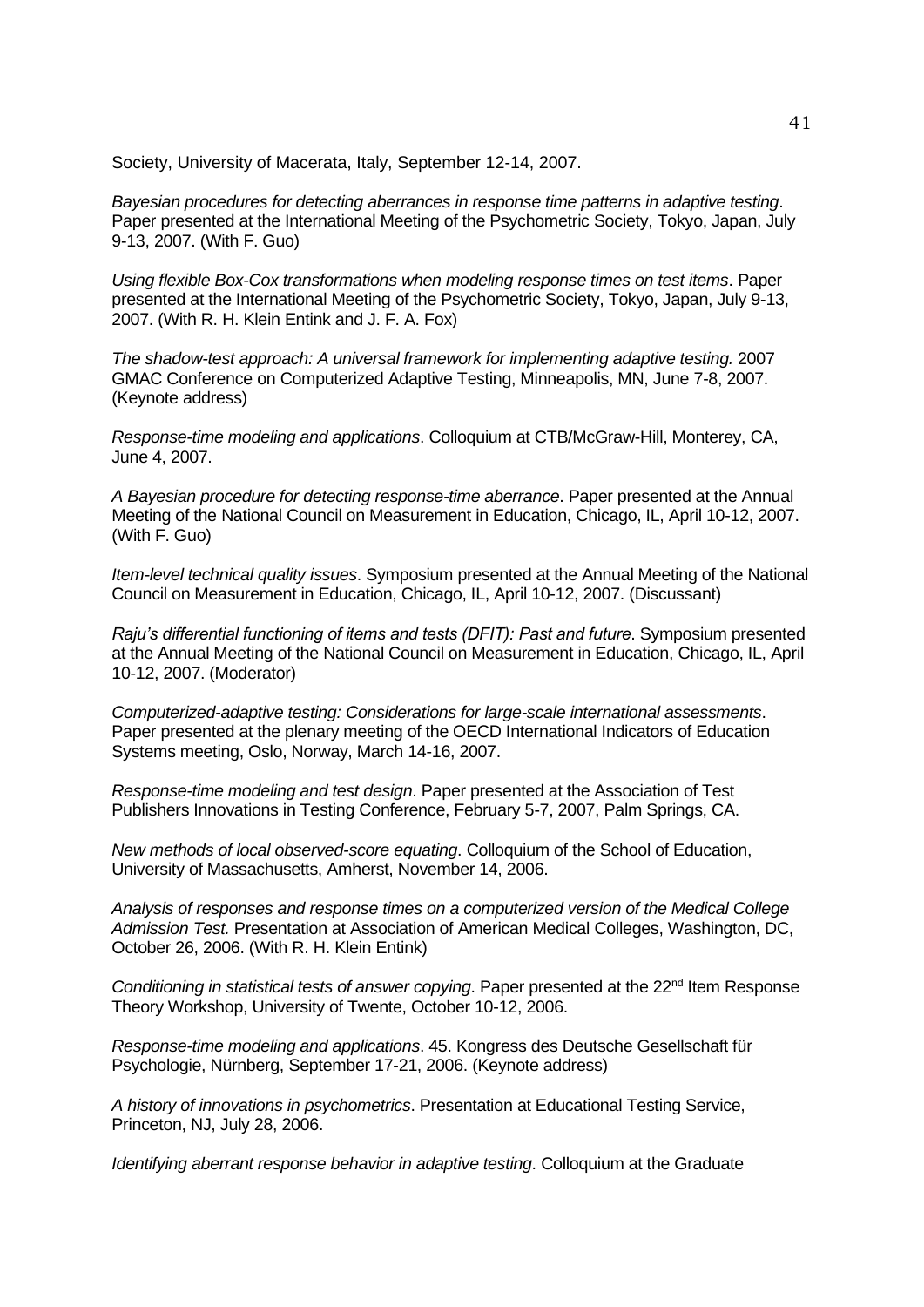Management Admission Council (GMAC), McLean, VA, July 21, 2006.

*Response-time modeling: Conceptual issues, statistical aspects and applications*. Three colloquia at the Law School Admission Council (LSAC), Newtown, PA, July 24, August 4 and 11, 2006.

*Using response times for item selection in adaptive testing.* Paper presented at the International Meeting of the Psychometric Society, Montreal, Canada, June 14-17, 2006.

*Diagnosing differential speededness of tests.* Paper presented at the International Meeting of the Psychometric Society, Montreal, Canada, June 14-17, 2006. (With K. Breithaupt, D. Chuah, and O. Zhang)

*Simultaneous modeling of response and response-time data with covariates for the person parameters*. Paper presented at the International Meeting of the Psychometric Society, Montreal, Canada, June 14-17, 2006. (With R. H. Klein Entink and J.P. Fox)

*Testing local independence assumptions for responses and response times in an MML framework*. Paper presented at the International Meeting of the Psychometric Society, Montreal, Canada, June 14-17, 2006. (With C. A. W. Glas)

*Statistical tests of cheating on multiple-choice tests*. Colloquium of the Department of Educational Measurement, Umeå University, Umeå, Sweden, June 12-14, 2006.

*Statistical issues in adaptive testing.* Meeting of the Dutch/Flemish Classification Society (VOC). Rotterdam, Netherlands, April 28, 2006. (Invited presentation)

*Two empirical Bayes methods for using response times to improve item selection in adaptive testing.* Paper presented at the Annual Meeting of the National Council on Measurement in Education, San Francisco, CA, April 9-11, 2006.

*Response-time modeling and applications*. Annual Meeting of the National Council on Measurement in Education, San Francisco, CA, April 9-11, 2006. (NCME Career Achievement Award Address)

*Issues in computer-based testing*. Symposium held at the Annual Meeting of the National Council on Measurement in Education, San Francisco, CA, April 6*-*10, 2006. (Discussant)

*Improving diagnostic subscore estimation and classification*. Symposium held at the Annual Meeting of the National Council on Measurement in Education, San Francisco, CA, April 6*-*10, 2006. (Discussant)

*Principles and applications of automated test assembly methods.* Colloquium of the Research and Analysis Division, Measured Progress, Dover, NH, March 6, 2006. (Invited presentation)

*Three basic principles of test design*. Association of Test Publishers Innovations in Testing Conference, February 6-8, 2006, Orlando, FA. (ATP Career Achievement Address)

*Trends in testing: The US, Europe and beyond.* Association of Test Publishers Innovations in Testing Conference, February 6-8, 2006, Orlando, FA.

Using response times to select items in adaptive testing. Paper presented at the 21<sup>th</sup> Item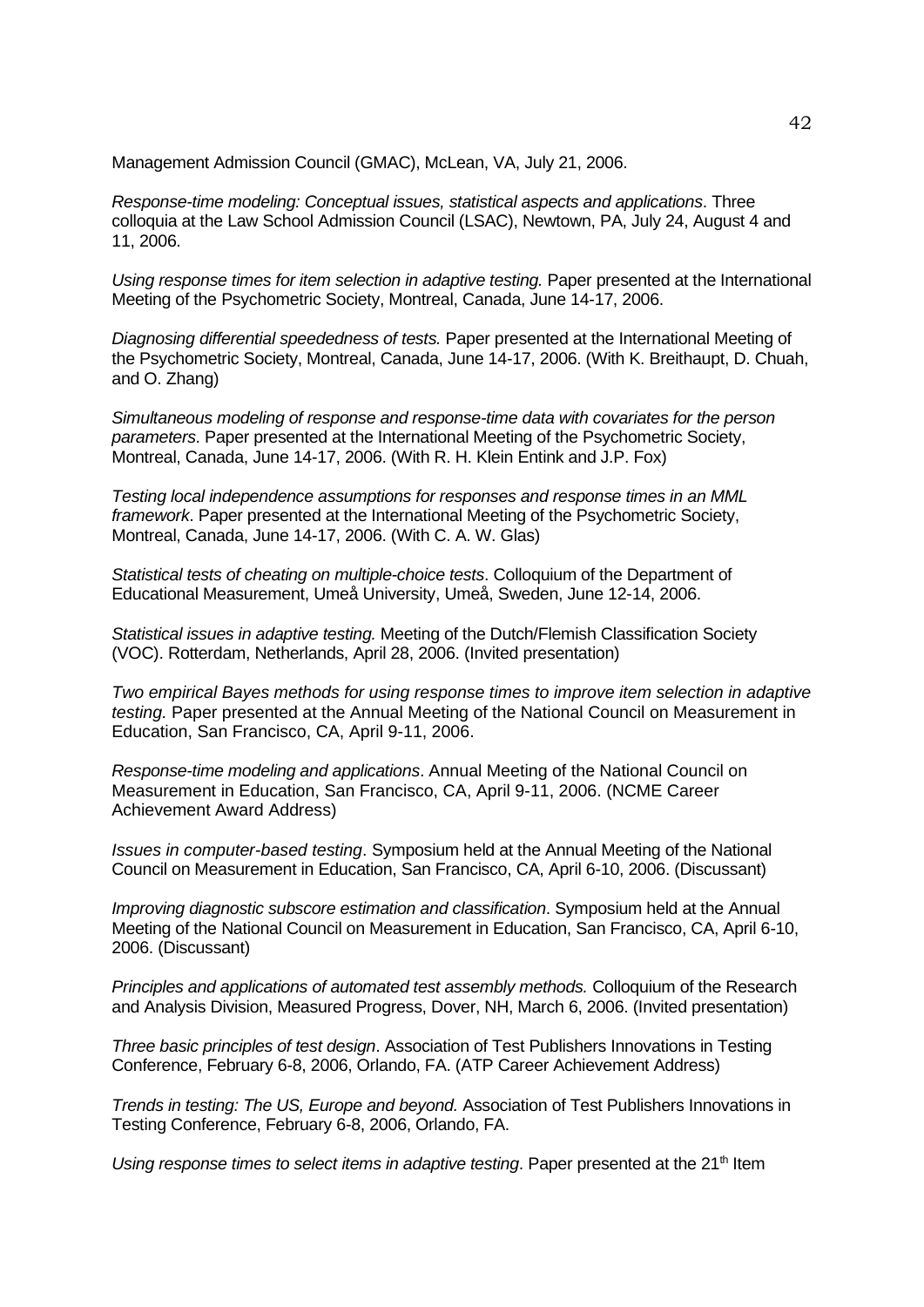Response Theory Workshop, University of Twente, October 25-27, 2005.

*Shadow-test approach to adaptive testing*. 7. Tagung der Fachgruppe Methoden und Evaluation. Westfälische Wilhelms-Universität, Münster, Germany, September 29*-*October 1, 2005.

*A two-level model for speed and accuracy on test items*. Paper presented at the International Meeting of the Psychometric Society, Tilburg, The Netherlands, July 5*-*8, 2005.

*Sequencing a computerized adaptive test battery*. Paper presented at the International Meeting of the Psychometric Society, Tilburg, The Netherlands, July 5*-*8, 2005. (With R. Ricci)

*Selectie van studenten bij de toelating in het hoger onderwijs*. Symposium held at ORD 2005, Gent, Belgium, May 30*-*June 1, 2005. (Discussant)

*Modeling speed and accuracy on test items*. Colloquium of Faculty of Psychology, Westfälische Wilhelms-Universität, Münster, Germany, May 24, 2005. (Invited presentation)

*Minimizing conditional item-exposure rates in adaptive testing*. Paper presented at the Annual Meeting of the National Council on Measurement in Education, Montreal, Canada, April 12*-*14, 2005. (With B. P. Veldkamp)

*Multiple categories, steps, dimensions, and levels in item response theory*. GSIC Symposium on Trials and Tribulations of Transitioning from Measurement Theory to Practice, Annual Meeting of the National Council on Measurement in Education, Montreal, Canada, April 12*-*14, 2005. (Invited presentation)

*Making computerized adaptive testing more secure*. Symposium held at the Annual Meeting of the National Council on Measurement in Education, Montreal, Canada, April 12*-*14, 2005. (Coorganizer)

*Alfred Binet en de intelligentietest*. Studium Generale, University of Twente, Enschede, The Netherlands, March 15, 2005.

*Making computerized adaptive testing work*. Association of Test Publishers Innovations in Testing Conference, Scottsdale, AZ, February 28*-*March 2, 2005. (Invited presentation)

*Keuze van selectie-instrumenten voor toelating tot de Nederlandse universiteiten*. Najaarsconferentie van de Nederlandse Examenvereniging, Ede, The Netherlands, November 12, 2004. (Invited presentation)

*Statistical models for test diagnosis: A discussion*. Fourth Spearman Conference on Diganostics for Education: Theory, Measurement, and Applications. Philadelphia, PA, October 20*-*23, 2004. (Invited presentation)

*Two statistical tests for detecting answer copying*. Paper presented at the 20th Workshop on Item Response Theory, University of Twente, October 12*-*14, 2004.

*A strategy for item-pool management*. Paper presented at the 20th Workshop on Item Response Theory, University of Twente, October 12*-*14, 2004. (With A. Ariel & B. P. Veldkamp)

*Making adaptive testing work: Model-based solutions to practical problems*. Colloquium of the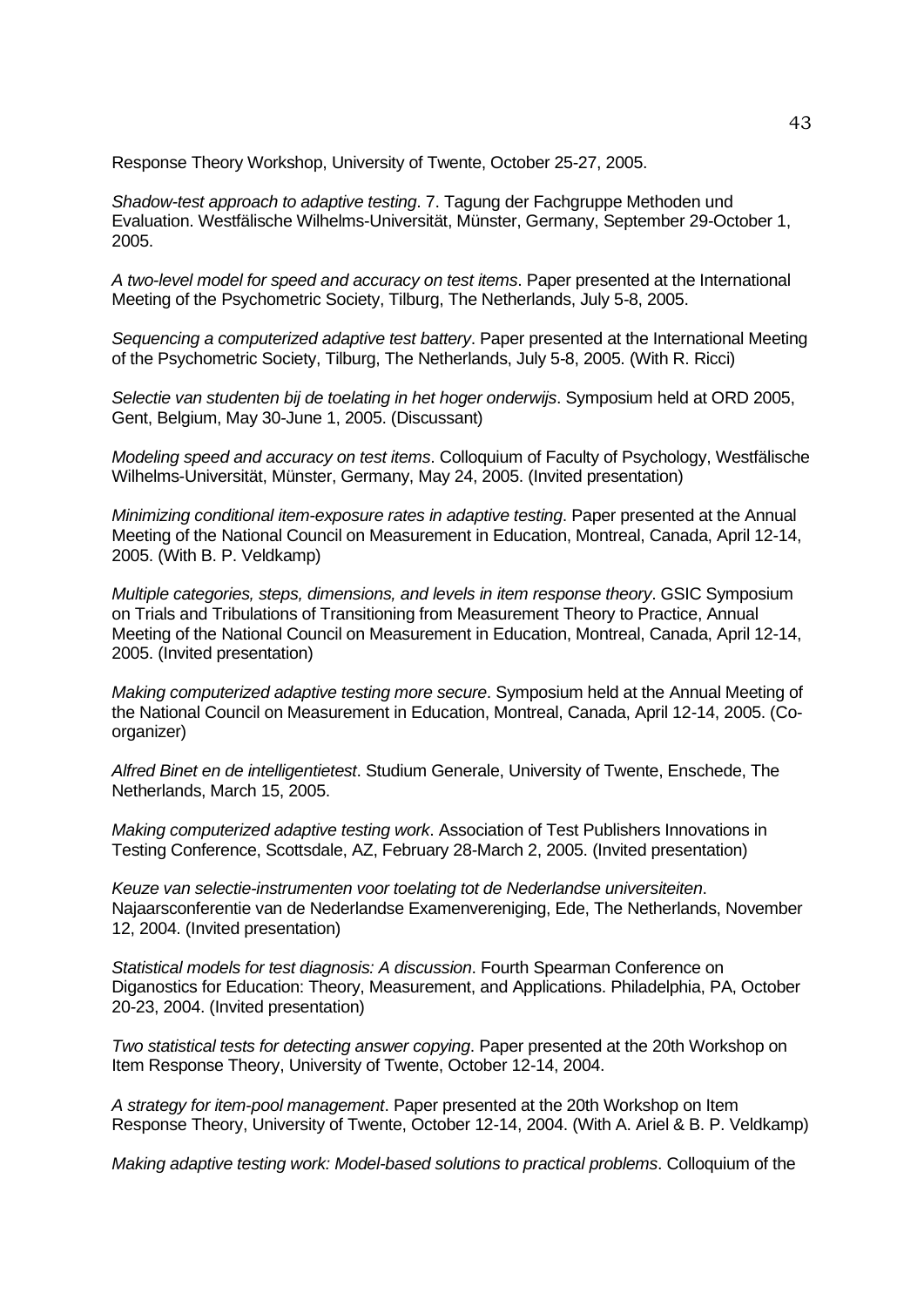National Center for University Entrance Examinations. Tokyo, Japan, September 6, 2004. (Invited presentation)

*Linear models for optimal test design*. Annual Meeting of the Japan Association for Research on Testing. Tokyo, Japan, August 28*-*29, 2004. (Keynote address)

*Modeling response time in an item response theory framework*. 82th Symposium of the Behaviormetric Society of Japan on Recent Developments in Latent Variable Modeling. University of Tokyo, Japan, August 25*-*26, 2004. (Invited presentation)

*Multiple categories, steps, dimensions, and levels in item response theory*. 28th International Congress of Psychology, Beijing, China, August 8*-*13, 2004. (Invited symposium)

*Item-pool management using item blueprints*. Paper presented at the Joint Meeting of the Society for Multivariate Analysis in the Behavioral Sciences and the European Association of Methodology, Jena, Germany, July 18*-*21, 2004. (With A. Ariel & B. P. Veldkamp)

*Applications of MCMC methods to parameter estimation in IRT*. Symposium held at the Annual Meeting of the Psychometric Society, Pacific Grove, CA, June 14*-*17, 2004. (Invited symposium; with C. A. W. Glas)

*Multilevel modeling of speed and accuracy on test items*. Colloquium of the Department of Educational Measurement, Umeå University, Umeå, Sweden, June 2, 2004.

*Multilevel modeling of speed and accuracy on test items*. Paper presented at the Annual Meeting of the Psychometric Society, Pacific Grove, CA, June 14*-*17, 2004.

*Evaluating equating error in observed-score equating*. Paper presented at the Annual Meeting of the Psychometric Society, Pacific Grove, CA, June 14*-*17, 2004.

*Lognormal models for response times on test items*. Colloquium of the Law School Admission Council, Newtown, PA, May 18, 2003.

*A sequential Bayes procedure for item calibration in multi-stage testing*. Paper presented at the Annual Meeting of the National Council on Measurement in Education, San Diego, CA, April 13*-*15, 2004. (With A. D. Mead)

*Linear models for optimal test design*. Psychometric Seminar Series, Harcourt Assessment, Inc., San Antonio, TX, April 8, 2004. (Invited presentation)

*Linear models for optimal test design*. Colloquium of the School of Educational Psychology, University of Texas, Austin, April 7, 2004. (Invited presentation)

*Automating item generation and test assembly*. Annual Association of Test Publishers Computer-Based Testing Conference, Indiana Wells, CA, February 2*-*4, 2004. (Invited presentation)

*How many items do we need? Developing and maintaining an item inventory to support continuous testing*. Paper presented at the Association of Test Publishers Computer-Based Testing Conference, Indiana Wells, CA, February 2*-*4, 2004.

*Order properties of observed-score distributions*. Paper presented at the 19th Workshop on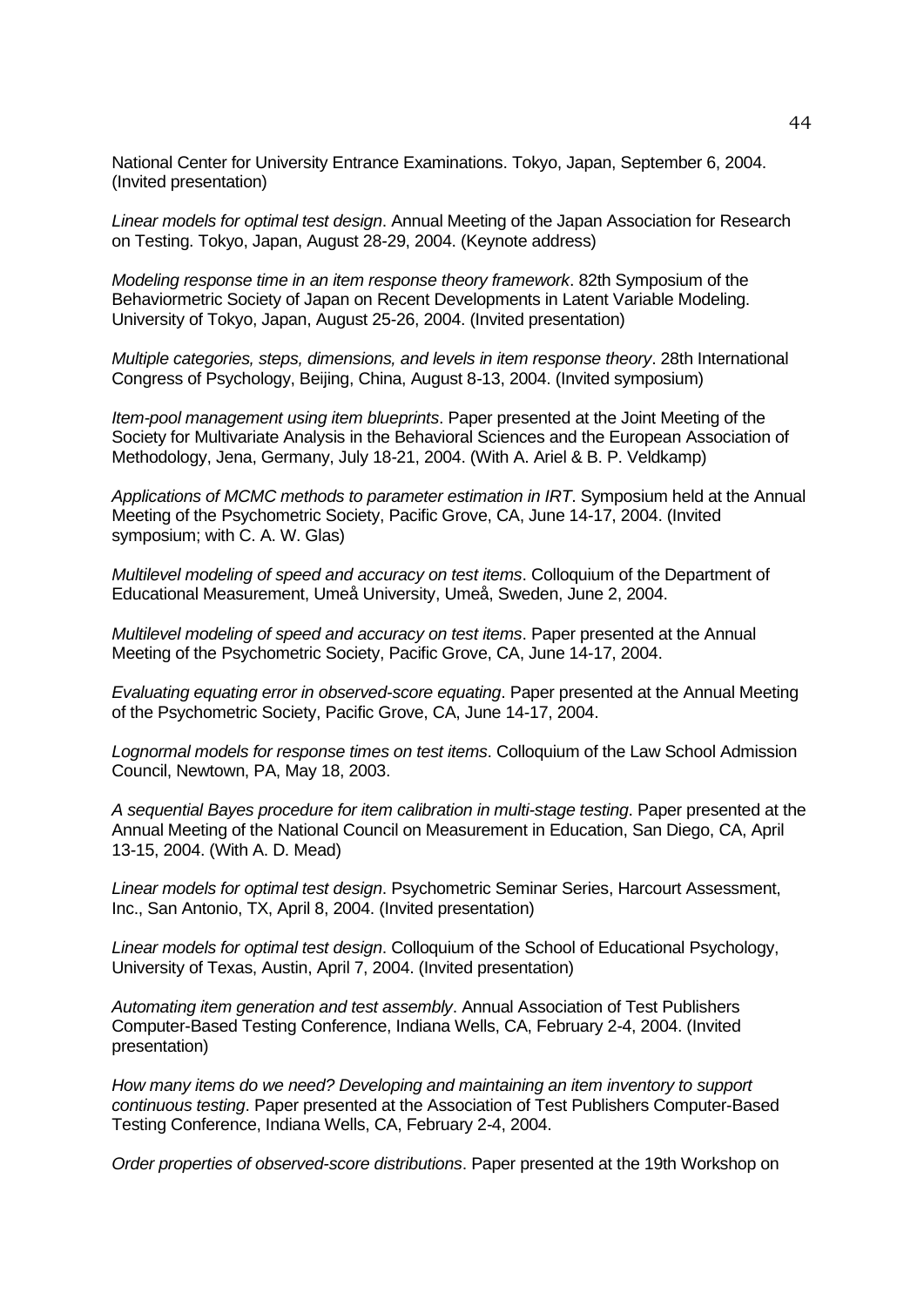Item Response Theory, University of Twente, Enschede, The Netherlands, October 15*-*17, 2003.

*Equating, answer copying, and computerized adaptive testing*. Colloquium of Research Department, CTB/McGraw-Hill, May 22, 2003, Monterey, CA.

*Designing item pools for use in constrained CAT*. Paper presented at the Annual Meeting of the National Council on Measurement in Education, Chicago, IL, April 22*-*24, 2003. (With A. Ariel & B. P. Veldkamp)

*CBT/CAT test construction procedures*. Symposium held at the Annual Meeting of the National Council on Measurement in Education, Chicago, IL, April 22*-*24, 2003. (Discussant)

*New methods of item-exposure control in CAT*. Symposium held at the Annual Meeting of the National Council on Measurement in Education, Chicago, IL, April 22*-*24, 2003. (Organizer)

*Implementing an alternative to Sympson-Hetter item-exposure control in constrained adaptive testing*. Paper presented at the Annual Meeting of the National Council on Measurement in Education, Chicago, IL, April 22*-*24, 2003. (With B. P. Veldkamp)

*Constraining item exposure in computerized adaptive testing with shadow tests*. Paper presented at the Annual Meeting of the National Council on Measurement in Education, Chicago, IL, April 22*-*24, 2003. (With B. P. Veldkamp)

*Innovations in item response theory and computerized adaptive testing*. Annual Association of Test Publishers Computer-Based Testing Conference, Amelia Island, FA, February 24*-*26, 2003. (Invited presentation)

*Test reliability and validity: A necessary condition or a tradeoff?* Conference on Measurement for the Social Sciences: Classical Insights into Modern Approaches. Ontario Institute for Studies in Education, University of Toronto, Canada, December 6, 2002. (Invited presentation)

*Estimating equating error in observed-score equating*. Defense Manpower Data Center, Seaside, CA, November 25, 2002. (Invited presentation)

*On CATs and other animals in test theory*. Seminar at the Center for Advanced Study in the Behavioral Sciences, Stanford, CA, October 9, 2002.

*Intrajudge inconsistency in standard setting with interdependent evaluation of alternatives*. Paper presented at the European Meeting of the Society for Multivariate Analysis in the Behavioral Sciences. Tilburg, The Netherlands, July 1*-*3, 2002. (With H. J. Vos & L. Chang)

*Methods for designing CATs with rotating item pools*. Paper presented at the Annual Meeting of the Psychometric Society, Chapel Hill, NC, June 20*-*23, 2002. (With A. Ariel & B. P. Veldkamp)

*Exciting new technologies in computer-based testing*. International Conference on Computer-Based Testing and the Internet: Building Guidelines for Best Practice, Winchester, UK, June 13*-*15, 2002. (Keynote address)

*Mathematical programming approaches to test item pool design*. Paper presented at the International Conference on Computer-Based Testing and the Internet: Building Guidelines for Best Practice, Winchester, UK, June 13*-*15, 2002. (With B. P. Veldkamp & A. Ariel)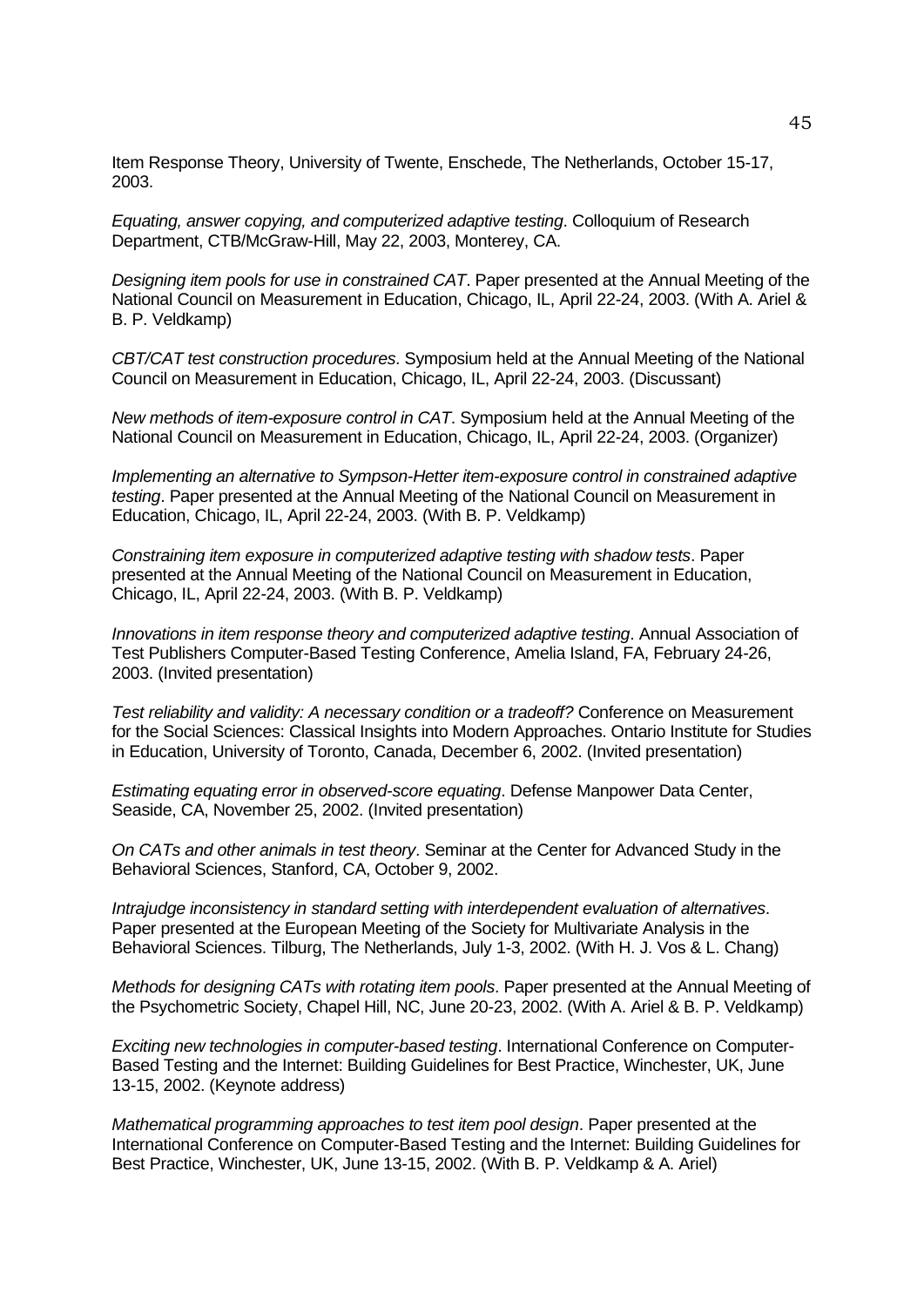*The key to developing computer-based testing: Automated test assembly procedures*. Third Annual Association of Test Publishers Computer-Based Testing Conference, Carlsbad, CA, February 4*-*6, 2001. (Invited presentation)

*Modeling item parameter variability in educational measurement*. Paper presented at the NOSMO Methodologendag, November 30, 2001, Amsterdam, The Netherlands. (With C. A. W. Glas)

*Detecting intrajudge inconsistency in standard setting*. Paper presented at the 17th Workshop on Item Response Theory. University of Twente, Enschede, The Netherlands, October 2*-*4, 2001. (With H. J. Vos & L. Chang)

*Eindtermen en de* Trias Politica*: Over beschaving in de wereld van onderwijs en opleiding*. Lezing voor branche-organisaties in de assurantiebemiddeling, Doorn, The Netherlands, September 19, 2001. (Invited presentation)

*Nonparametric item response theory*. Symposium held at the International Meeting of the Psychometric Society, Osaka, Japan, July 15*-*19, 2001. (Discussant)

*New research topics in computerized adaptive testing*. Symposium held at the International Meeting of the Psychometric Society, Osaka, Japan, July, 15*-*19, 2001. (Organizer)

*Detecting aberrant behavior in CAT using responses times*. Paper presented at the International Meeting of the Psychometric Society, Osaka, Japan, July 15*-*19, 2001. (With E. M. L. A van Krimpen-Stoop)

*Adaptive testing from a pool of item shells*. Paper presented at the International Meeting of the Psychometric Society, Osaka, Japan, July 15*-*19, 2001. (With C. A. W. Glas)

*Psychometric solutions to practical problems in computerized adaptive testing*. Conference on The Development of Assessment Technologies in Computerized Testing, Japanese Society for Testing of English Proficiency, Tokyo, July 12, 2001. (Keynote address)

*Psychometric solutions for practical problems in computerized-adaptive testing*. Paper presented at the VIIth European Congress on Psychology, London, UK, July 1*-*6, 2001.

*Modeling variability in item parameters in computerized adaptive testing*. Paper presented at the Annual Meeting of the Psychometric Society, Valley Forge, PA, June 21*-*24, 2001. (With C. A. W. Glas)

*Statistical evaluation of some new methods of observed-score equating*. Paper presented at the Annual Meeting of the Psychometric Society, Valley Forge, PA, June 21*-*24, 2001.

*Methods for conditional equating of observed test scores*. Colloquium of Educational Testing Service (ETS), Princeton, NJ, June 21, 2001 (Invited presentation)

*Designing computer-based testing programs*. Conference on Computer-Based Testing and the Internet, International Test Commission. June 12*-*15. London, UK. (Keynote address)

*Using response times to detect aberrant behavior in computerized adaptive testing*. Paper presented at the Annual Meeting of the National Council on Measurement in Education,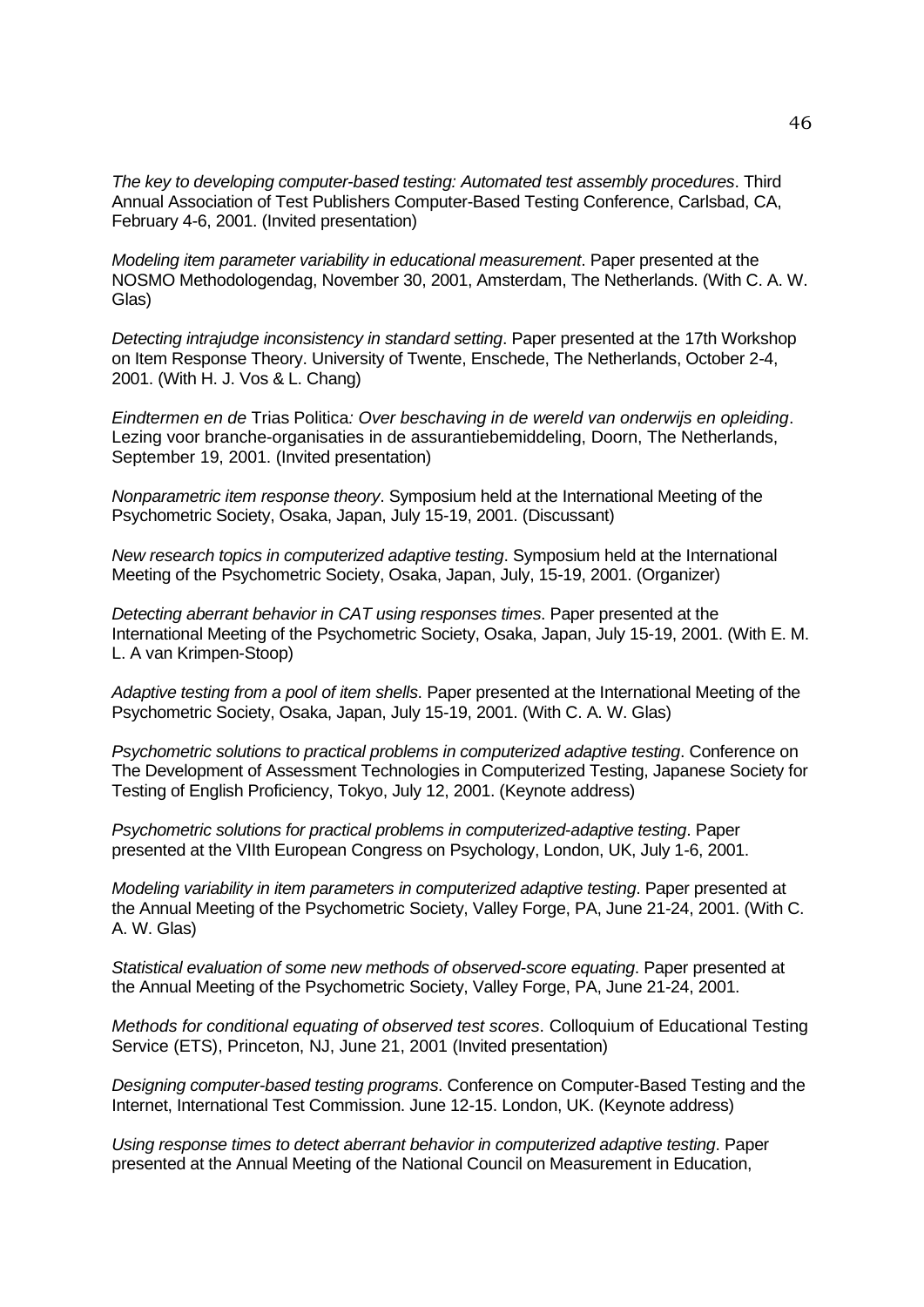Seattle, WA, April 11*-*13, 2001. (With E. M. L. A van Krimpen-Stoop)

*Fitting and evaluating IRT models*. Symposium held at the Annual Meeting of the National Council on Measurement in Education, Seattle, WA, April 11*-*13, 2001. (Discussant)

*Enhancing the validity of computerized adaptive tests*. Colloquium of the Graduate School of Education, Harvard University, Cambridge, MA, October 13, 2000.

*How to equate tests and assessments?* Colloquium of the Graduate School of Education, Harvard University, Cambridge, MA, October 13, 2000.

*Automated test assembly: Approaches and applications*. Colloquium of the School of Education, University of Massachusetts, Amherst, October 11, 2000.

*Test-theoretic principles underlying observed-score equating*. Colloquium of the School of Education, University of Massachusetts, Amherst, October 10, 2000.

*On the psychometric foundation of observed-score equating*. Paper presented at the 16th Workshop on Item Response Theory. University of Twente, Enschede, The Netherlands, September 26*-*28, 2000.

*Kullback-Leibler based item selection in constrained multidimensional adaptive testing*. Paper presented at the 16th Workshop on Item Response Theory. University of Twente, Enschede, The Netherlands, September 26*-*28, 2000. (With B. P. Veldkamp)

*Automated test assembly: Approaches and applications*. Colloquium of the National Board of Medical Examiners, Philadelphia, PA, July 12, 2000. (Invited presentation)

*On the psychometric foundation of observed-score equating*. Annual Meeting of the Psychometric Society. Vancouver, BC, Canada, July 6*-*8, 2000. (Presidential address)

*Enhancing the validity of computerized adaptive tests*. Colloquium of the University of Maryland, College Park, May 16, 2000.

*Psychometric considerations in linking the NAEP and VNT scales*. Paper presented at the Annual Meeting of the National Council on Educational Measurement, New Orleans, LA, April 25*-*27, 2000. (With M.J. Kolen)

*Constrained adaptive testing with shadow tests*. Paper presented at the Annual Meeting of the National Council on Educational Measurement, New Orleans, LA, April 25*-*27, 2000.

*Using zero-one programming in optimal a-stratified CAT designs*. Paper presented at the Annual Meeting of the National Council on Educational Measurement, New Orleans, LA, April 25*-*27, 2000. (With H.-H. Chang)

*The development and application of multi-stage testlet-based designs for computerized adaptive testing*. Symposium held at the Annual Meeting of the National Council on Educational Measurement, New Orleans, LA, April 25*-*27, 2000. (Discussant)

*A new method for standard setting on criterion-referenced tests*. Paper presented at the Annual Meeting of the American Educational Research Association, New Orleans, LA, April 24*-*28, 2000. (With L. Chang & H. J. Vos)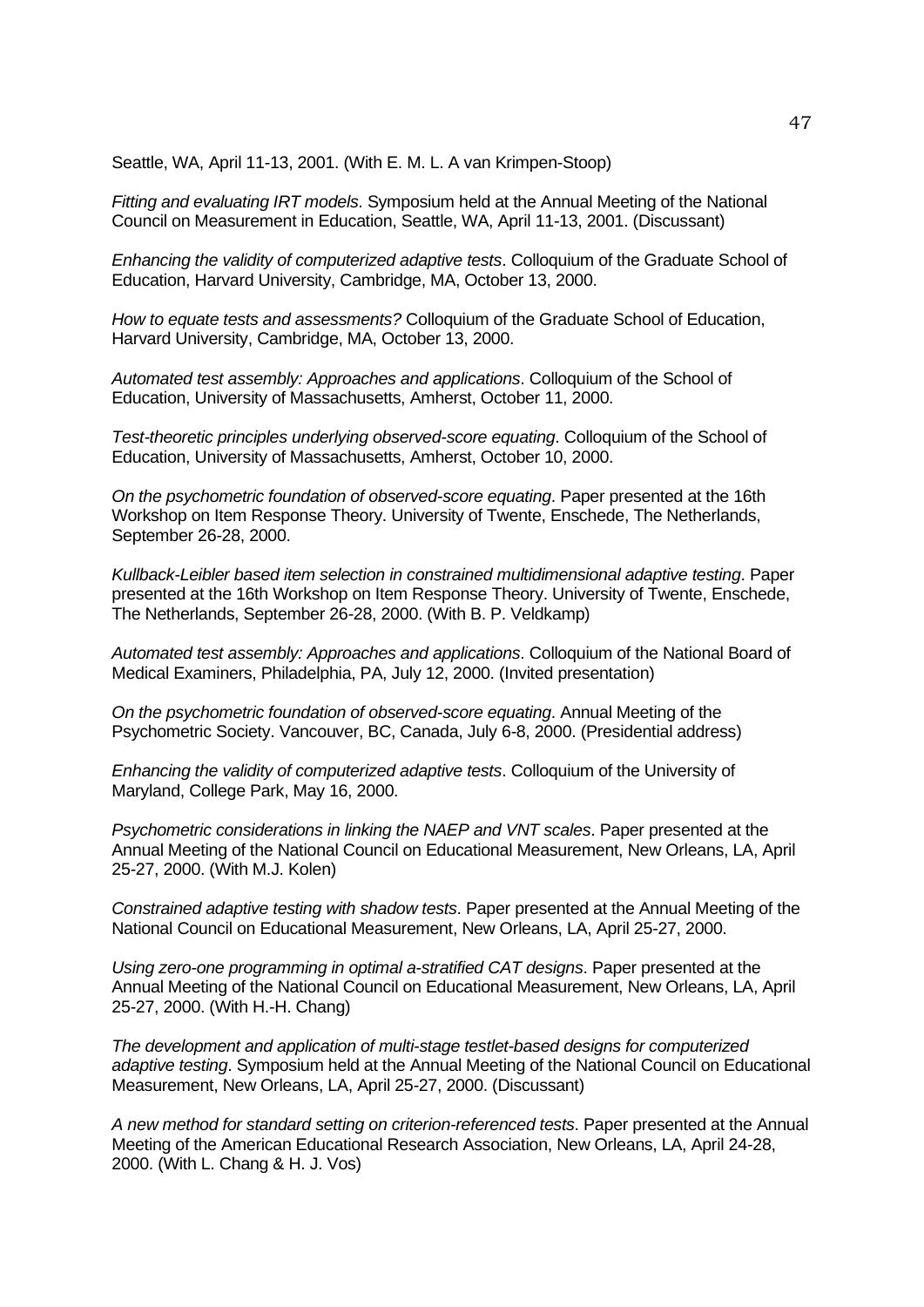*Developments in computerized testing*. Public address organized by the HKSAR Education Department, Hong Kong, March 22, 2000. (Invited presentation)

*Test equating and parallel test assembly*. Colloquium of Ngee Ann Polytechnic, Singapore, November 22, 1999. (Invited presentation)

*Latest developments and future direction of computer-based testing*. Public address organized by Ngee Ann Polytechnic, Singapore, November 23, 1999. (Invited presentation)

*Constrained adaptive testing with shadow tests*. Paper presented at the 15th Workshop on Item Response Theory. University of Twente, Enschede, The Netherlands, October 5*-*7, 1999.

*Passing, failing, accepting, rejecting: Setting standards for test-based decisions*. Tweede Nationale Examencongres, University of Twente, Enschede, The Netherlands, September 24, 1999. (Keynote presentation)

*Constrained adaptive testing using shadow tests*. 5th European Conference on Psychological Assessment, Patras, Greece, August 25*-*29, 1999. (Keynote address)

*Computerized-adaptive testing with equated number-right scoring*. Paper presented at the 11th European meeting of the Psychometric Society, Lueneburg, Germany, July 19*-*22, 1999.

*Cross-validating item parameter estimation in adaptive testing*. Paper presented at the 1999 Annual Meeting of the Psychometric Society, Lawrence, KS, June 24*-*27, 1999. (With C. A. W. Glas)

*Simpson's paradox and culture-fair selection*. Paper presented at the Annual Meeting of the SweSAT International Advisory Board, Umeå, Sweden, May 31*-*June 2, 1997.

*New developments for maintaining and scoring computerized adaptive tests*. Symposium held at the Annual Meeting of the National Council on Educational Measurement, Montreal, Canada, April 20*-*22, 1999. (Discussant)

*Focus on international testing issues: Goals and activities of the International Test Commission.* Symposium held at the Annual Meeting of the National Council on Educational Measurement, Montreal, Canada, April 20*-*22, 1999.

*Computerized-adaptive testing with equated number-right scoring*. Paper presented at the Annual Meeting of the National Council on Measurement in Education, Montreal, Canada, April 20*-*22, 1999.

*Designing item pools for computerized adaptive testing: An integer programming approach*. Paper presented at the Annual Meeting of the National Council on Measurement in Education, Montreal, Canada, April 20*-*22, 1999. (With B. P. Veldkamp)

*Trends in computerized testing: A synthesis of this year's sessions*. Annual Meeting of the National Council on Measurement in Education, Montreal, Canada, April 20*-*22, 1999. (Invited presentation)

*New developments in computerized-adaptive testing*. Symposium held at the Annual Meeting of the National Council on Measurement in Education, Montreal, Canada, April 20*-*22, 1999.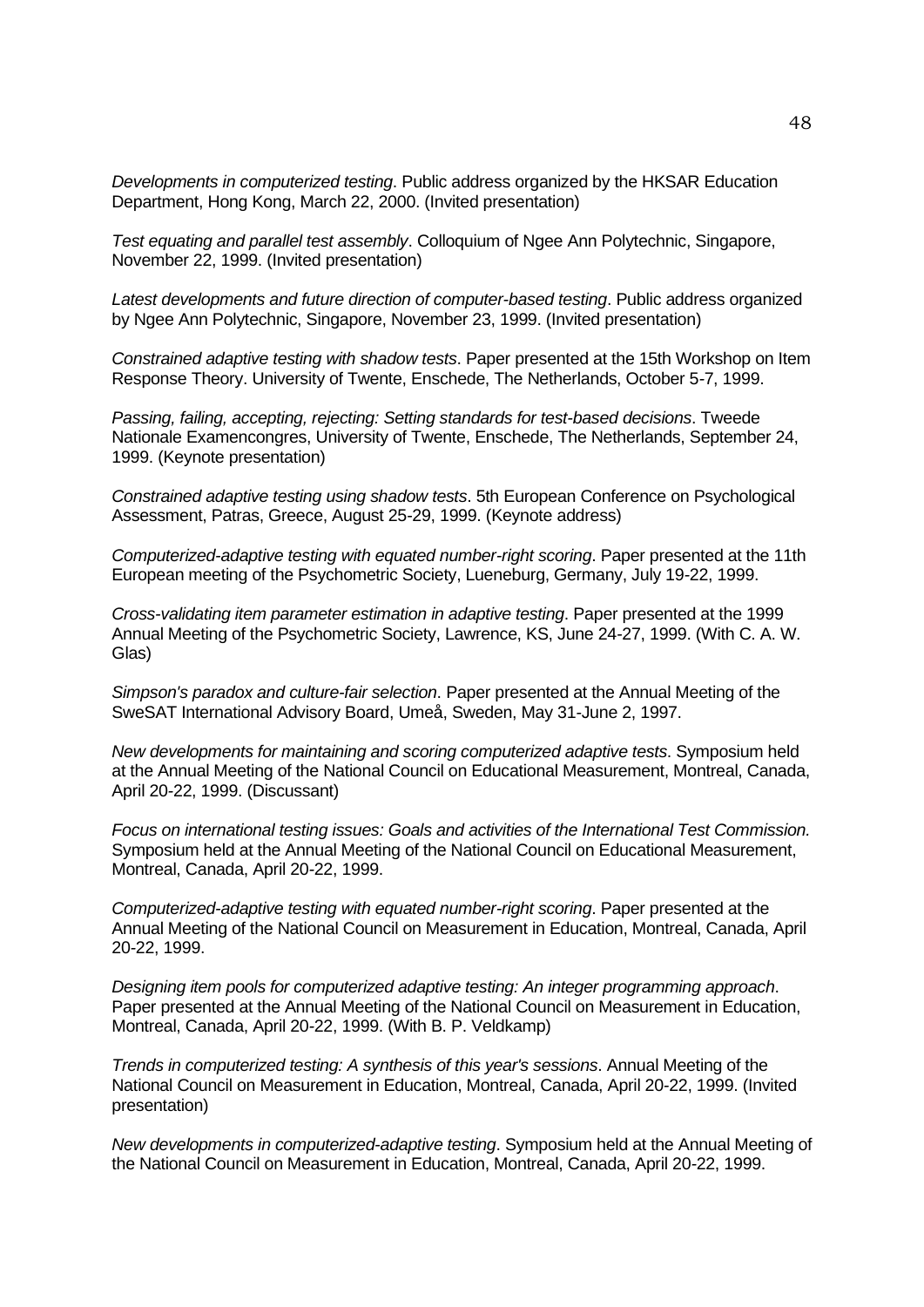### (Organizer)

*Computerized-adaptive testing with equated number-right scoring*. Paper presented at the 14th Workshop on Item Response Theory. University of Twente, Enschede, The Netherlands, October 6*-*8, 1998.

*Models for computer-based testing: A discussion*. ETS Colloquium on Computer-Based Testing: Building the Foundation for Future Assessments. Philadelphia, PA, September 25*-*26, 1998.

*Computerized test item banking: A new paradigm in psychological testing*. 24th International Congress of Applied Psychology, San Francisco, CA, August 9*-*14, 1998. (Invited presentation)

*An integer-programming approach to item pool design*. Colloquium of the Law School Admission Council, Newtown, PA, July 21, 1998. (With B. P. Veldkamp & L. M. Reese)

*Using response-time constraints to control for differential speededness in computerized adaptive testing*. Paper presented at the Joint Annual Meetings of the Classification Society of North America and the Psychometric Society, Urbana, IL, June 17*-*21, 1998. (With D. J. Scrams & D. L. Schnipke)

*Het gebruik van responstijden in een algoritme voor itemselectie in CAT*. Paper presented at ORD 1998, Enschede, The Netherlands, May 13*-*15, 1998. (With D. J. Scrams & D. L. Schnipke)

*Ontwikkeling van een Model Gedragscode Toetsen, Beoordelen en Beslissen in het Voortgezet Onderwijs*. Paper presented at ORD 1998, Enschede, The Netherlands, May 13*-*15, 1998. (With L. Cremers-van Wees, A. Knuver & H. J. Vos)

*Observed-score pre-equating: A method and some empirical results*. Paper presented at the Annual Meeting of the American Educational Research Association, San Diego, CA, April 13*-*17, 1998. (With R. M. Luecht)

*Comparability issues in international assessments*. Symposium held at the Annual Meeting of the National Council on Measurement in Education, San Diego, CA, April 14*-*16, 1998. (Discussant)

*Rasch measurement: Where have we been and where are we going?* Symposium held at the Annual Meeting of the American Educational Research Association, San Diego, CA, April 13*-*17, 1998.

*Modern test theory models*. Symposium at the Royal Swedish Academy of Sciences, Gothenburg, January 27*-*28, 1998. (Keynote address)

*New models for adaptive testing*. Colloquium of Educational Testing Service (ETS), Princeton, NJ, December 8, 17, 1997. (Invited presentation)

*Optimal test assembly*. Department of Educational Research Methodology, University of North Carolina, Greensboro, December 4*-*5, 1997. (Invited seminar)

*New models for automated test design*. Colloquium of Educational Testing Service (ETS), Princeton, NJ, November 24, December 1, 1997. (Invited presentations)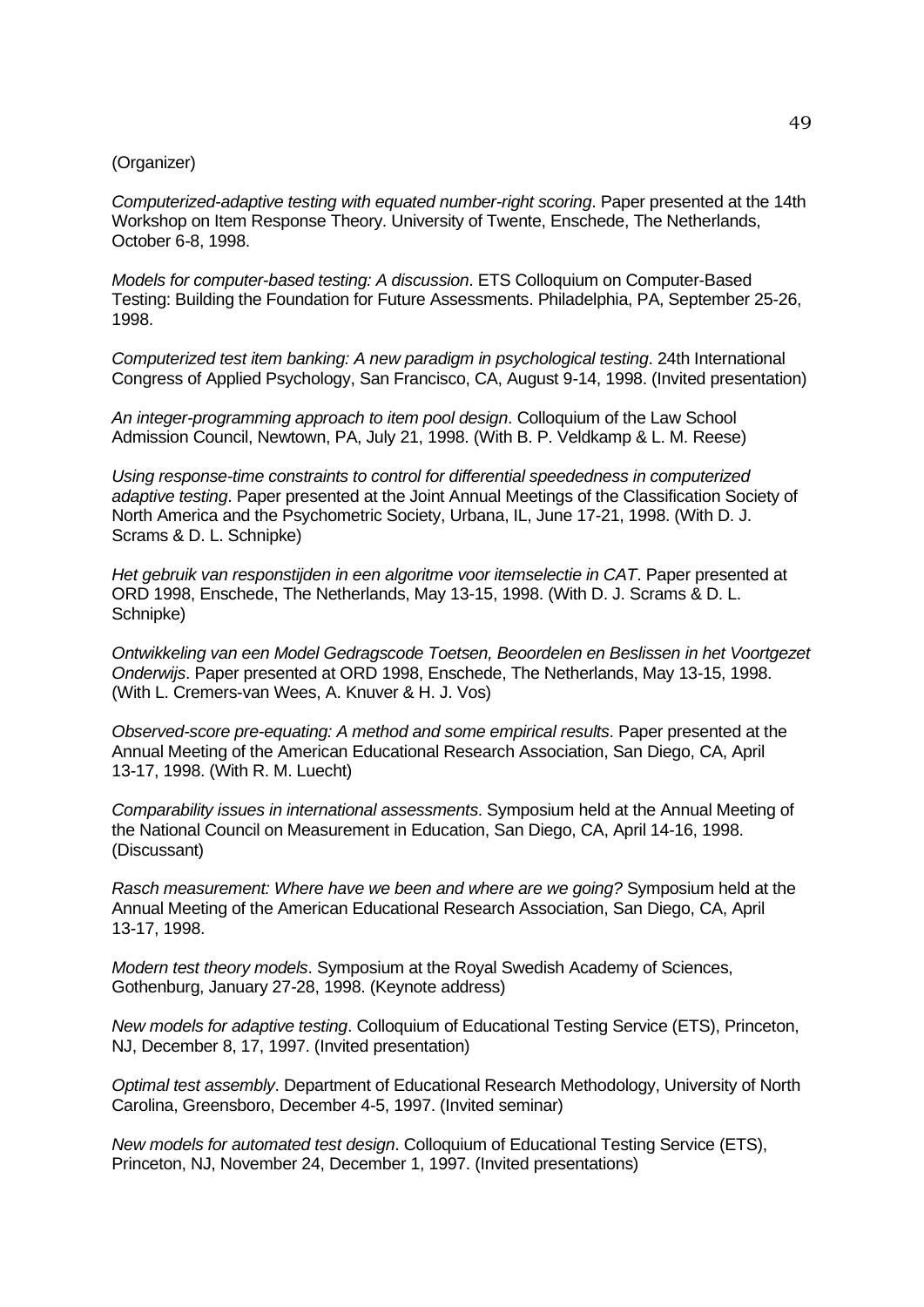*Optimal item pool design*. Colloquium of the School of Education, University of Massachusetts, Amherst, November 25, 1997.

*New models for test-based decision making*. Colloquium of Educational Testing Service (ETS), Princeton, NJ, November 17, 1997. (Invited presentation)

*Optimal computerized assembly of achievement tests*. Colloquium of the Department of Educational Studies, University of Delaware, Newark, November 6, 1997. (Invited presentation)

*Two new topics in optimal test design*. Colloquium of the School of Education, University of Massachusetts, Amherst, October 14, 1997.

*Assembly of multiple test forms for use in large-scale educational assessments*. National Assessment Governing Board Achievement Level Workshop, Boulder, CO, August 20-22, 1997. (Invited presentation)

*An optimal model for constrained adaptive testing*. Paper presented at the Annual Meeting of the Psychometric Society, Gatlinburg, TN, June 26*-*29, 1997. (With L. M. Reese)

*Observed-score equating as a test assembly problem*. Paper presented at the Annual Meeting of the Psychometric Society, Gatlinburg, TN, June 26*-*29, 1997. (With R. M. Luecht)

*Examens en de moderne media*. First National Exam Conference, University of Twente, Enschede, The Netherlands, May 30, 1997. (Keynote address)

*An optimal model for constrained adaptive testing*. Paper presented at the Annual Meeting of the SweSAT International Advisory Board, Umeå, Sweden, May 31*-*June 2, 1997.

*Observed-score equating as a test assembly problem*. Paper presented at the Annual Meeting of the SweSAT International Advisory Board, Umeå, Sweden, May 31*-*June 2, 1997.

*Outcomes from the 1996 USMLE Step 2 field test using a computer adaptive sequential testing framework*. Symposium held at the Annual Meeting of the National Council on Measurement in Education, Chicago, IL, March 25*-*27, 1997. (Discussant)

*An optimal model for constrained adaptive testing*. Paper presented at the Annual Meeting of the National Council on Measurement in Education, Chicago, IL, March 25*-*27, 1997. (With L.M. Reese)

*Multidimensional adaptive testing with a minimum error-variance criterion*. Paper presented at the Annual Meeting of the American Educational Research Association, Chicago, IL, March 24*-*28, 1997.

*Two new applications of linear programming to test assembly problems*. Paper presented at the 12th Workshop on Item Response Theory, University of Twente, Enschede, The Netherlands, October 30*-*31, 1996.

*Assembling tests for the measurement of multiple abilities*. Paper presented at the Annual Meeting of the Psychometric Society, Banff, Alberta, Canada, June 27*-*30, 1996.

*IRT-based test design*. Paper presented at the Fall Meeting of the Social Sciences Division,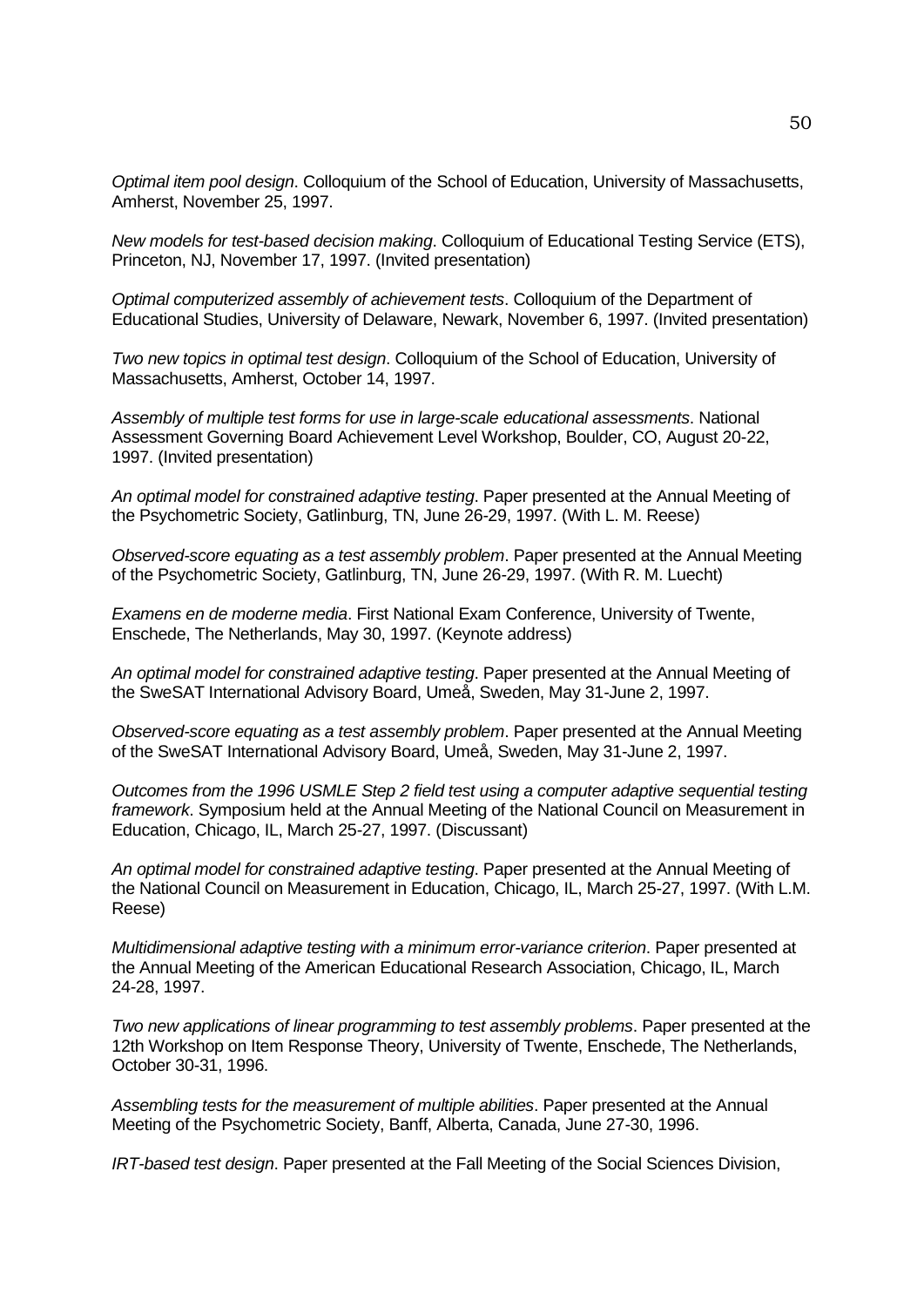Dutch Statistical Association (VVS), Utrecht, The Netherlands, November 15, 1995.

*Bayesian item selection criteria for CAT*. Paper presented at the 11th Workshop on Item Response Theory, University of Twente, Enschede, The Netherlands, November 6*-*8, 1995.

*Assembling tests for the measurement of multiple abilities*. Paper presented at the 11th Workshop on Item Response Theory, University of Twente, Enschede, The Netherlands, November 6*-*8, 1995.

*Optimal selection of passage-linked test items*. Paper presented at the 9th European meeting of the Psychometric Society, Leiden, The Netherlands, July 4*-*7, 1995.

*Stochastic order in dichotomous IRT*. Paper presented at the 9th European meeting of the Psychometric Society, Leiden, The Netherlands, July 4*-*7, 1995.

*Bayesian item selection in adaptive testing*. Paper presented at the Annual Meeting of the Psychometric Society, Minneapolis, MN, June 15*-*18, 1995.

*A causal modeling approach to test score and prediction bias*. Paper presented at the Annual Meeting of the SweSAT International Advisory Board, Umeå, Sweden, May 28*-*30, 1995.

*Some decision theory for course placement*. Paper presented at the Annual Meeting of the American Educational Research Association, San Francisco, CA, April 18*-*22, 1995.

*Test score and prediction bias: Artifacts due to the use of incomplete regression models*. Paper presented at the Annual Meeting of the American Educational Research Association, San Francisco, CA, April 18*-*22, 1995.

*Optimization models for test assembly to match observed-score distributions*. Paper presented at the Annual Meeting of the National Council on Educational Measurement, San Francisco, CA, April 19*-*21, 1995. (With R. M. Luecht)

*Psychological assessment*. Symposium held at the Second Social Science Information Technology Conference, Amsterdam, December 8*-*9, 1994. (Organizer)

*Stochastic order in dichotomous IRT models*. Paper presented at the 10th Workshop on Item Response Theory, University of Twente, Enschede, The Netherlands, November 9*-*11, 1994.

*Standards for standard setting in large-scale assessments*. Paper presented at the Joint Conference on Standard Setting for Large-Scale Assessments. Washington, DC, October 5*-*7, 1994. (Invited presentation)

*Test score and prediction bias*. Colloquium of the National Board of Medical Examiners, Philadelphia, PA, June 30, 1994. (Invited presentation)

*A compensatory approach to optimal selection with mastery scores*. Paper presented at the Annual Meeting of the Psychometric Society, Champaign-Urbana, IL, June 23*-*26, 1994. (With H. J. Vos).

*Advances in optimal test construction*. Paper presented at the Symposium on Applications of Latent Trait and Class Models in the Social Sciences, May 15*-*20, 1994, Sankelmark, Germany. (With E. Timminga)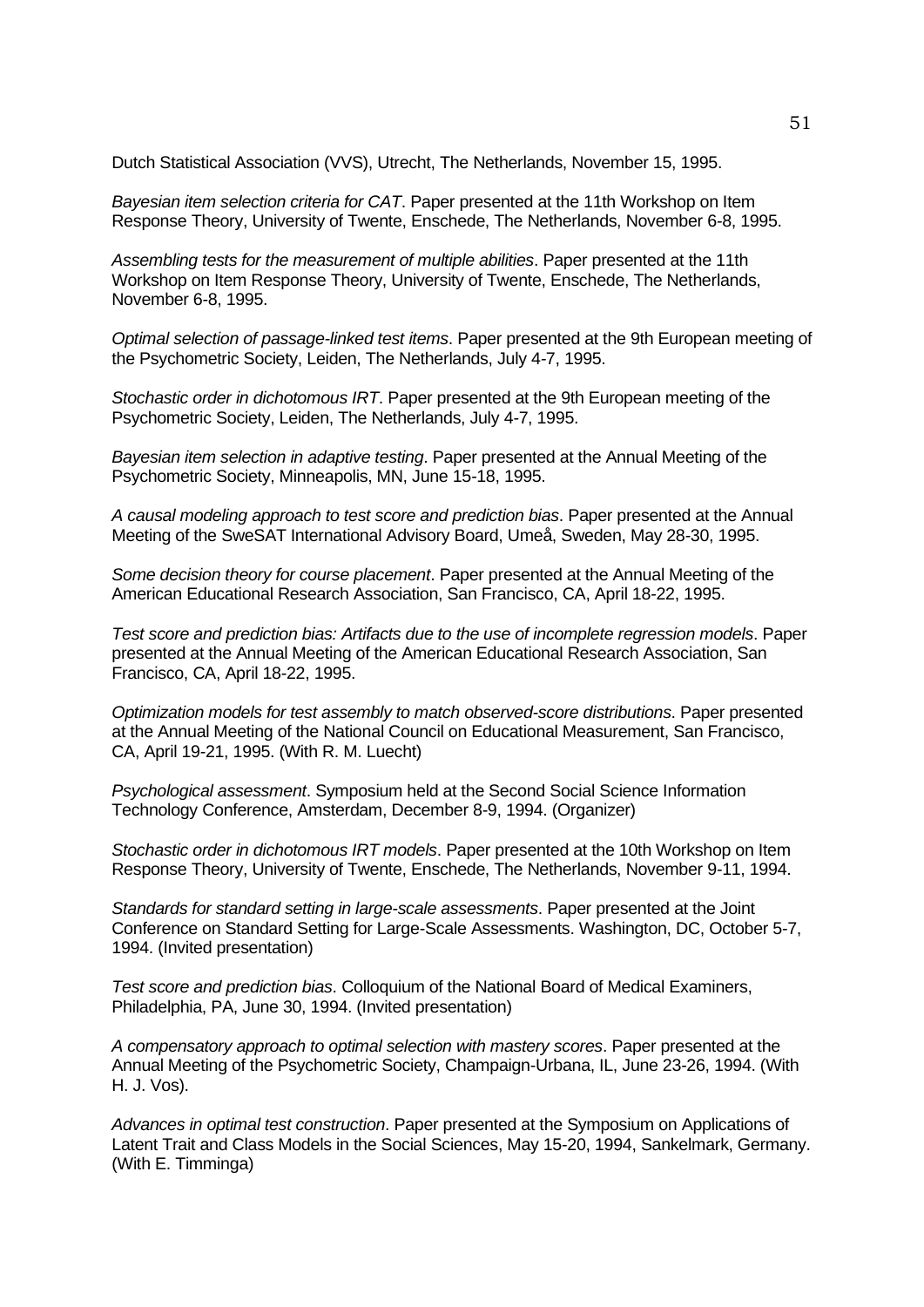*Optimal design of tests under various practical constraints*. Colloquium of the School of Education, University of Massachusetts, Amherst, April 11, 1994.

*Assessing dimensionality in item response theory models*. Symposium held at the Annual Meeting of the National Council on Measurement in Education, New Orleans, LA, April 5*-*7, 1994. (Discussant)

*Methodologische aspecten van de evaluatie van de opbrengsten van het Basisonderwijs*. Divisie Methodologie en Evaluatie, Vereniging voor Onderwijsresearch, Arnhem, 23 maart 1994.

*Optimization problems in test theory*. National Institute for Testing and Evaluation, Jerusalem, Israel, December 21*-*23. (Invited seminar)

*Test score bias, confounding, and model fit*. Paper presented at the 9th Workshop on Item Response Theory, University of Twente, Enschede, The Netherlands, November 2*-*4, 1993.

*Test assembly and observed-score distribution matching*. Paper presented at the 9th Workshop on Item Response Theory, University of Twente, Enschede, The Netherlands, November 2*-*4, 1993.

*Modern test theory and computerized testing*. Symposium New Directions in Educational Research: Contributions from an International Perspective, Interuniversitair Centrum voor Onderwijsonderzoek ICO, University of Twente, September 15, 1993.

*Advances in measurement models, methods, and practices*. International Test Commission Conference on Test Use with Children and Youth: International Pathways to Progress, Oxford, UK, June 27*-*30, 1993. (Keynote Address)

*Generating target test information and characteristic functions to match observed-score distributions*. Paper presented at the Annual Meeting of the Psychometric Society, University of California, Berkeley, June 17*-*20, 1993. (With R. M. Luecht)

*Optimizations models for test assembly to match observed-score distributions*. Paper presented at the Annual Meeting of the Psychometric Society, University of California, Berkeley, June 17*-*20, 1993. (With R.M. Luecht)

*Applications of item response theory*. Symposium held at the Annual Meeting of the American Educational Research Association, Atlanta, GA, April 12*-*16, 1993 (Discussant).

*The 1992 NAEP achievement levels setting: Process, results, and special studies*. Symposium held at the Annual Meeting of the American Educational Research Association, Atlanta, GA, April 12*-*16, 1993 (Discussant).

*Rasch measurement and practice*. Symposium held at the Annual Meeting of the American Educational Research Association, Atlanta, GA, April 12*-*16, 1993 (Discussant).

*Zero-one linear programming models for test equating*. Paper presented at the Seventh International Objective Measurement Workshop, Emory University, Atlanta, GA, April 10*-*11, 1993. (With R. M. Luecht)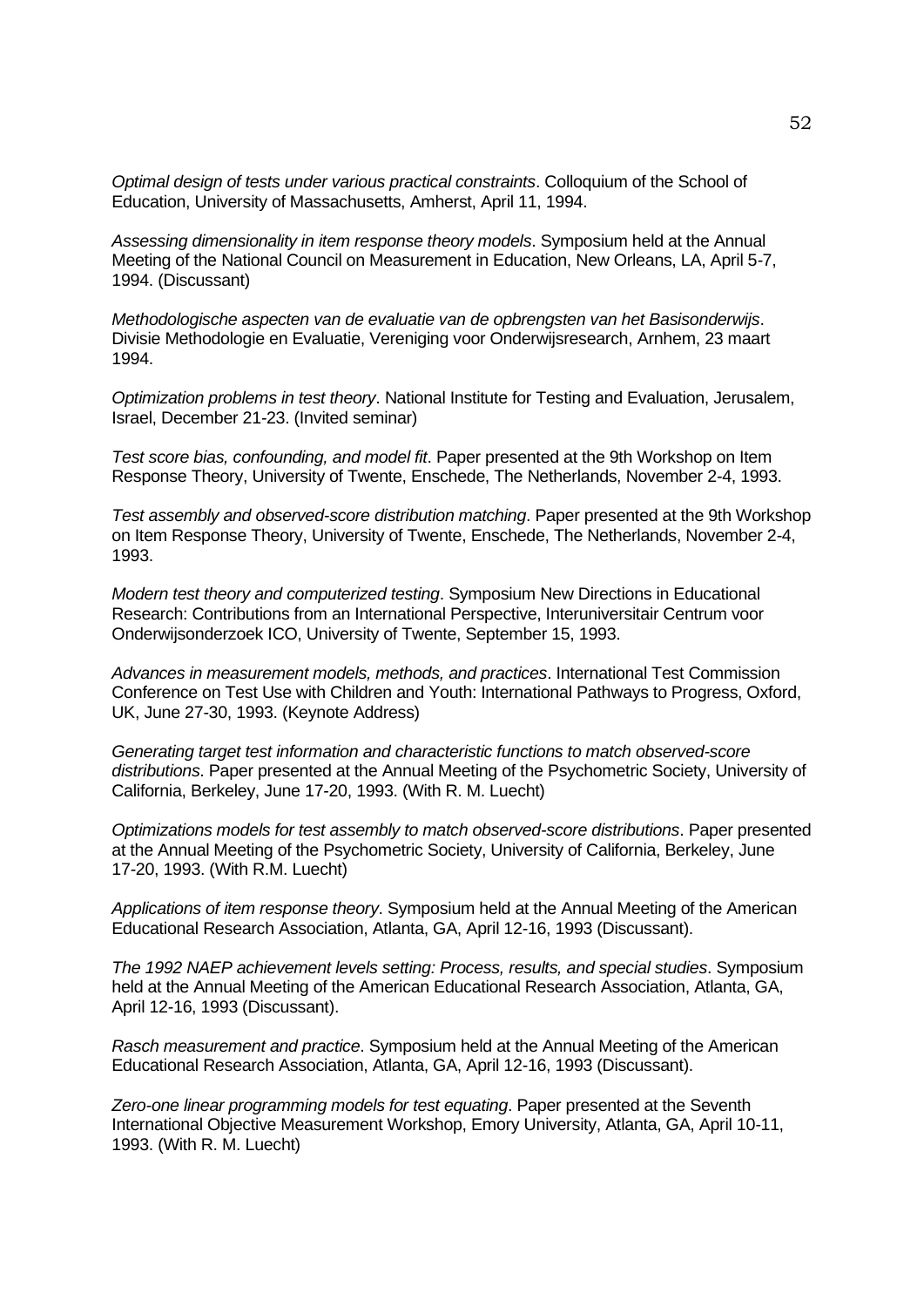*A causal modeling approach to test and item bias*. Colloquium of the College of Education, University of Illinois, Urbana-Champaign, November 13, 1992. (Invited presentation)

*CONTEST: A general purpose software package for test assembly*. Colloquium of American College Testing Program, Iowa City, IA, September 25, 1992.

*Sensitivity of optimal test designs to errors in the item parameter estimates*. Paper presented at the Annual Meeting of the American Educational Research Association, San Francisco, CA, April 20*-*24, 1992.

*An IRT-based test measure with applications for differential item functioning*. Paper presented at the Annual Meeting of the American Educational Research Association, San Francisco, CA, April 20*-*24, 1992. (With N. Raju & P. Fleer)

*Approaches to examining the fit of Rasch models*. Symposium held at the Annual Meeting of the American Educational Research Association, San Francisco, CA, April 20*-*24, 1992 (Discussant).

*IRT in the 1990s: Which model works best?* Invited debate at the Annual Meeting of the American Educational Research Association, San Francisco, CA, April 20*-*24 (Discussant).

*Admission to higher education in The Netherlands: Reflections from an educational measurement perspective*. Colloquium of the Department of Education, University of Umeå, Sweden, March 20, 1992.

*The Rasch model for educational measurement, with an emphasis on sampling designs with missing data*. Colloquium of the Department of Statistics, University of Umeå, Sweden, March 17, 1992.

*Optimization models for IRT-based test construction*. Institute of Statistical Mathematics, Tokyo, Japan, November 30, 1991. (Invited presentation)

*Optimization models for IRT-based test construction*. Colloquium of the Department of Psychology, University of Sydney, Australia, November 25, 1991.

*Admission decisions in Dutch education*. Colloquium of the School of Education, Murdoch University, Perth, Australia, November, 21, 1991.

*Optimization models for IRT-based test construction*. Colloquium of the School of Education, University of Western Australia, Perth, November 14, 1991

*Optimization models for IRT-based test construction*. Colloquium of the Australian Council for Educational Research, Melbourne, Australia, November 6, 1991.

*Three reflections on developments in multi-level analysis*. Symposium Evaluatie van onderwijseffectiviteit, Interuniversitair Centrum voor Onderwijsevaluatie en Onderwijseffectiviteit ICO, Enschede, The Netherlands, October 10, 1991. (Discussant)

*Optimization methods in test construction*. European Mathematical Psychology Group Meeting, Vienna, Austria, September 9*-*12, 1991. (Invited presentation)

*Fundamental measurement and the fundamentals of Rasch measurement*. Paper presented at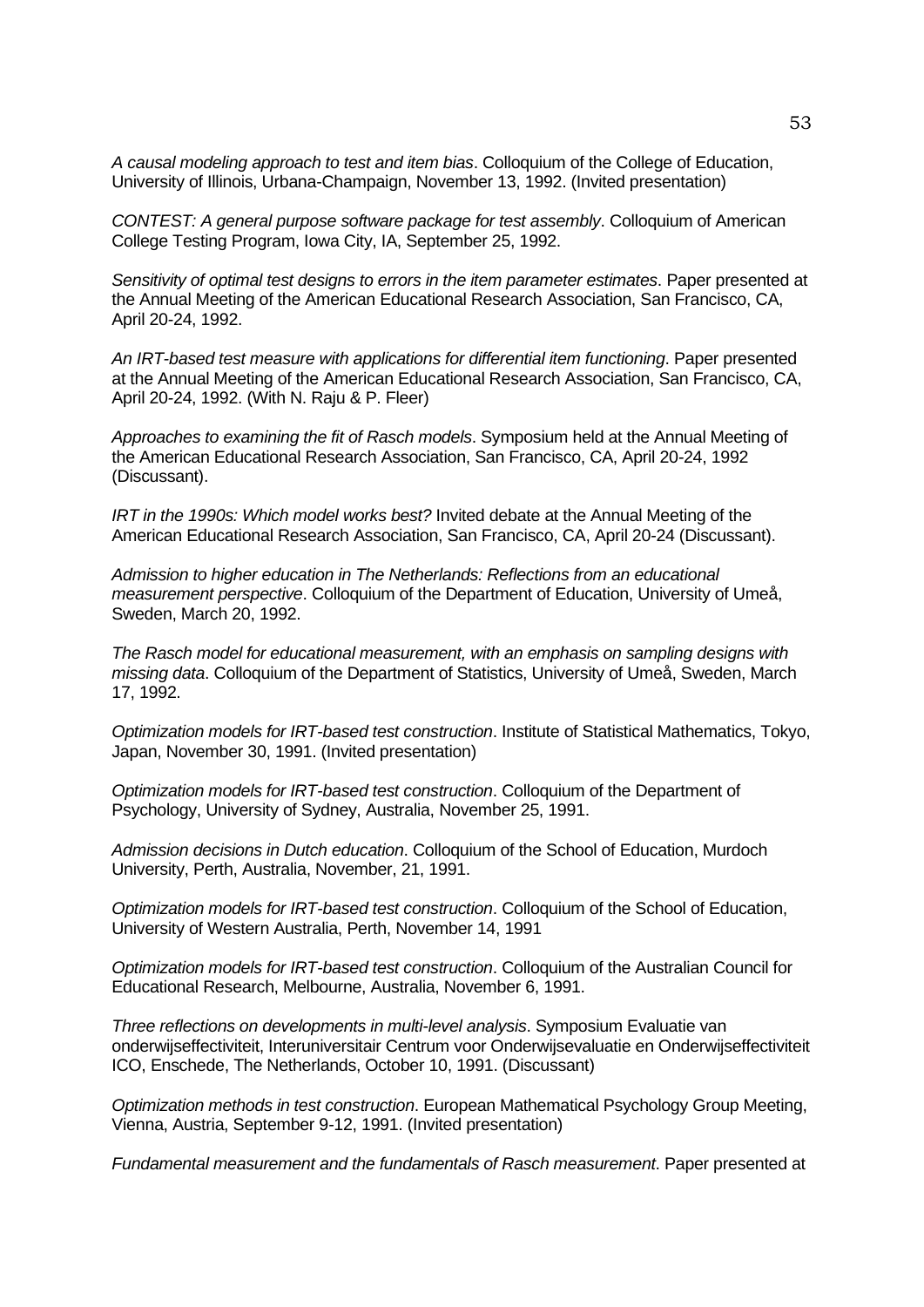the Annual Meeting of the American Educational Research Association, Chicago, IL, April 3*-*7, 1991.

*Indicatorsystemen voor de effectiviteit van het onderwijs*. Symposium Indicatoren van Onderwijseffeciviteit, Interuniversitair Centrum voor Onderwijsevaluatie ICO, Utrecht, The Netherlands, September 14, 1990. (Invited presentation)

*International perspectives on educational testing*. Symposium held at the Annual Meeting of the National Council on Measurement in Education. Boston, MA, April 17*-*19. 1990. (Invited organizer)

*Rasch measurement: Past and future*. Symposium held at the Annual Meeting of the American Educational Research Association. Boston, MA, April 16*-*20, 1990. (Discussant)

*An IRT-based procedure for interactive standard setting*. Paper presented at the Annual Meeting of the American Educational Research Association, Boston, MA, April 16*-*20, 1990.

*Verzekerd van een goed examen?* Stichting Vakontwikkeling Verzekeringsbedrijf, Utrecht, The Netherlands, March 16, 1990. (Invited presentation)

*Optimal sampling for estimating IRT model parameters*. Colloquium of the Department of Measurement. Evaluation and Computer Applications, Ontario Institute for Studies in Education, Toronto, Canada, August 2, 1989. (Invited presentation)

*A derivation of the Rasch model*. Paper presented at the Annual Meeting of the American Educational Research Association, San Francisco, CA, March 27*-*31, 1989.

*A simple procedure for optimizing item calibration designs*. Paper presented at the Annual Meeting of the American Educational Research Association, San Francisco, CA, March 27*-*31, 1989.

*Statistical issues in estimating and testing IRT models*. Symposium held at the Annual Meeting of the American Educational Research Association, San Francisco, CA, March 27*-*31, 1989. (Organizer)

*An (empirical) Bayes approach to test-based decision making with multiple criteria*. Paper presented at the Annual Meeting of the American Educational Research Association, San Francisco, CA, March 27*-*31, 1989

*A simple procedure for optimizing item calibration designs*. Paper presented at the Fifth International Objective Measurement Workshop. University of California, Berkeley, March 25*-*26, 1989

*A derivation of the logistic response model*. Paper presented at the 5th Workshop on Item Response Theory, Enschede, The Netherlands, October 11*-*13, 1988.

*De casus als examenmethode: een dubieus geval?* Nederlands Instituut voor Marketing, Amsterdam, The Netherlands, October 6, 1988. (Invited presentation)

*Een pleidooi voor het leren voor de toets*. Symposium on Evaluatie: Om de Kwaliteit van het Onderwijs, Interuniversitair Centrum voor Onderwijsevaluatie ICO, Utrecht, The Netherlands, September 30, 1988. (Invited presentation)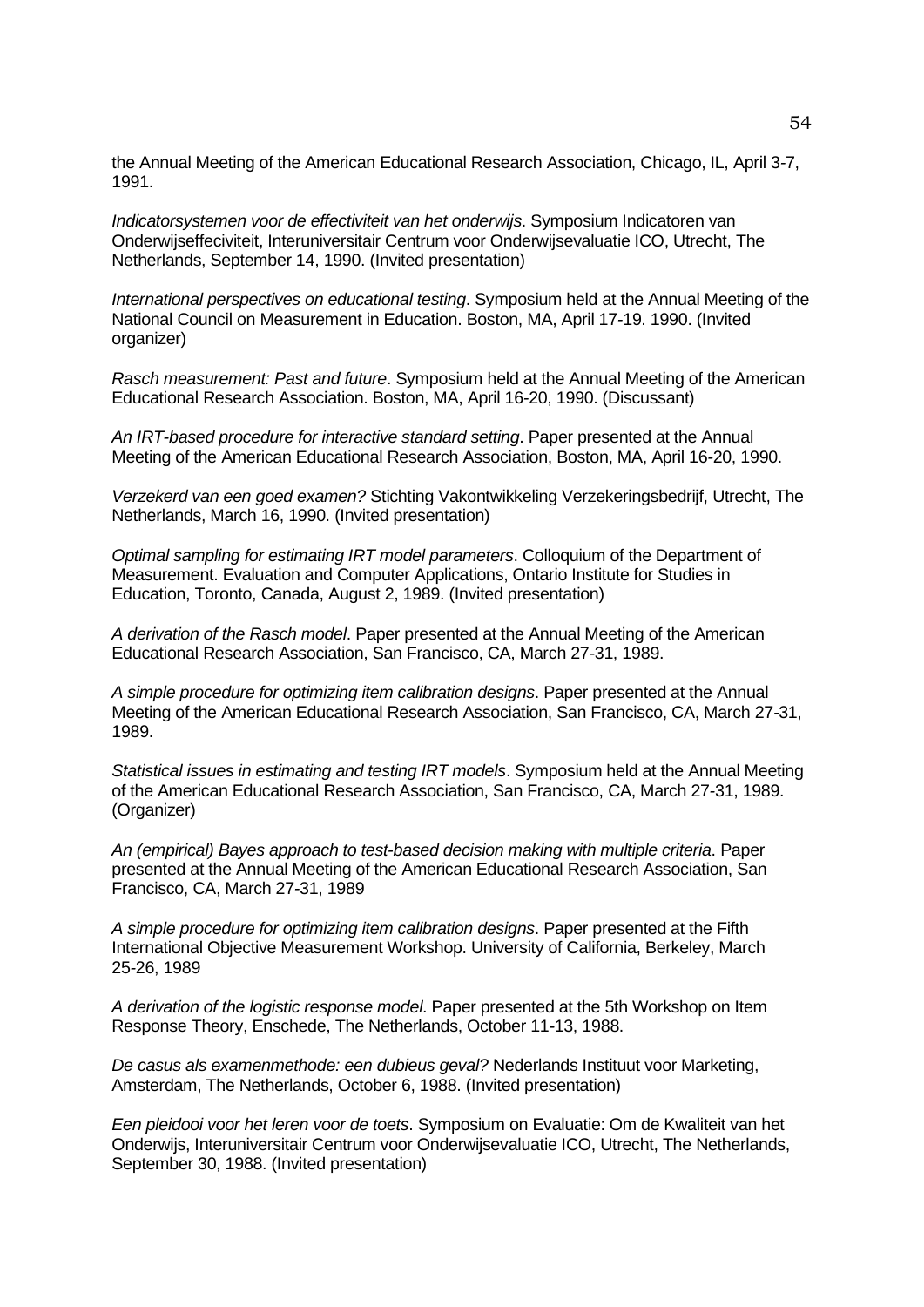*The Rasch model as a model for paired comparisons with an individual tie parameter*. Paper presented at the Annual Meeting of the Psychometric Society, Los Angeles, CA, June 27*-*29, 1988.

*Linear programming models for test construction using classical item parameters*. Paper presented at the Annual Meeting of the Psychometric Society, Los Angeles, CA, June 27*-*29, 1988. (With J. J. Adema)

*Item information in the Rasch model*. Paper presented at the Annual Meeting of the Psychometric Society, Los Angeles, CA, June 27*-*29, 1988. (With R. J. H. Engelen)

*Estimating IRT parameters from incomplete data*. Symposium held at the Annual Meeting of the American Educational Research Association, New Orleans, LA, April 5*-*9, 1988. (Organizer)

*Optimizing incomplete sample designs for estimating IRT parameters*. Paper presented at the Annual Meeting of the American Educational Research Association, New Orleans, LA, April 5*-*9, 1988.

*Optimizing incomplete sample designs for estimating IRT parameters*. Colloquium of the Department of Electrical and Computer Engineering, University of South Carolina, Columbia, March 30, 1988.

*Optimizing incomplete sample designs for estimating IRT parameters*. Colloquium of the College of Education, University of Maryland, College Park, March 28, 1988.

*Optimizing incomplete sample designs for estimating IRT parameters*. Colloquium of Educational Testing Service, Princeton, NJ, March 25, 1988.

*Het spel der vrije krachten in het Nederlandse examenstelsel*. Lezingencyclus De Nederlandse universiteiten komen naar u toe, Zwolle, The Netherlands, December 13, 1987. (Invited presentation)

*School en klasseklimaat*. ORD 1987, Groningen, The Netherlands, May 26*-*27, 1987. (Discussant)

*Moet eerste-geldstroomonderzoek geprogrammeerd worden?* Symposium held at ORD 1987, Groningen, The Netherlands, May 26*-*27, 1987.

*Het zwalkende niveau van ons onderwijs*. University Foundation Day Address, University of Twente, Enschede, The Netherlands, November 27, 1987.

*Automated test construction using (generalized) minimax programming*. Paper presented at the Annual Meeting of the American Educational Research Association, Washington, DC, April 20*-*24, 1987.

*Algorithms for IRT-based test construction*. Symposium held at the Annual Meeting of the American Educational Research Association, Washington, DC, April 20*-*24, 1987. (Organizer)

*Developments in IRT estimation*. Symposium held at the Annual Meeting of the American Educational Research Association, Washington, DC, April 20*-*24, 1987. (Discussant)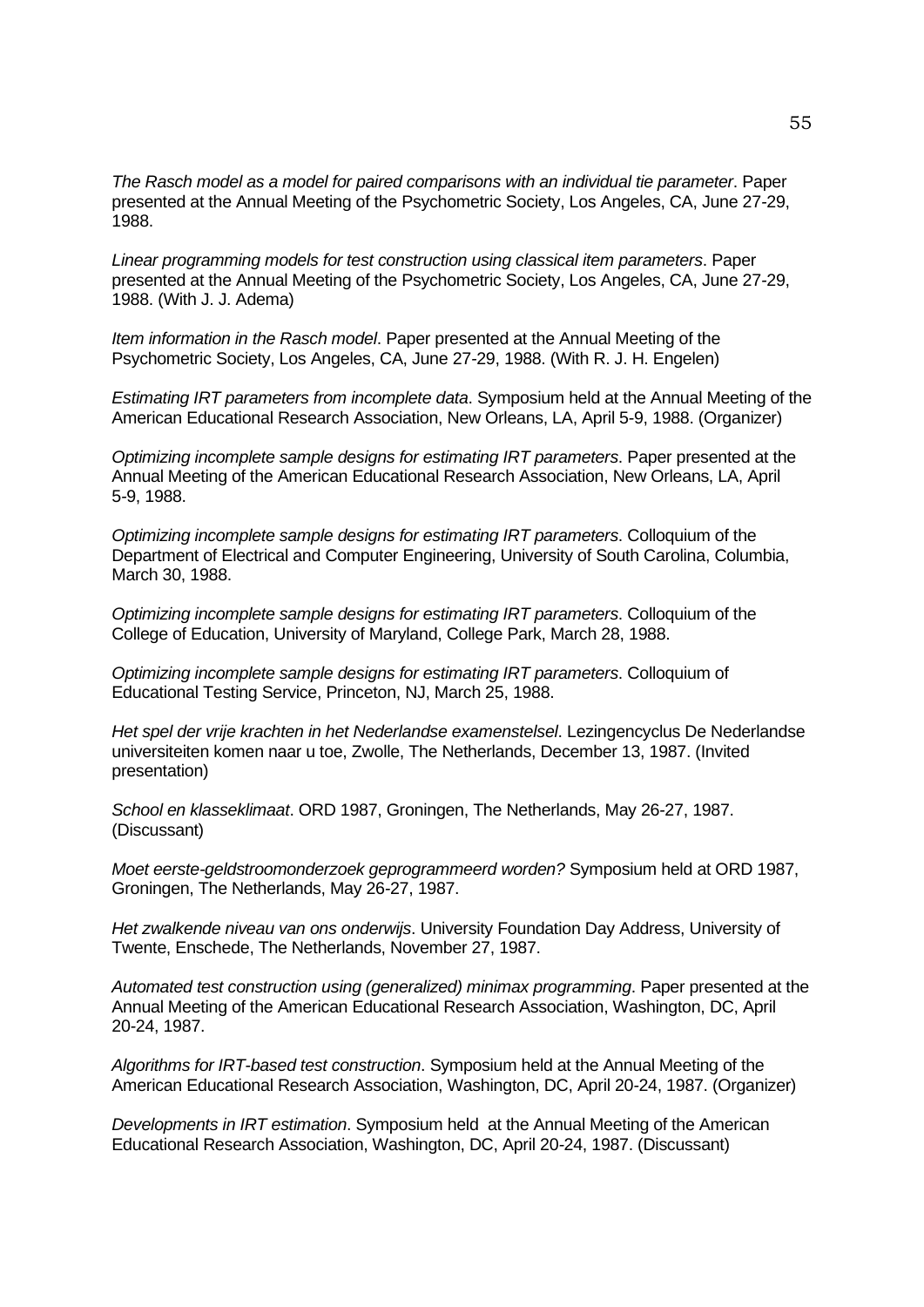*Optimal sampling design for estimating Rasch model parameters*. Paper presented at the Fourth International Objective Measurement Workshop, University of Chicago, Chicago, IL, April 15*-*17, 1987.

*Optimal sampling design for parameter estimation in item response models*. Paper presented at the Annual Meeting of the Psychometric Society, Toronto, Canada, June 21*-*24, 1986.

*Algorithms for automated test design*. Paper presented at the Second Workshop on Computers in Psychology, Nijmegen, The Netherlands, May 29*-*30, 1986. (With E. Boekkooi-Timminga)

*Algorithms for efficient item bank calibration*. Paper presented at the Second Workshop on Computers in Psychology, Nijmegen, The Netherlands, May 29*-*30, 1986. (With T. J. H. M. Eggen)

*Some rules for treatment allocation on the basis of test scores*. Paper presented at the Annual Meeting of the American Educational Research Association, San Francisco, CA, April 16*-*20, 1986.

*Een methode voor het optimaliseren van steekproeven in peilingsonderzoek*. Paper presented at ORD 1986, Utrecht, The Netherlands, May 15*-*16, 1986.

*Rules for test-based decision making*. Colloquium of the School of Education, University of Massachusetts, Amherst, September 27, 1985.

*Applications of item response theory to computer-aided testing*. Colloquium of the School of Education, University of Massachusetts, Amherst, September 26, 1985.

*Applications of item response theory to computer-aided testing*. Colloquium of the School of Education, Stanford University, Palo Alto, CA, September 24, 1985.

*Applications of item response theory to computer-aided testing*. Colloquium of American Educational Testing Program, Iowa City, Iowa, September 18, 1985.

*Applications of item response theory to computer-aided testing*. Colloquium of the Department of Educational Psychology, University of Illinois, Urbana-Champaign, September 16, 1985.

*Applications of item response theory to computer-aided testing*. Colloquium of the Department of Educational Psychology, University of Wisconsin, Madison, September 13,1985.

*Applications of item response theory to computer-aided testing*. Colloquium of the Department of Psychology, University of Minnesota, MN, September 10, 1985.

*Optimale regels voor toetsgebruik in individuele studiesystemen*. Paper presented at ORD 1985, Enschede, May 21*-*22, 1985. (With H. J. Vos)

*Het sequentieel calibreren van een item bank*. Paper presented at ORD 1985, Enschede, The Netherlands, May 21*-*22, 1985. (With T. J. H. M. Eggen)

*Besliskundige optimalisering van individuele studiesystemen*. Colloquium of the Faculty of Psychology and Pedagogics, Katholieke Universiteit Leuven, Belgium, April 26, 1985. (Invited presentation)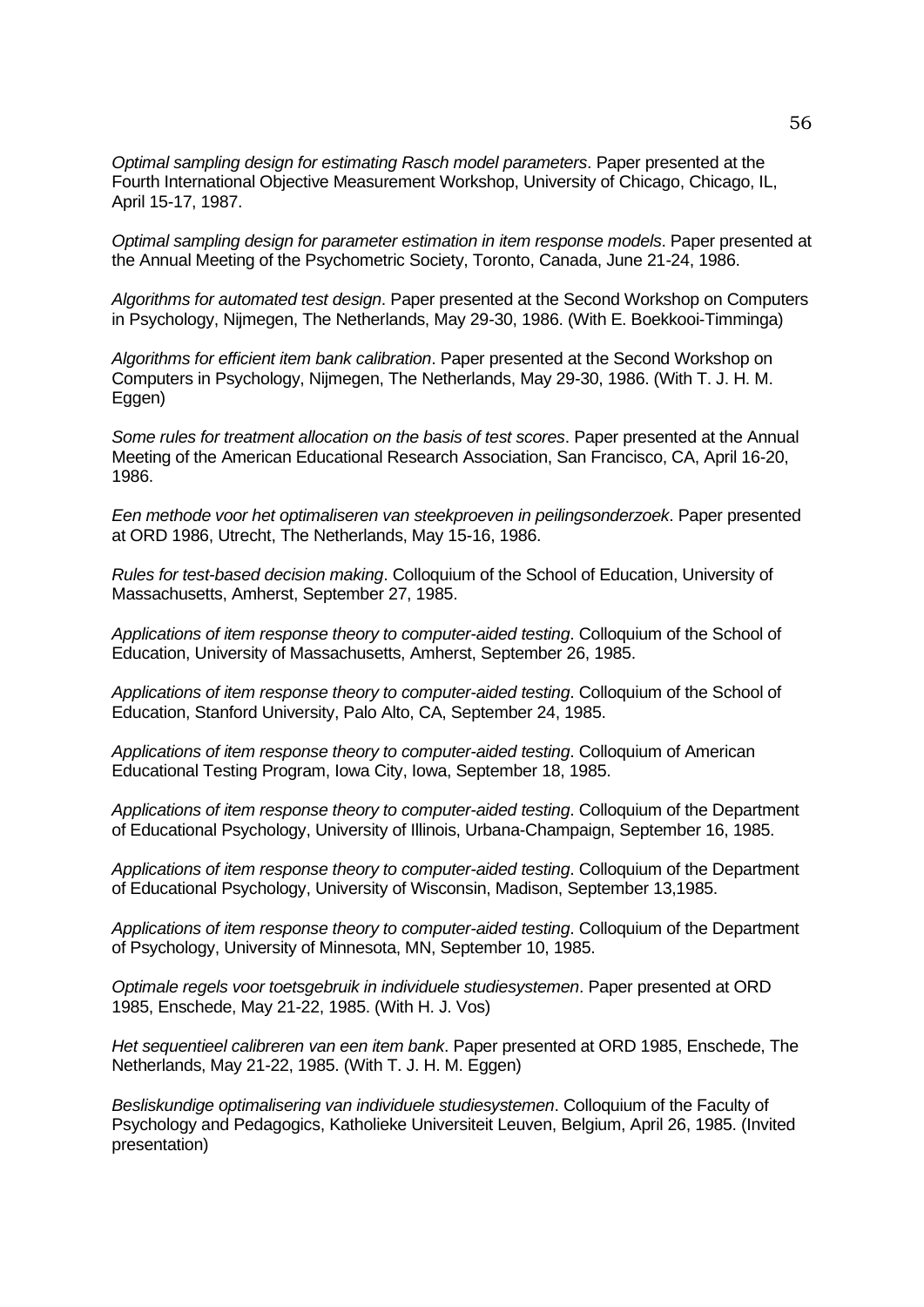*Paarsgewijze vergelijking tussen testitems*. Colloquium of the Faculty of Psychology and Pedagogics, Katholieke Universiteit Leuven, Belgium, April 26, 1985. (Invited presentation)

*Recent developments in test theory in The Netherlands*. Symposium held at the Annual Meeting of the American Educational Research Association, Chicago, IL, March 31*-*April 4, 1985. (Invited organizer)

*Advances in the application of decision theory to test-based decision-making*. Paper presented at the Annual Meeting of the American Educational Research Association, Chicago, IL, March 31*-*April 4, 1985.

*Application of the Rasch model to paired comparisons experiments with ties between test items*. Paper presented at the Third International Objective Measurement Workshop, University of Chicago, Chicago, IL, March 27*-*30, 1985.

*The use of models for paired comparisons with ties*. Paper presented at the International Conference on Methodological Research, The Netherlands, Amsterdam, October 3*-*5, 1984. (With T. J. H. M. Eggen)

*Toetsfuncties en -constructiecriteria*. Colloquium of the National Institute for Educational Measurement (Cito), Arnhem, The Netherlands, September 25, 1984. (Invited presentation)

*A unified approach to test-based selection, mastery, placement, and classification decisions*. International Test Commission, XXIII International Congress of Psychology, Acapulco, Mexico, September 2*-*7, 1984. (Invited presentation)

*Het Raschmodel als een model voor paarsgewijze vergelijkingen*. Themagroep Raschmodellen van de ZWO-Werkgemeenschap Psychometrie, Arnhem, The Netherlands, May 25, 1984. (With T. H. J. M. Eggen)

*Equating methodologies*. Symposium held at the Annual Meeting of the National Council on Measurement in Education, New Orleans, LA, April 24*-*26, 1984. (Discussant)

*Choosing the best among different treatment-criterion combinations: The classification problem in educational testing*. Paper presented at the Annual Meeting of the American Educational Research Association, New Orleans, LA, April 23*-*27, 1984.

*Een item banking opzet voor landelijk assessment-onderzoek*. Werkgroep Evaluatie Research, Faculteit der Sociale Wetenschappen. Rijksuniversiteit Groningen, The Netherlands, October 14, 1983.

*Het besliskundig kiezen van grensscores op studietoetsen*. Colloquium of the National Institute for Educational Measurement (Cito), Arnhem, The Netherlands, April 13, 1983. (Invited presentation)

*Hoe meten we de kwaliteit van het onderwijs*? RION conference De kwaliteit van het Onderwijs, Haren, The Netherlands, March 28*-*29, 1983. (Invited presentation)

*A criterion-referenced conception of test score validity*. Fifth International Symposium on Educational Testing, University of Stirling, Scotland, June 29*-*July 2, 1982. (Keynote presentation)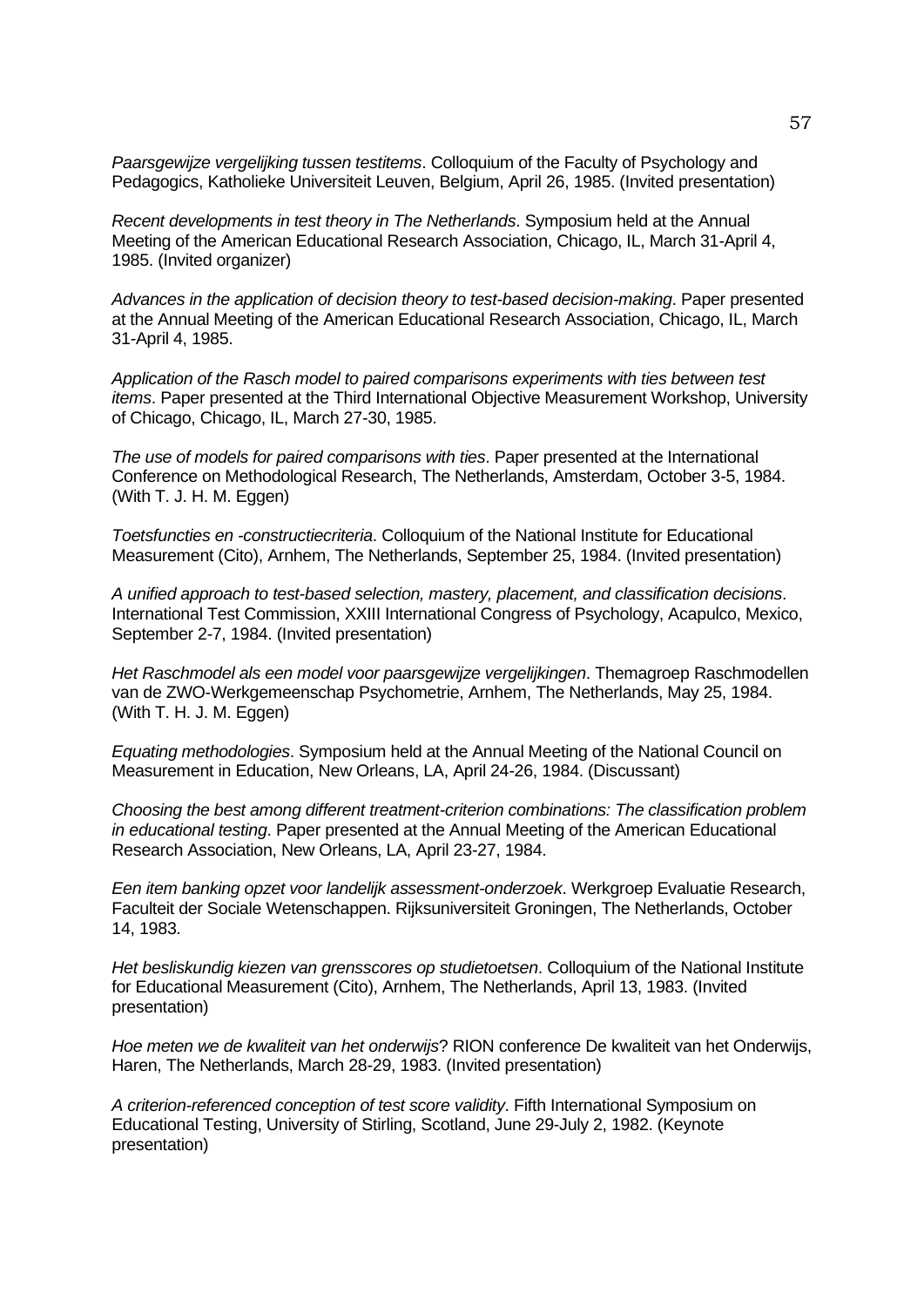*Intrabeoordelaar inconsistentie bij het gebruik van de Angoff en Nedelsky methode voor grensscorebepaling*. Paper presented at ORD 1982, Tilburg, The Netherlands, May 10*-*11, 1982.

*Technical issues in domain-referenced testing*. Symposium held at the Annual Meeting of the National Council on Measurement in Education, New York, March 20*-*22, 1982. (Discussant)

*Assessing inconsistencies in standard setting with the Angoff or Nedelsky technique*. Paper presented at the Annual Meeting of the American Educational Research Association, New York, March 19*-*23,1982.

*Het gebruik van itemresponsmodellen bij de bepaling van grensscores op studietoetsen*. Nederlandse Stichting voor Psychometrie, Amsterdam, The Netherlands, December 10, 1981. (Invited presentation)

*Nieuwe ontwikkelingen binnen de psychometrie, met name de latente trek theorie*. Paper presented at ORD 1981, Maastricht, The Netherlands, April 23*-*24, 1981.

*Item selection for criterion-referenced tests*. Colloquium of the Faculty of Psychology and Pedagogics, Rheinisch-Westfalische Technische Hochschule, Aachen, Germany, November 18, 1980. (Invited presentation).

*Passing score and length of a mastery test*. Paper presented at the 11th European Mathematical Psychology Group Meeting, Liege, Belgium, September 3*-*4,1980.

*Simple estimators for the simple latent class mastery-testing model*. Paper presented at the Fourth International Symposium on Educational Testing, Antwerp, Belgium, June 24*-*27, 1980.

*Statistical aspects of optimal treatment assignment*. Paper presented at the European Meeting of the Psychometric Society, Groningen, The Netherlands, June19*-*21, 1980.

*De keuze van testlengte en grensscore bij domeingeorienteerde toetsen*. Colloquium van de Vakgroep Methodenleer, Subfaculteit Psychologie, Universiteit van Amsterdam, The Netherlands, April 14, 1980. (Invited presentation)

*Three applications of decision making with a linear loss function to educational testing problems*. Colloquium of the Department of Educational Psychology, University of Wisconsin, Madison, March 29, 1979. (Invited presentation)

*Using decision theory to find optimal cut-off scores*. Colloquium of the Department of Education, University of Chicago, February 20, 22 and 27, 1979.

*Itemselektie voor kriteriumgeorienteerde evaluatie-instrumenten*. Cito Symposium Aspecten van Leerplanevaluatie, Veldhoven, The Netherlands, October 3*-*4, 1978. (Invited presentation)

*Decisions based on tests: Some results with a linear loss function*. Paper presented at the European Meeting on Psychometrics and Mathematical Psychology, Uppsala, Sweden, June 15*-*17, 1978. (With G. J. Mellenbergh)

*Het klassieke testmodel, latente trek modellen en evaluatie-onderzoek*. Werkgroep Methoden en Technieken van Curriculum-evaluatie, Vereniging voor Onderwijsresearch, Utrecht, The Netherlands, May 16, 1978.